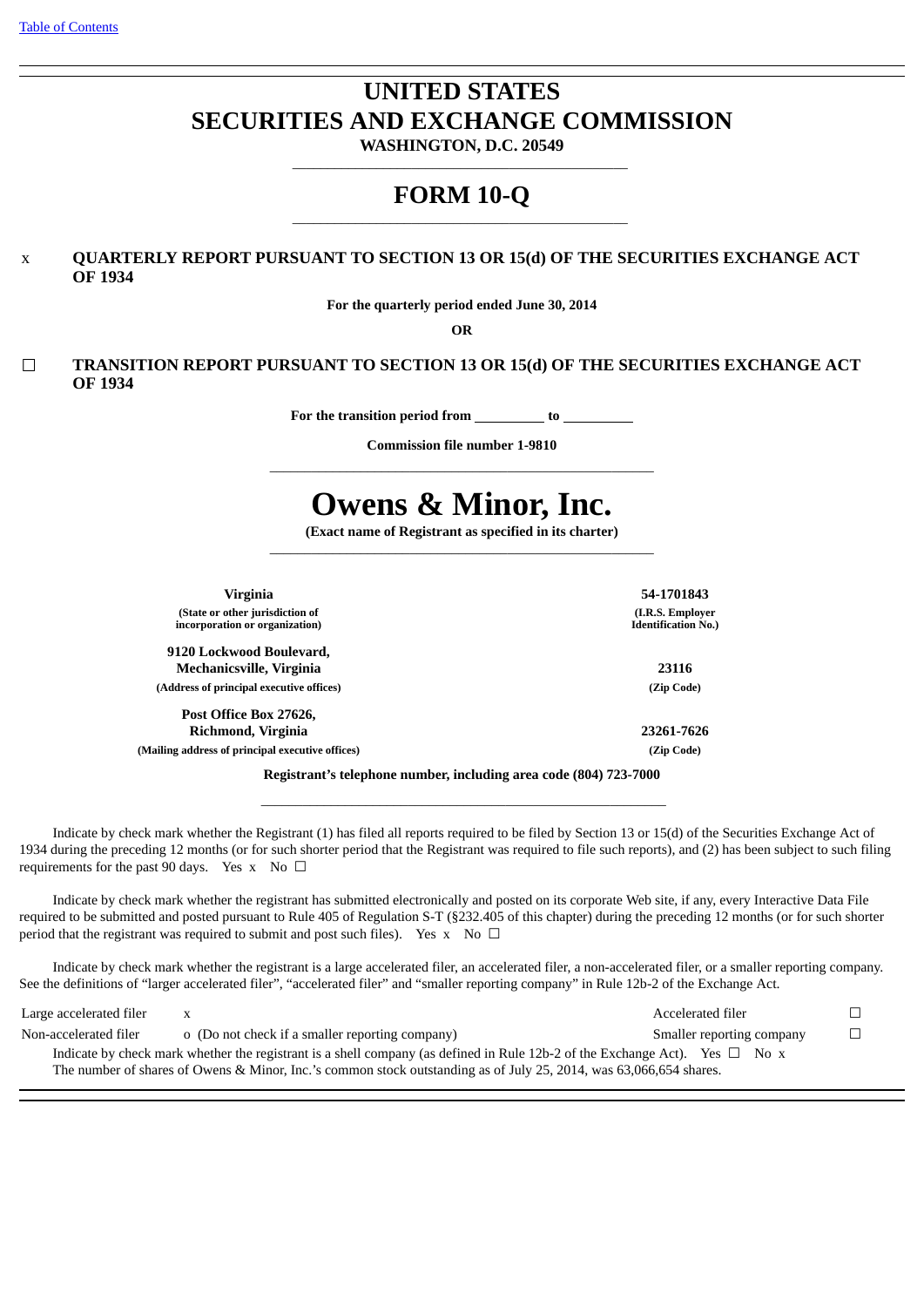# **Owens & Minor, Inc. and Subsidiaries Index**

# **Part I. Financial [Information](#page-1-0) Page**

<span id="page-1-0"></span>

| Item 1.  | <b>Financial Statements</b>                                                                               |                |
|----------|-----------------------------------------------------------------------------------------------------------|----------------|
|          | Consolidated Statements of Income—Three and Six Months Ended June 30, 2014 and 2013                       | 3              |
|          | Consolidated Statements of Comprehensive Income—Three and Six Months Ended June 30, 2014 and 2013         | $\overline{4}$ |
|          | Consolidated Balance Sheets-June 30, 2014 and December 31, 2013                                           | 5              |
|          | Consolidated Statements of Cash Flows—Six Months Ended June 30, 2014 and 2013                             | 6              |
|          | Consolidated Statements of Changes in Equity-Six Months Ended June 30, 2014 and 2013                      |                |
|          | <b>Notes to Consolidated Financial Statements</b>                                                         | 8              |
| Item 2.  | <b>Management's Discussion and Analysis of Financial Condition and Results of Operations</b>              | <u>21</u>      |
| Item 3.  | Quantitative and Qualitative Disclosures About Market Risk                                                | 27             |
| Item 4.  | <b>Controls and Procedures</b>                                                                            | 28             |
|          | <b>Part II. Other Information</b>                                                                         |                |
| Item 1.  | <b>Legal Proceedings</b>                                                                                  | 28             |
| Item 1A. | <b>Risk Factors</b>                                                                                       | 28             |
| Item 2.  | <b>Unregistered Sales of Equity Securities, Use of Proceeds and Issuer Purchases of Equity Securities</b> | 28             |
| Item 6.  | <b>Exhibits</b>                                                                                           | 30             |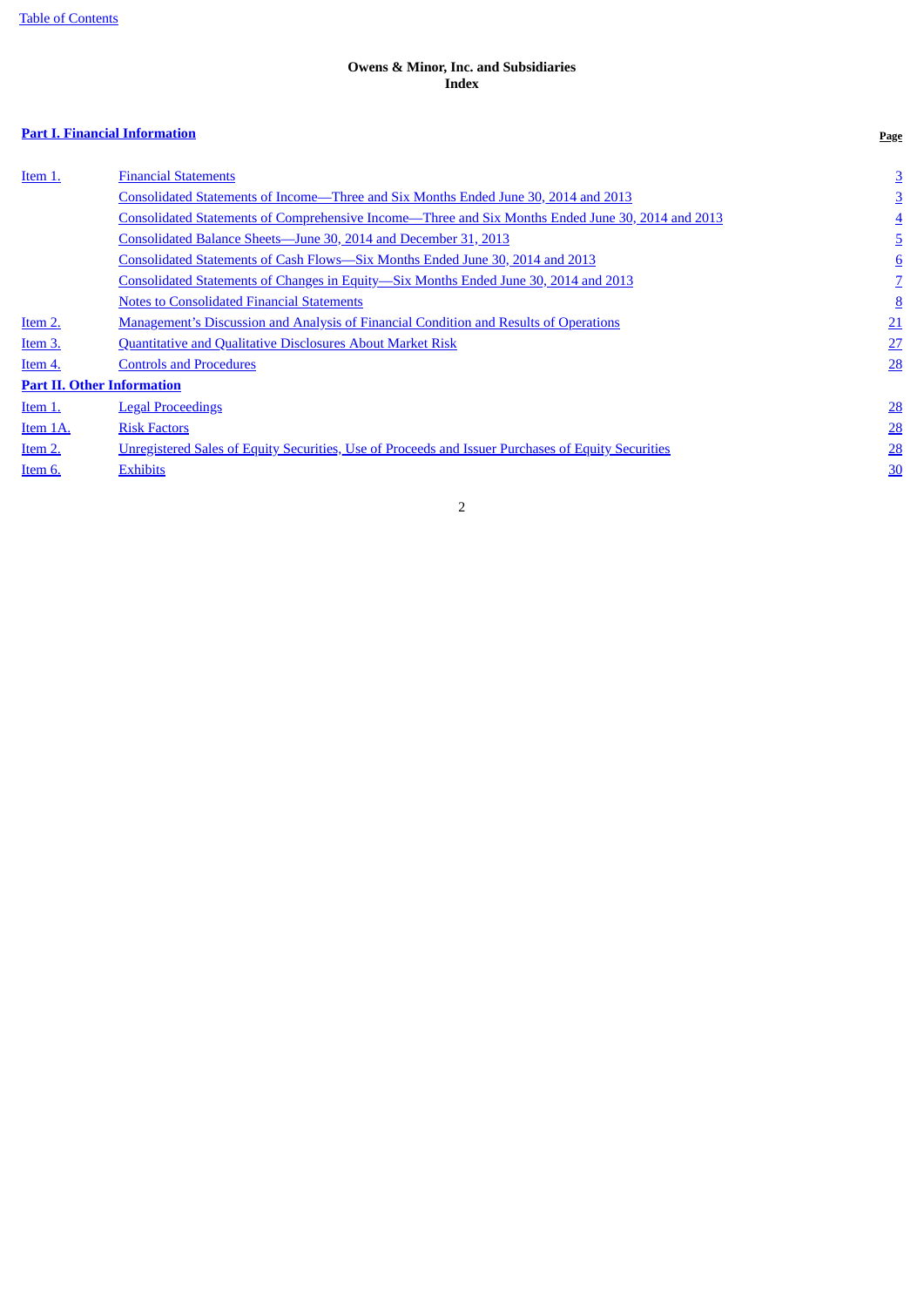# **Part I. Financial Information**

# <span id="page-2-1"></span><span id="page-2-0"></span>**Item 1. Financial Statements**

# **Owens & Minor, Inc. and Subsidiaries Consolidated Statements of Income** *(unaudited)*

|                                                      | <b>Three Months Ended June 30,</b> |      |           |      | Six Months Ended June 30, |               |           |  |  |
|------------------------------------------------------|------------------------------------|------|-----------|------|---------------------------|---------------|-----------|--|--|
| (in thousands, except per share data)                | 2014                               | 2013 |           | 2014 |                           |               | 2013      |  |  |
| Net revenue                                          | \$<br>2,305,858                    | \$   | 2,236,077 | \$   | 4,562,239                 | <sup>\$</sup> | 4,482,461 |  |  |
| Cost of goods sold                                   | 2,023,586                          |      | 1,962,646 |      | 3,998,771                 |               | 3,929,979 |  |  |
| Gross margin                                         | 282,272                            |      | 273,431   |      | 563,468                   |               | 552,482   |  |  |
| Selling, general and administrative expenses         | 225,838                            |      | 212,548   |      | 451,448                   |               | 430,269   |  |  |
| Acquisition-related and exit and realignment charges | 7,593                              |      | 638       |      | 10,855                    |               | 2,648     |  |  |
| Depreciation and amortization                        | 13,892                             |      | 12,276    |      | 27,756                    |               | 24,905    |  |  |
| Other operating income, net                          | (2, 152)                           |      | (2,081)   |      | (9,978)                   |               | (3,274)   |  |  |
| Operating earnings                                   | 37,101                             |      | 50,050    |      | 83,387                    |               | 97,934    |  |  |
| Interest expense, net                                | 3,342                              |      | 3,248     |      | 6,589                     |               | 6,446     |  |  |
| Income before income taxes                           | 33,759                             |      | 46,802    |      | 76,798                    |               | 91,488    |  |  |
| Income tax provision                                 | 13,883                             |      | 17,930    |      | 31,436                    |               | 36,518    |  |  |
| Net income                                           | \$<br>19,876                       | \$   | 28,872    | \$   | 45,362                    | -S            | 54,970    |  |  |
| Net income per common share:                         |                                    |      |           |      |                           |               |           |  |  |
| <b>Basic</b>                                         | \$<br>0.32                         | \$   | 0.46      | -\$  | 0.72                      | \$            | 0.87      |  |  |
| <b>Diluted</b>                                       | \$<br>0.32                         | \$   | 0.46      | \$   | 0.72                      | <sup>\$</sup> | 0.87      |  |  |
| Cash dividends per common share                      | \$<br>0.25                         | \$   | 0.24      | \$   | 0.50                      | \$            | 0.48      |  |  |

<span id="page-2-2"></span>See accompanying notes to consolidated financial statements.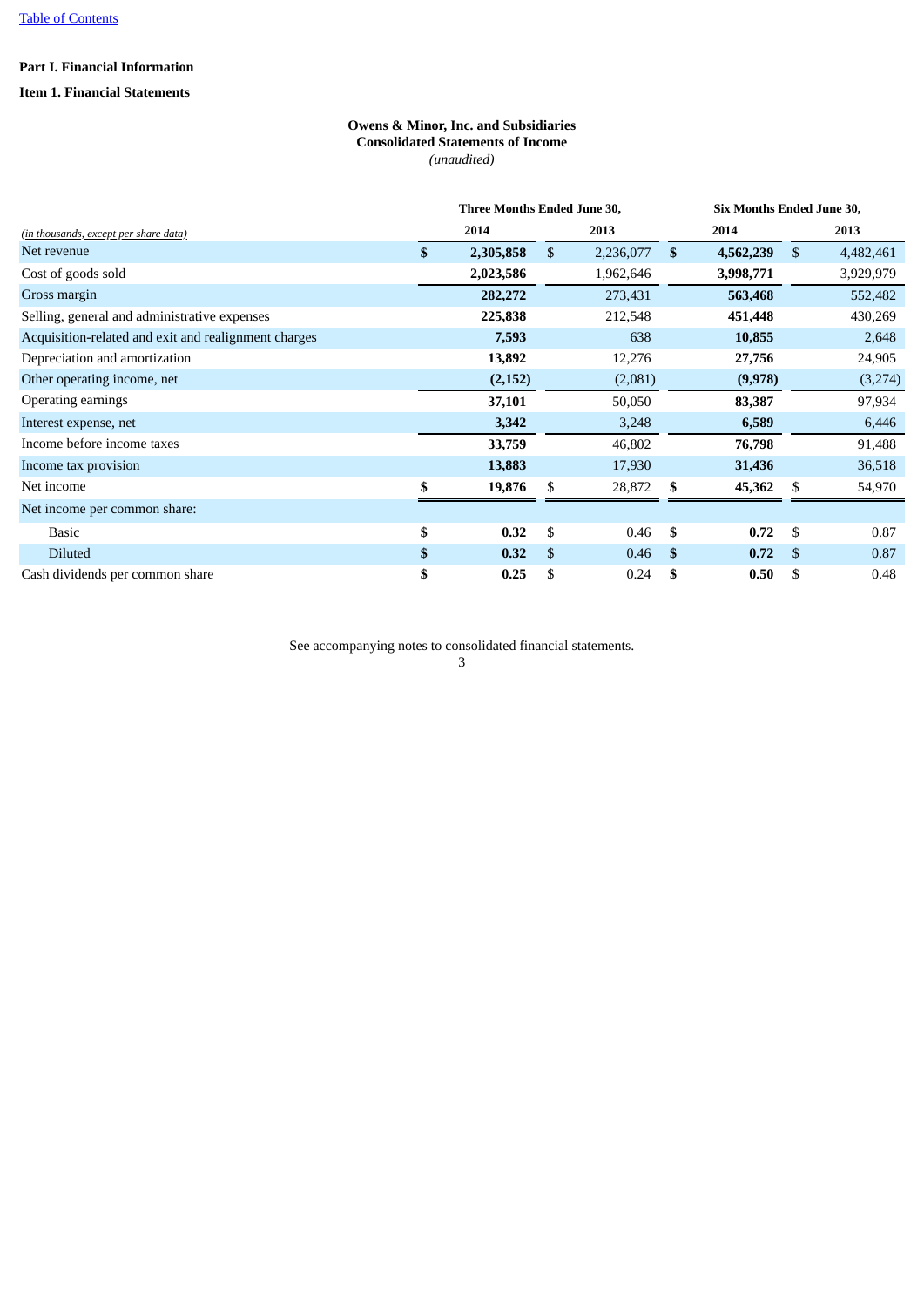## **Owens & Minor, Inc. and Subsidiaries Consolidated Statements of Comprehensive Income** *(unaudited)*

|                                                                                                                                              | <b>Three Months Ended</b><br><b>June 30.</b> |        |  |        | <b>Six Months Ended</b> | <b>June 30,</b> |          |  |
|----------------------------------------------------------------------------------------------------------------------------------------------|----------------------------------------------|--------|--|--------|-------------------------|-----------------|----------|--|
| (in thousands)                                                                                                                               |                                              | 2014   |  | 2013   | 2014                    |                 | 2013     |  |
| Net income                                                                                                                                   | \$                                           | 19,876 |  | 28,872 | 45,362                  |                 | 54,970   |  |
| Other comprehensive income (loss), net of tax:                                                                                               |                                              |        |  |        |                         |                 |          |  |
| Currency translation adjustments (net of income tax of \$0 in<br>2014 and income tax expense of \$56 and benefit of \$539 in 2013)           |                                              | (570)  |  | 1,683  | (103)                   |                 | (6, 144) |  |
| Change in unrecognized net periodic pension costs (net of<br>income tax expense of \$90 and \$187 in 2014 and \$132 and \$266<br>in $2013$ ) |                                              | 112    |  | 209    | 219                     |                 | 417      |  |
| Other (net of income tax benefit of \$8 and \$16 in 2014 and \$8<br>and \$16 in 2013)                                                        |                                              | 15     |  | (12)   | 6                       |                 | (25)     |  |
| Total other comprehensive income (loss), net of tax                                                                                          |                                              | (443)  |  | 1,880  | 122                     |                 | (5,752)  |  |
| Comprehensive income                                                                                                                         |                                              | 19,433 |  | 30,752 | 45,484                  |                 | 49,218   |  |

<span id="page-3-0"></span>See accompanying notes to consolidated financial statements.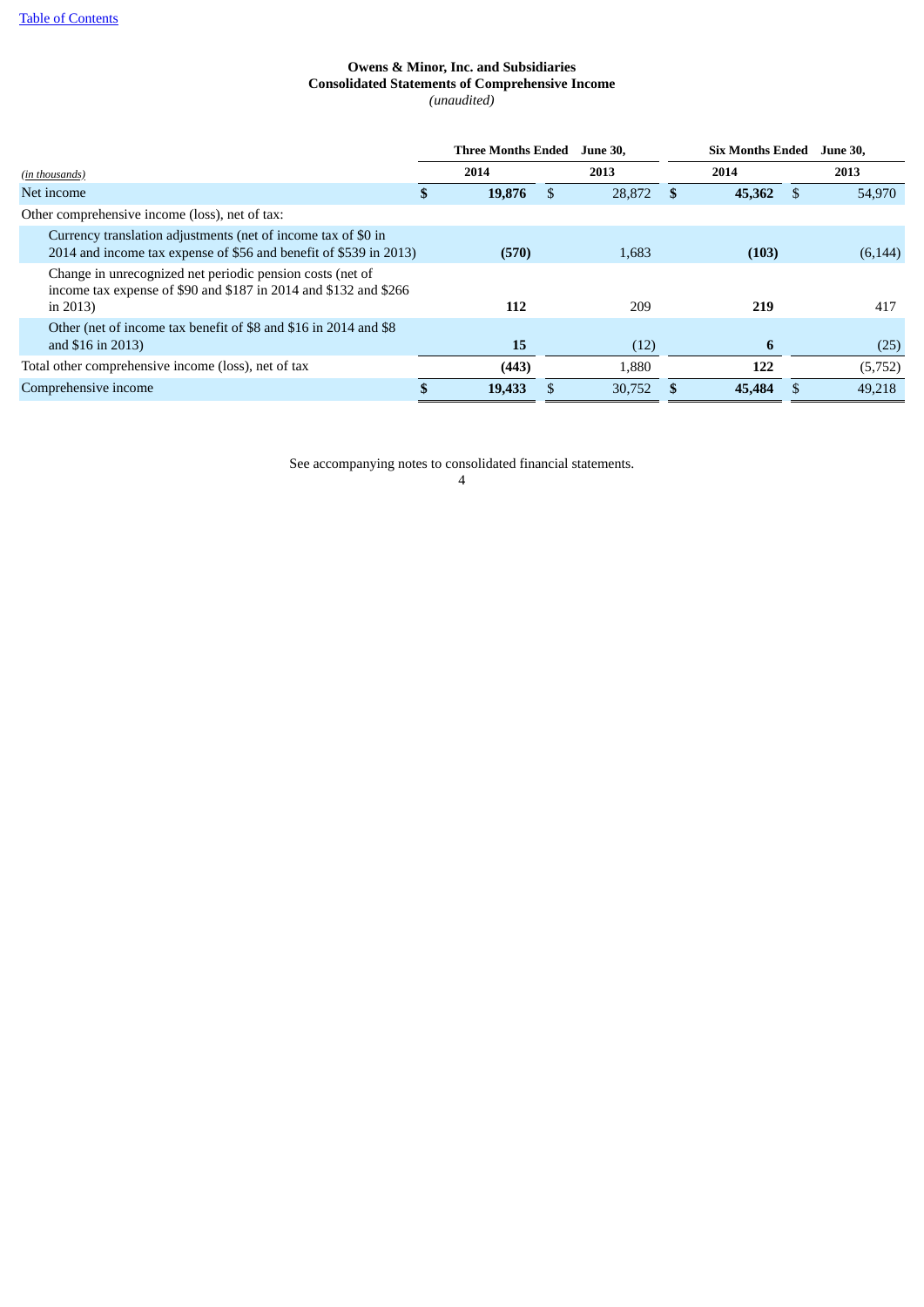## **Owens & Minor, Inc. and Subsidiaries Consolidated Balance Sheets** *(unaudited)*

| 2014<br>2013<br><i>(in thousands, except per share data)</i><br><b>Assets</b><br><b>Current assets</b><br>\$<br>92,027<br>101,905<br>Cash and cash equivalents<br><sup>\$</sup><br>Accounts and notes receivable, net of allowances of \$15,328 and \$15,030<br>545,179<br>572,854<br>Merchandise inventories<br>820,882<br>771,663<br>Other current assets<br>287,844<br>279,510<br><b>Total current assets</b><br>1,745,932<br>1,725,932<br>207,140<br>191,961<br>275,975<br>275,439<br>Intangible assets, net<br>38,679<br>40,406<br>90,304<br>96,085<br><b>Total assets</b><br>\$<br>2,363,811<br>\$<br>2,324,042<br>\$<br>643,872<br>Accounts payable<br>698,648<br>\$<br>Accrued payroll and related liabilities<br>29,691<br>23,296<br>Deferred income taxes<br>38,951<br>41,613<br>Other accrued liabilities<br>251,015<br>280,398<br><b>Total current liabilities</b><br>989,179<br>1,018,305<br>213,815<br>219,098<br>42,080<br>43,727<br>52,943<br>52,278<br><b>Total liabilities</b><br>1,332,426<br>1,298,999<br>Preferred stock, par value \$100 per share, authorized - 10,000 shares, Series A Participating Cumulative<br>Preferred Stock; none issued<br>Common stock, par value \$2 per share; authorized - 200,000 shares; issued and outstanding - 63,066<br>shares and 63,096 shares<br>126,133<br>126,193<br>196,605<br>Paid-in capital<br>199,019<br>Retained earnings<br>696,543<br>691,547<br>Accumulated other comprehensive income<br>9,690<br>9,568<br>Total Owens & Minor, Inc. shareholders' equity<br>1,023,913<br>1,031,385<br>1,130<br><b>Total equity</b><br>1,031,385<br>1,025,043<br><b>Total liabilities and equity</b><br>\$<br>2,363,811<br>2,324,042<br>\$ |                                                                                    |  | June 30, |  | December 31, |
|-----------------------------------------------------------------------------------------------------------------------------------------------------------------------------------------------------------------------------------------------------------------------------------------------------------------------------------------------------------------------------------------------------------------------------------------------------------------------------------------------------------------------------------------------------------------------------------------------------------------------------------------------------------------------------------------------------------------------------------------------------------------------------------------------------------------------------------------------------------------------------------------------------------------------------------------------------------------------------------------------------------------------------------------------------------------------------------------------------------------------------------------------------------------------------------------------------------------------------------------------------------------------------------------------------------------------------------------------------------------------------------------------------------------------------------------------------------------------------------------------------------------------------------------------------------------------------------------------------------------------------------------------------------------------------------------------------|------------------------------------------------------------------------------------|--|----------|--|--------------|
|                                                                                                                                                                                                                                                                                                                                                                                                                                                                                                                                                                                                                                                                                                                                                                                                                                                                                                                                                                                                                                                                                                                                                                                                                                                                                                                                                                                                                                                                                                                                                                                                                                                                                                     |                                                                                    |  |          |  |              |
|                                                                                                                                                                                                                                                                                                                                                                                                                                                                                                                                                                                                                                                                                                                                                                                                                                                                                                                                                                                                                                                                                                                                                                                                                                                                                                                                                                                                                                                                                                                                                                                                                                                                                                     |                                                                                    |  |          |  |              |
|                                                                                                                                                                                                                                                                                                                                                                                                                                                                                                                                                                                                                                                                                                                                                                                                                                                                                                                                                                                                                                                                                                                                                                                                                                                                                                                                                                                                                                                                                                                                                                                                                                                                                                     |                                                                                    |  |          |  |              |
|                                                                                                                                                                                                                                                                                                                                                                                                                                                                                                                                                                                                                                                                                                                                                                                                                                                                                                                                                                                                                                                                                                                                                                                                                                                                                                                                                                                                                                                                                                                                                                                                                                                                                                     |                                                                                    |  |          |  |              |
|                                                                                                                                                                                                                                                                                                                                                                                                                                                                                                                                                                                                                                                                                                                                                                                                                                                                                                                                                                                                                                                                                                                                                                                                                                                                                                                                                                                                                                                                                                                                                                                                                                                                                                     |                                                                                    |  |          |  |              |
|                                                                                                                                                                                                                                                                                                                                                                                                                                                                                                                                                                                                                                                                                                                                                                                                                                                                                                                                                                                                                                                                                                                                                                                                                                                                                                                                                                                                                                                                                                                                                                                                                                                                                                     |                                                                                    |  |          |  |              |
|                                                                                                                                                                                                                                                                                                                                                                                                                                                                                                                                                                                                                                                                                                                                                                                                                                                                                                                                                                                                                                                                                                                                                                                                                                                                                                                                                                                                                                                                                                                                                                                                                                                                                                     |                                                                                    |  |          |  |              |
|                                                                                                                                                                                                                                                                                                                                                                                                                                                                                                                                                                                                                                                                                                                                                                                                                                                                                                                                                                                                                                                                                                                                                                                                                                                                                                                                                                                                                                                                                                                                                                                                                                                                                                     |                                                                                    |  |          |  |              |
|                                                                                                                                                                                                                                                                                                                                                                                                                                                                                                                                                                                                                                                                                                                                                                                                                                                                                                                                                                                                                                                                                                                                                                                                                                                                                                                                                                                                                                                                                                                                                                                                                                                                                                     | Property and equipment, net of accumulated depreciation of \$149,361 and \$137,526 |  |          |  |              |
|                                                                                                                                                                                                                                                                                                                                                                                                                                                                                                                                                                                                                                                                                                                                                                                                                                                                                                                                                                                                                                                                                                                                                                                                                                                                                                                                                                                                                                                                                                                                                                                                                                                                                                     | Goodwill, net                                                                      |  |          |  |              |
|                                                                                                                                                                                                                                                                                                                                                                                                                                                                                                                                                                                                                                                                                                                                                                                                                                                                                                                                                                                                                                                                                                                                                                                                                                                                                                                                                                                                                                                                                                                                                                                                                                                                                                     |                                                                                    |  |          |  |              |
|                                                                                                                                                                                                                                                                                                                                                                                                                                                                                                                                                                                                                                                                                                                                                                                                                                                                                                                                                                                                                                                                                                                                                                                                                                                                                                                                                                                                                                                                                                                                                                                                                                                                                                     | Other assets, net                                                                  |  |          |  |              |
|                                                                                                                                                                                                                                                                                                                                                                                                                                                                                                                                                                                                                                                                                                                                                                                                                                                                                                                                                                                                                                                                                                                                                                                                                                                                                                                                                                                                                                                                                                                                                                                                                                                                                                     |                                                                                    |  |          |  |              |
|                                                                                                                                                                                                                                                                                                                                                                                                                                                                                                                                                                                                                                                                                                                                                                                                                                                                                                                                                                                                                                                                                                                                                                                                                                                                                                                                                                                                                                                                                                                                                                                                                                                                                                     | <b>Liabilities and equity</b>                                                      |  |          |  |              |
|                                                                                                                                                                                                                                                                                                                                                                                                                                                                                                                                                                                                                                                                                                                                                                                                                                                                                                                                                                                                                                                                                                                                                                                                                                                                                                                                                                                                                                                                                                                                                                                                                                                                                                     | <b>Current liabilities</b>                                                         |  |          |  |              |
|                                                                                                                                                                                                                                                                                                                                                                                                                                                                                                                                                                                                                                                                                                                                                                                                                                                                                                                                                                                                                                                                                                                                                                                                                                                                                                                                                                                                                                                                                                                                                                                                                                                                                                     |                                                                                    |  |          |  |              |
|                                                                                                                                                                                                                                                                                                                                                                                                                                                                                                                                                                                                                                                                                                                                                                                                                                                                                                                                                                                                                                                                                                                                                                                                                                                                                                                                                                                                                                                                                                                                                                                                                                                                                                     |                                                                                    |  |          |  |              |
|                                                                                                                                                                                                                                                                                                                                                                                                                                                                                                                                                                                                                                                                                                                                                                                                                                                                                                                                                                                                                                                                                                                                                                                                                                                                                                                                                                                                                                                                                                                                                                                                                                                                                                     |                                                                                    |  |          |  |              |
|                                                                                                                                                                                                                                                                                                                                                                                                                                                                                                                                                                                                                                                                                                                                                                                                                                                                                                                                                                                                                                                                                                                                                                                                                                                                                                                                                                                                                                                                                                                                                                                                                                                                                                     |                                                                                    |  |          |  |              |
|                                                                                                                                                                                                                                                                                                                                                                                                                                                                                                                                                                                                                                                                                                                                                                                                                                                                                                                                                                                                                                                                                                                                                                                                                                                                                                                                                                                                                                                                                                                                                                                                                                                                                                     |                                                                                    |  |          |  |              |
|                                                                                                                                                                                                                                                                                                                                                                                                                                                                                                                                                                                                                                                                                                                                                                                                                                                                                                                                                                                                                                                                                                                                                                                                                                                                                                                                                                                                                                                                                                                                                                                                                                                                                                     | Long-term debt, excluding current portion                                          |  |          |  |              |
|                                                                                                                                                                                                                                                                                                                                                                                                                                                                                                                                                                                                                                                                                                                                                                                                                                                                                                                                                                                                                                                                                                                                                                                                                                                                                                                                                                                                                                                                                                                                                                                                                                                                                                     | Deferred income taxes                                                              |  |          |  |              |
|                                                                                                                                                                                                                                                                                                                                                                                                                                                                                                                                                                                                                                                                                                                                                                                                                                                                                                                                                                                                                                                                                                                                                                                                                                                                                                                                                                                                                                                                                                                                                                                                                                                                                                     | Other liabilities                                                                  |  |          |  |              |
|                                                                                                                                                                                                                                                                                                                                                                                                                                                                                                                                                                                                                                                                                                                                                                                                                                                                                                                                                                                                                                                                                                                                                                                                                                                                                                                                                                                                                                                                                                                                                                                                                                                                                                     |                                                                                    |  |          |  |              |
|                                                                                                                                                                                                                                                                                                                                                                                                                                                                                                                                                                                                                                                                                                                                                                                                                                                                                                                                                                                                                                                                                                                                                                                                                                                                                                                                                                                                                                                                                                                                                                                                                                                                                                     | <b>Commitments and contingencies</b>                                               |  |          |  |              |
|                                                                                                                                                                                                                                                                                                                                                                                                                                                                                                                                                                                                                                                                                                                                                                                                                                                                                                                                                                                                                                                                                                                                                                                                                                                                                                                                                                                                                                                                                                                                                                                                                                                                                                     | <b>Equity</b>                                                                      |  |          |  |              |
|                                                                                                                                                                                                                                                                                                                                                                                                                                                                                                                                                                                                                                                                                                                                                                                                                                                                                                                                                                                                                                                                                                                                                                                                                                                                                                                                                                                                                                                                                                                                                                                                                                                                                                     | Owens & Minor, Inc. shareholders' equity:                                          |  |          |  |              |
|                                                                                                                                                                                                                                                                                                                                                                                                                                                                                                                                                                                                                                                                                                                                                                                                                                                                                                                                                                                                                                                                                                                                                                                                                                                                                                                                                                                                                                                                                                                                                                                                                                                                                                     |                                                                                    |  |          |  |              |
|                                                                                                                                                                                                                                                                                                                                                                                                                                                                                                                                                                                                                                                                                                                                                                                                                                                                                                                                                                                                                                                                                                                                                                                                                                                                                                                                                                                                                                                                                                                                                                                                                                                                                                     |                                                                                    |  |          |  |              |
|                                                                                                                                                                                                                                                                                                                                                                                                                                                                                                                                                                                                                                                                                                                                                                                                                                                                                                                                                                                                                                                                                                                                                                                                                                                                                                                                                                                                                                                                                                                                                                                                                                                                                                     |                                                                                    |  |          |  |              |
|                                                                                                                                                                                                                                                                                                                                                                                                                                                                                                                                                                                                                                                                                                                                                                                                                                                                                                                                                                                                                                                                                                                                                                                                                                                                                                                                                                                                                                                                                                                                                                                                                                                                                                     |                                                                                    |  |          |  |              |
|                                                                                                                                                                                                                                                                                                                                                                                                                                                                                                                                                                                                                                                                                                                                                                                                                                                                                                                                                                                                                                                                                                                                                                                                                                                                                                                                                                                                                                                                                                                                                                                                                                                                                                     |                                                                                    |  |          |  |              |
|                                                                                                                                                                                                                                                                                                                                                                                                                                                                                                                                                                                                                                                                                                                                                                                                                                                                                                                                                                                                                                                                                                                                                                                                                                                                                                                                                                                                                                                                                                                                                                                                                                                                                                     |                                                                                    |  |          |  |              |
|                                                                                                                                                                                                                                                                                                                                                                                                                                                                                                                                                                                                                                                                                                                                                                                                                                                                                                                                                                                                                                                                                                                                                                                                                                                                                                                                                                                                                                                                                                                                                                                                                                                                                                     | Noncontrolling interest                                                            |  |          |  |              |
|                                                                                                                                                                                                                                                                                                                                                                                                                                                                                                                                                                                                                                                                                                                                                                                                                                                                                                                                                                                                                                                                                                                                                                                                                                                                                                                                                                                                                                                                                                                                                                                                                                                                                                     |                                                                                    |  |          |  |              |
|                                                                                                                                                                                                                                                                                                                                                                                                                                                                                                                                                                                                                                                                                                                                                                                                                                                                                                                                                                                                                                                                                                                                                                                                                                                                                                                                                                                                                                                                                                                                                                                                                                                                                                     |                                                                                    |  |          |  |              |

<span id="page-4-0"></span>See accompanying notes to consolidated financial statements.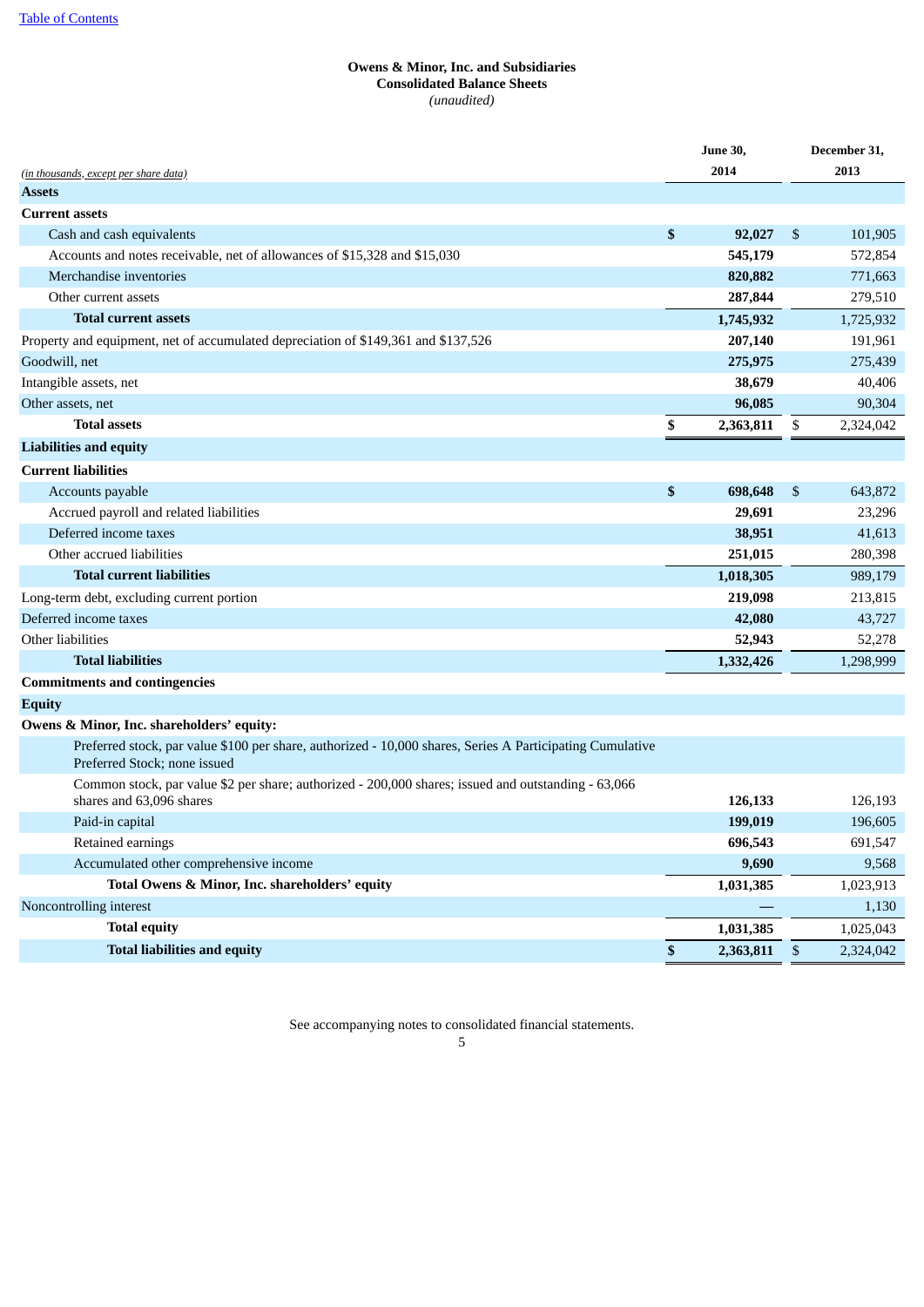## **Owens & Minor, Inc. and Subsidiaries Consolidated Statements of Cash Flows** *(unaudited)*

|                                                                               |              | <b>Six Months Ended June 30,</b> |           |  |
|-------------------------------------------------------------------------------|--------------|----------------------------------|-----------|--|
| (in thousands)                                                                | 2014         | 2013                             |           |  |
| <b>Operating activities:</b>                                                  |              |                                  |           |  |
| Net income                                                                    | \$<br>45,362 | \$                               | 54,970    |  |
| Adjustments to reconcile net income to cash provided by operating activities: |              |                                  |           |  |
| Depreciation and amortization                                                 | 27,756       |                                  | 24,905    |  |
| Share-based compensation expense                                              | 4,190        |                                  | 3,449     |  |
| Provision for losses on accounts and notes receivable                         | 334          |                                  | 315       |  |
| Deferred income tax (benefit) expense                                         | (5, 151)     |                                  | 5,777     |  |
| Changes in operating assets and liabilities:                                  |              |                                  |           |  |
| Accounts and notes receivable                                                 | 28,477       |                                  | 1,789     |  |
| Merchandise inventories                                                       | (48, 575)    |                                  | (31, 176) |  |
| Accounts payable                                                              | 54,922       |                                  | 191,406   |  |
| Net change in other assets and liabilities                                    | (32,765)     |                                  | (69, 462) |  |
| Other, net                                                                    | (1,078)      |                                  | (2,794)   |  |
| Cash provided by operating activities                                         | 73,472       |                                  | 179,179   |  |
| <b>Investing activities:</b>                                                  |              |                                  |           |  |
| Additions to property and equipment                                           | (25, 657)    |                                  | (16,221)  |  |
| Additions to computer software and intangible assets                          | (13, 166)    |                                  | (14, 826) |  |
| Proceeds from sale of investment                                              | 1,937        |                                  |           |  |
| Proceeds from sale of property and equipment                                  | 45           |                                  | 68        |  |
| <b>Cash used for investing activities</b>                                     | (36, 841)    |                                  | (30, 979) |  |
| <b>Financing activities:</b>                                                  |              |                                  |           |  |
| Cash dividends paid                                                           | (31, 564)    |                                  | (30, 411) |  |
| Repurchases of common stock                                                   | (9, 448)     |                                  | (8,297)   |  |
| Excess tax benefits related to share-based compensation                       | 444          |                                  | 550       |  |
| Proceeds from exercise of stock options                                       | 1,180        |                                  | 4,195     |  |
| Purchase of noncontrolling interest                                           | (1,500)      |                                  |           |  |
| Other, net                                                                    | (4, 441)     |                                  | (5,167)   |  |
| <b>Cash used for financing activities</b>                                     | (45, 329)    |                                  | (39, 130) |  |
| Effect of exchange rate changes on cash and cash equivalents                  | (1, 180)     |                                  | 868       |  |
| Net increase (decrease) in cash and cash equivalents                          | (9,878)      |                                  | 109,938   |  |
| Cash and cash equivalents at beginning of period                              | 101,905      |                                  | 97,888    |  |
| Cash and cash equivalents at end of period                                    | \$<br>92,027 | \$                               | 207,826   |  |
| Supplemental disclosure of cash flow information:                             |              |                                  |           |  |
| Income taxes paid, net                                                        | \$<br>40,680 | \$                               | 40,364    |  |
| Interest paid                                                                 | \$<br>7,402  | \$                               | 7,691     |  |

<span id="page-5-0"></span>See accompanying notes to consolidated financial statements.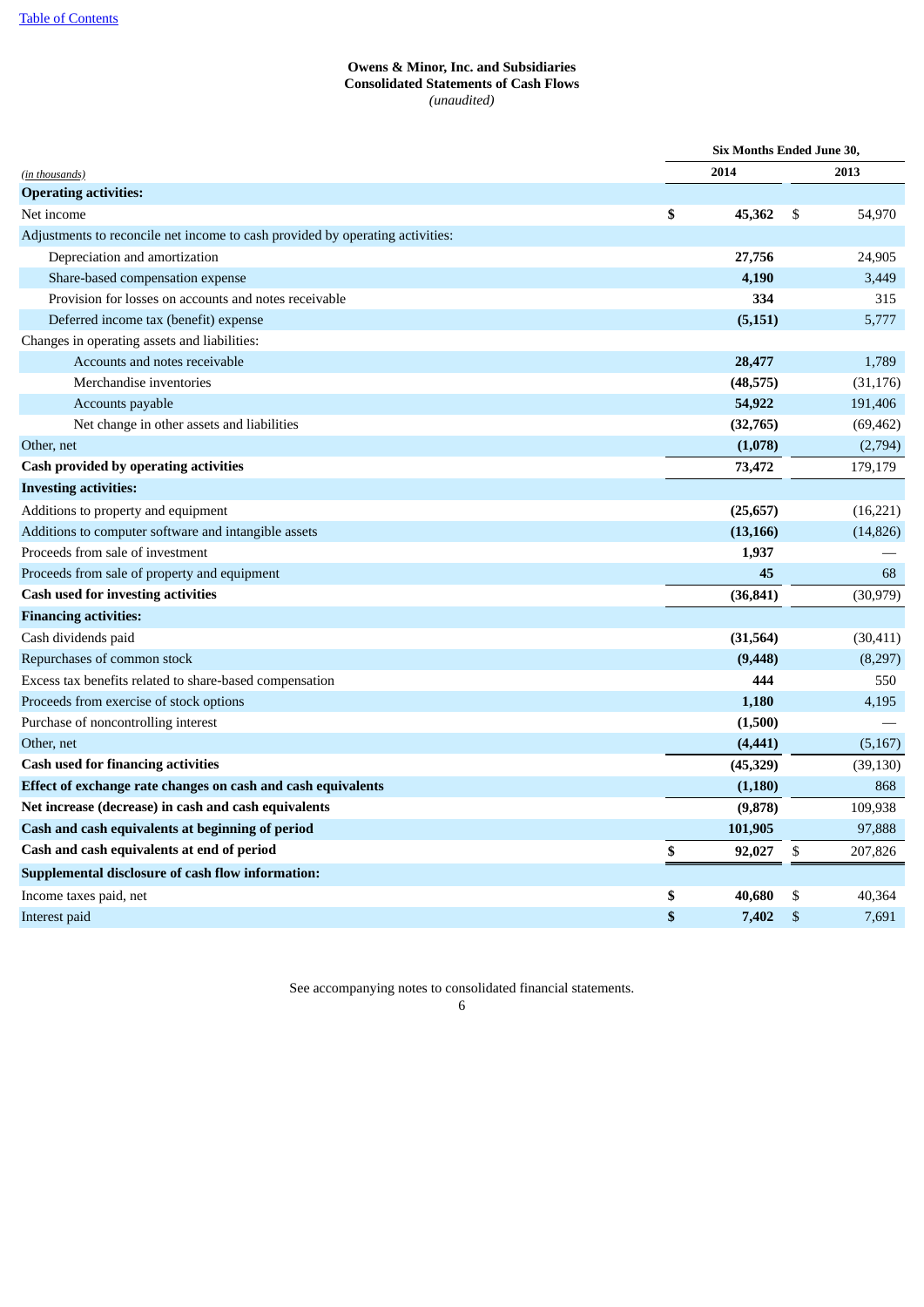# **Owens & Minor, Inc. and Subsidiaries Consolidated Statements of Changes in Equity** *(unaudited)*

| Owens & Minor, Inc. Shareholders' Equity                 |                                        |                |                                           |    |                    |    |                                    |              |                                                                      |                |                                   |                |                        |
|----------------------------------------------------------|----------------------------------------|----------------|-------------------------------------------|----|--------------------|----|------------------------------------|--------------|----------------------------------------------------------------------|----------------|-----------------------------------|----------------|------------------------|
| (in thousands, except per share data)                    | Common<br><b>Shares</b><br>Outstanding |                | Common<br><b>Stock</b><br>$$2$ par value) |    | Paid-In<br>Capital |    | <b>Retained</b><br><b>Earnings</b> |              | <b>Accumulated</b><br>Other<br><b>Comprehensive Income</b><br>(Loss) |                | Noncontrolling<br><b>Interest</b> |                | <b>Total</b><br>Equity |
| Balance December 31, 2012                                | 63,271                                 | \$             | 126,544                                   | \$ | 187,394            | \$ | 658,994                            | $\mathbb{S}$ | (406)                                                                | $\mathfrak{s}$ | 1,130                             | $\mathfrak{s}$ | 973,656                |
| Net income                                               |                                        |                |                                           |    |                    |    | 54,970                             |              |                                                                      |                |                                   |                | 54,970                 |
| Other comprehensive income                               |                                        |                |                                           |    |                    |    |                                    |              | (5, 752)                                                             |                |                                   |                | (5,752)                |
| Dividends declared (\$0.48 per share)                    |                                        |                |                                           |    |                    |    | (30, 324)                          |              |                                                                      |                |                                   |                | (30, 324)              |
| Shares repurchased and retired                           | (257)                                  |                | (515)                                     |    |                    |    | (7, 782)                           |              |                                                                      |                |                                   |                | (8,297)                |
| Share-based compensation expense, exercises<br>and other | 319                                    |                | 636                                       |    | 4,932              |    |                                    |              |                                                                      |                |                                   |                | 5,568                  |
| Balance June 30, 2013                                    | 63,333                                 | $\mathfrak{S}$ | 126,665                                   | \$ | 192,326            | \$ | 675,858                            | \$           | (6, 158)                                                             | $\mathfrak{s}$ | 1,130                             | $\mathfrak{S}$ | 989,821                |
|                                                          |                                        |                |                                           |    |                    |    |                                    |              |                                                                      |                |                                   |                |                        |
| Balance December 31, 2013                                | 63,096                                 | $\mathfrak{S}$ | 126,193                                   | \$ | 196,605            | \$ | 691,547                            | \$           | 9,568                                                                | \$             | 1,130                             | \$             | 1,025,043              |
| Net income                                               |                                        |                |                                           |    |                    |    | 45,362                             |              |                                                                      |                |                                   |                | 45,362                 |
| Other comprehensive income                               |                                        |                |                                           |    |                    |    |                                    |              | 122                                                                  |                |                                   |                | 122                    |
| Dividends declared (\$0.50 per share)                    |                                        |                |                                           |    |                    |    | (31, 473)                          |              |                                                                      |                |                                   |                | (31, 473)              |
| Shares repurchased and retired                           | (277)                                  |                | (555)                                     |    |                    |    | (8,893)                            |              |                                                                      |                |                                   |                | (9, 448)               |
| Share-based compensation expense, exercises<br>and other | 247                                    |                | 495                                       |    | 3,109              |    |                                    |              |                                                                      |                |                                   |                | 3,604                  |
| Purchase of noncontrolling interest                      |                                        |                |                                           |    | (695)              |    |                                    |              |                                                                      |                | (1,130)                           |                | (1,825)                |
| Balance June 30, 2014                                    | 63,066                                 | \$             | 126,133                                   | \$ | 199,019            | \$ | 696,543                            | S            | 9,690                                                                | S              |                                   |                | 1,031,385              |

<span id="page-6-0"></span>See accompanying notes to consolidated financial statements.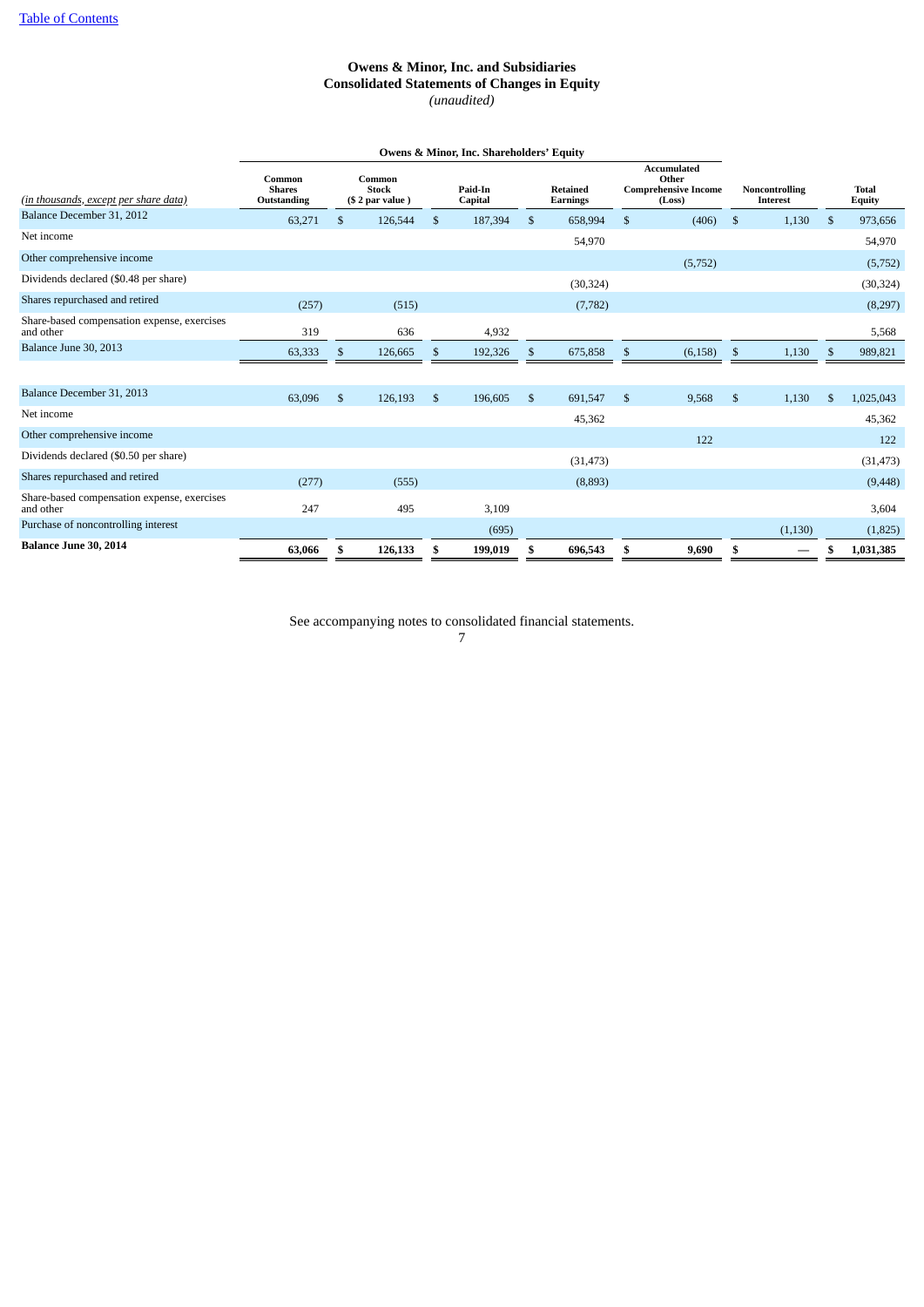# **Owens & Minor, Inc. and Subsidiaries Notes to Consolidated Financial Statements** *(unaudited) (in thousands, unless otherwise indicated)*

### **Note 1—Basis of Presentation and Use of Estimates**

### *Basis of Presentation*

The accompanying unaudited consolidated financial statements include the accounts of Owens & Minor, Inc. and the subsidiaries it controls (we, us, or our) and contain all adjustments (which are comprised only of normal recurring accruals and use of estimates) necessary to conform with U.S. generally accepted accounting principles (GAAP). During the quarter, we purchased the remaining outside stockholder's interest in a consolidated subsidiary that was partially owned. Therefore we no longer present a noncontrolling interest as a component of equity as of June 30, 2014. All significant intercompany accounts and transactions have been eliminated. The results of operations for interim periods are not necessarily indicative of the results expected for the full year.

### *Reclassification and Correction*

Certain prior year amounts have been reclassified to conform to current year presentation. In addition, after completing a review of customer contracts in the International segment in the fourth quarter of 2013, we determined a net presentation of revenues for certain contracts is more representative of the customer arrangement. Certain amounts in the prior period statement of income were revised to reflect this net presentation of revenues. As a result, prior year net revenue and cost of goods sold each decreased by \$30.6 million for the three month period and \$59.9 million for the six month period ended June 30, 2013. The change did not affect cash flows, gross margin, operating earnings or net income in 2013.

### *Use of Estimates*

The preparation of consolidated financial statements in conformity with GAAP requires us to make assumptions and estimates that affect reported amounts and related disclosures. Actual results may differ from these estimates.

### **Note 2—Fair Value**

The carrying amounts of cash and cash equivalents, accounts receivable, financing receivables, accounts payable and financing payables included in the consolidated balance sheets approximate fair value due to the short-term nature of these instruments. The fair value of long-term debt is estimated based on quoted market prices or dealer quotes for the identical liability when traded as an asset in an active market (Level 1) or, if quoted market prices or dealer quotes are not available, on the borrowing rates currently available for loans with similar terms, credit ratings and average remaining maturities (Level 2). See Note 7 for the fair value of long-term debt.

### **Note 3—Financing Receivables and Payables**

At June 30, 2014 and December 31, 2013, we had financing receivables of \$174.6 million and \$198.5 million and related payables of \$134.3 million and \$165.3 million outstanding under our order-to-cash program and product financing arrangements, which were included in other current assets and other current liabilities, respectively, in the consolidated balance sheets.

### **Note 4—Goodwill and Intangible Assets**

The following table summarizes the changes in the carrying amount of goodwill through June 30, 2014:

|                                                | <b>Domestic</b><br>Segment | <b>International</b><br>Segment | <b>Total</b> |
|------------------------------------------------|----------------------------|---------------------------------|--------------|
| Carrying amount of goodwill, December 31, 2013 | 248,498                    | 26.941                          | 275,439      |
| Currency translation adjustments               |                            | 536                             | 536          |
| Carrying amount of goodwill, June 30, 2014     | 248,498                    | 27,477                          | 275,975      |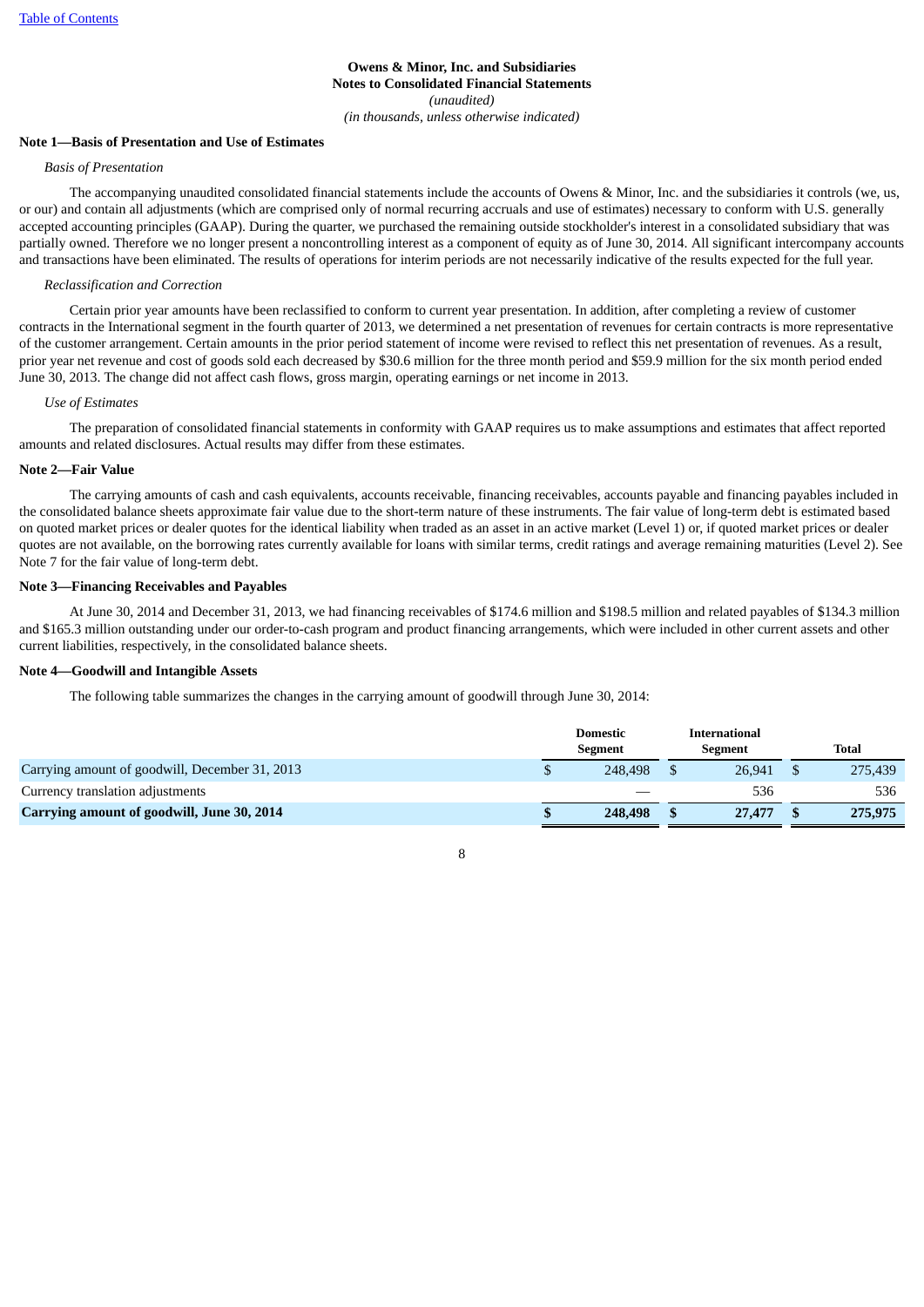Intangible assets at June 30, 2014, and December 31, 2013, were as follows:

|                          | <b>December 31, 2013</b><br><b>June 30, 2014</b> |  |                             |    |                                         |      |                             |  |
|--------------------------|--------------------------------------------------|--|-----------------------------|----|-----------------------------------------|------|-----------------------------|--|
|                          | Customer<br><b>Relationships</b>                 |  | Other<br><b>Intangibles</b> |    | <b>Customer</b><br><b>Relationships</b> |      | Other<br><b>Intangibles</b> |  |
|                          |                                                  |  |                             |    |                                         |      |                             |  |
| Gross intangible assets  | \$<br>52,047                                     |  | 4,012                       | S  | 51,544                                  | - \$ | 3,933                       |  |
| Accumulated amortization | (16, 669)                                        |  | (711)                       |    | (14, 281)                               |      | (790)                       |  |
| Net intangible assets    | 35,378                                           |  | 3,301                       | \$ | 37,263                                  |      | 3,143                       |  |

At June 30, 2014, \$16.8 million in net intangible assets were held in the Domestic segment and \$21.8 million were held in the International segment. Amortization expense for intangible assets was \$1.1 million and \$1.0 million for the three months ended June 30, 2014 and 2013 and \$2.2 million and \$1.9 million for the six months ended June 30, 2014 and 2013.

Based on the current carrying value of intangible assets subject to amortization, estimated amortization expense is \$2.3 million for the remainder of 2014, \$5.1 million for 2015, \$5.2 million for 2016, \$5.0 million for 2017 and \$4.1 million for 2018.

### **Note 5—Exit and Realignment Costs**

We periodically incur exit and realignment and other charges associated with optimizing our operations, which includes the consolidation of distribution centers, the realignment of our distribution network, and the closure of offsite warehouses.

For the six months ended June 30, 2014, we recognized \$6.7 million in total charges associated with exit and realignment activities. Of this amount, \$4.1 million was incurred in the current quarter, of which \$2.3 million was in the Domestic segment and \$1.8 million was in the International segment. These charges include \$2.2 million in estimated severance accruals. The remaining charges of \$1.9 million were comprised of costs that were expensed as incurred in the quarter and not reflected in the table below, including \$0.9 million in property related costs, \$0.7 million in labor costs, and \$0.2 million in information technology costs. Charges in the first quarter of 2014 were \$2.6 million, of which \$1.3 million was in the Domestic segment and \$1.3 million was in the International segment. These charges included \$1.3 million in loss accruals associated with our operating leases and estimated severance. The remaining charges of \$1.3 million were comprised of costs that were expensed as incurred in the first quarter and not reflected in the table below, including \$0.5 million in relocation costs, \$0.5 million in property related costs, and \$0.3 million in labor and other costs. We expect additional exit and realignment charges of approximately \$5.0 million over the remainder of 2014 for activities initiated in the Domestic and International segments through June 30, 2014.

For the six month period ended June 30, 2013, we recognized total charges of \$1.8 million. The second quarter 2013 charges of \$0.4 million were expensed as incurred in the Domestic segment. During the first quarter of 2013, we recognized total charges of \$1.4 million, of which \$0.9 million was in the Domestic segment and \$0.5 million in the International segment. These charges included \$0.5 million in loss accruals for operating leases. The remaining charges of \$0.9 million were comprised of costs that were expensed as incurred and not reflected in the table below, including losses on property and equipment and other expenses.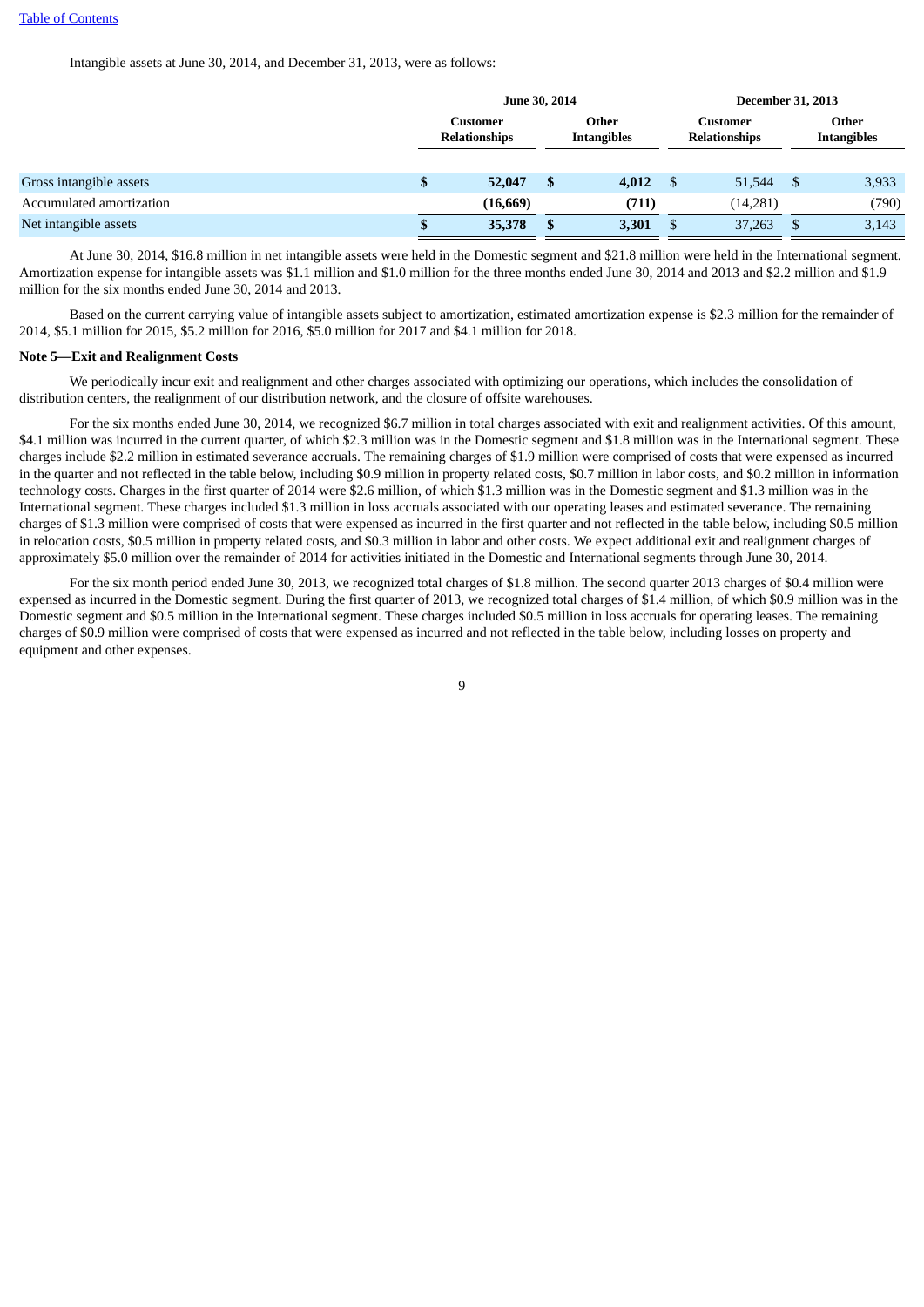The following table summarizes the activity related to exit and realignment cost accruals through June 30, 2014 and 2013:

|                                                       |     | Lease<br><b>Obligations</b> |               | <b>Severance and</b><br>Other |      | <b>Total</b> |
|-------------------------------------------------------|-----|-----------------------------|---------------|-------------------------------|------|--------------|
| Accrued exit and realignment costs, December 31, 2013 | \$. | 2,434                       | <sup>\$</sup> | 475                           | -\$  | 2,909        |
| Provision for exit and realignment activities         |     | 532                         |               | 807                           |      | 1,339        |
| Cash payments, net of sublease income                 |     | (411)                       |               | (327)                         |      | (738)        |
| Accrued exit and realignment costs, March 31, 2014    |     | 2,555                       |               | 955                           |      | 3,510        |
| Provision for exit and realignment activities         |     | 6                           | \$            | 2,236                         | -S   | 2,242        |
| Cash payments, net of sublease income                 |     | (383)                       | \$            | (1,095)                       | - \$ | (1, 478)     |
| Accrued exit and realignment costs, June 30, 2014     |     | 2,178                       | \$.           | 2,096                         | -\$  | 4,274        |
|                                                       |     |                             |               |                               |      |              |
| Accrued exit and realignment costs, December 31, 2012 | \$  | 5,098                       | \$            | 1,116                         | - \$ | 6,214        |
| Provision for exit and realignment activities         |     | 538                         |               | 3                             |      | 541          |
| Cash payments, net of sublease income                 |     | (4,844)                     |               | (147)                         |      | (4,991)      |
| Accrued exit and realignment costs, March 31, 2013    |     | 792                         |               | 972                           |      | 1,764        |
| Cash payments, net of sublease income                 |     | (118)                       |               | (137)                         |      | (255)        |
| Accrued exit and realignment costs, June 30, 2013     | \$  | 674                         |               | 835                           |      | 1,509        |

### **Note 6—Retirement Plan**

We have a noncontributory, unfunded retirement plan for certain officers and other key employees in the United States. Certain of our foreign subsidiaries also have defined benefit pension plans covering substantially all of their respective employees.

The components of net periodic benefit cost, which are included in selling, general and administrative expenses, for the three and six months ended June 30, 2014 and 2013, were as follows:

|                               | Three Months Ended June 30, |      |  |      |  | Six Months Ended June 30, |  |       |  |
|-------------------------------|-----------------------------|------|--|------|--|---------------------------|--|-------|--|
|                               |                             | 2014 |  | 2013 |  | 2014                      |  | 2013  |  |
| Service cost                  |                             | 40   |  | 33   |  | 75                        |  | 66    |  |
| Interest cost                 |                             | 482  |  | 413  |  | 965                       |  | 827   |  |
| Recognized net actuarial loss |                             | 202  |  | 341  |  | 406                       |  | 683   |  |
| Net periodic benefit cost     |                             | 724  |  | 787  |  | 1.446                     |  | 1,576 |  |

Certain of our foreign subsidiaries have health and welfare plans covering substantially all of their respective employees. Our expense for these plans totaled \$0.5 million and \$0.3 million for the three months ended June 30, 2014 and 2013 and \$1.0 million and \$0.5 million for the six months ended June 30, 2014 and 2013.

#### **Note 7—Debt**

We have \$200 million of senior notes outstanding, which mature on April 15, 2016 and bear interest at 6.35% payable semi-annually (Senior Notes). We may redeem the Senior Notes, in whole or in part, at a redemption price of the greater of 100% of the principal amount of the Senior Notes or the present value of remaining scheduled payments of principal and interest discounted at the applicable Treasury Rate plus 0.25%. As of June 30, 2014 and December 31, 2013, the estimated fair value of the Senior Notes was \$215 million and \$219 million, and the related carrying amount was \$204 million for both periods. The observed yield of the Senior Notes at June 30, 2014 and December 31, 2013 was 1.91% and 2.12%.

We have a five-year \$350 million Credit Agreement with Wells Fargo Bank, N.A., JPMorgan Chase Bank, N.A. and a syndicate of financial institutions (the Credit Agreement) expiring June 5, 2017. Under the Credit Agreement, we have the ability to request two one-year extensions and to request an increase in aggregate commitments by up to \$150 million. The interest rate on the Credit Agreement, which is subject to adjustment quarterly, is based on the London Interbank Offered Rate (LIBOR), the Federal Funds Rate or the Prime Rate, plus an adjustment based on the better of our debt ratings or leverage ratio (Credit Spread) as defined by the Credit Agreement. We are charged a commitment fee of between 17.5 and 42.5 basis points on the unused portion of the facility. The terms of the Credit Agreement limit the amount of indebtedness that we may incur and require us to maintain ratios for leverage and interest coverage, including on a pro forma basis in the event of an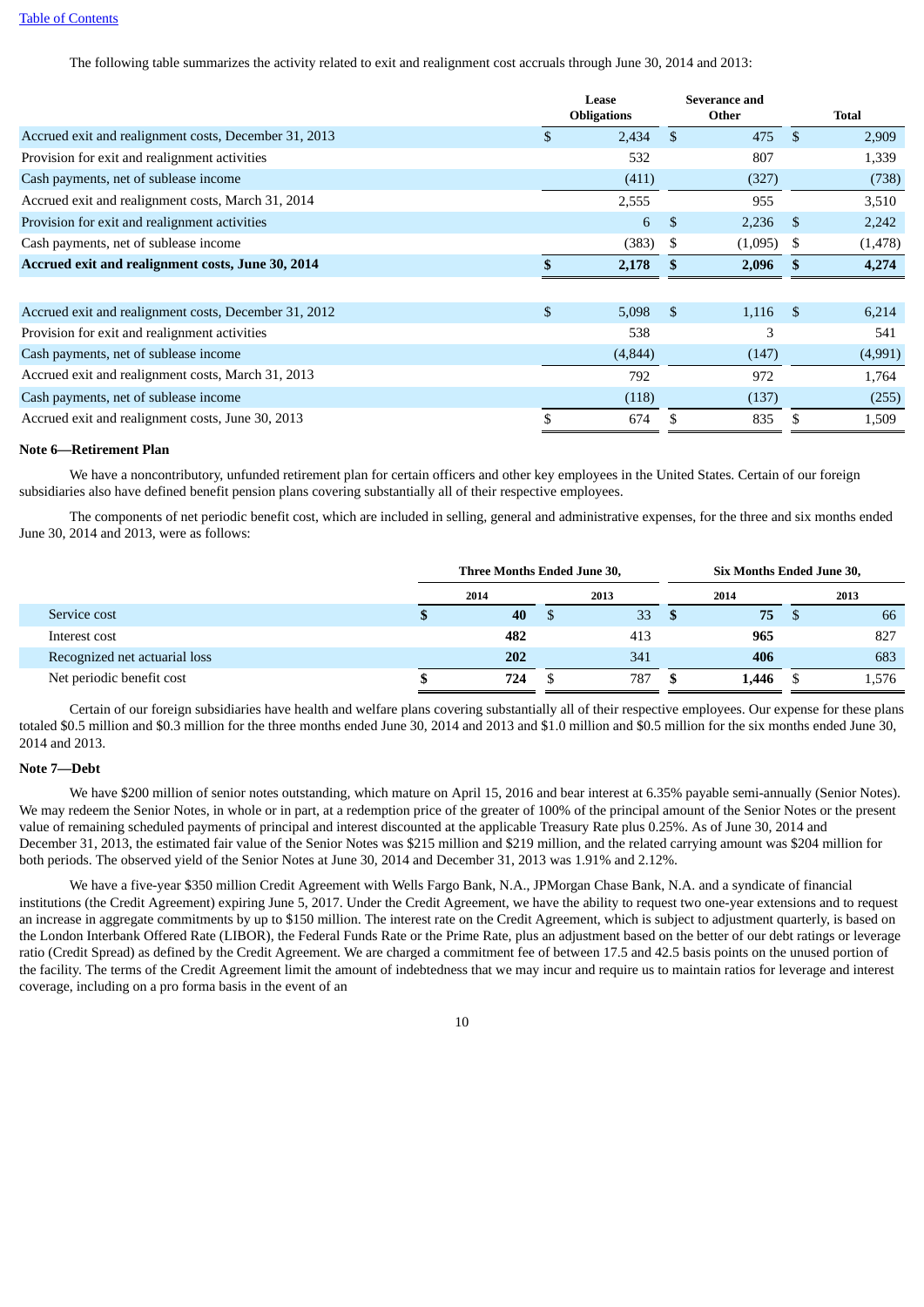acquisition. At June 30, 2014, we had no borrowings and letters of credit of approximately \$5.0 million outstanding under the Credit Agreement, leaving \$345.0 million available for borrowing. We also have a \$1.5 million letter of credit outstanding as of June 30, 2014 and December 31, 2013, which supports our facilities leased in Europe.

### **Note 8—Income Taxes**

The effective tax rate was 41.1% and 40.9% for the three and six months ended June 30, 2014, compared to 38.3% and 39.9% in the same periods of 2013. The change in rate is mainly due to the impact of foreign taxes and the effect of certain acquisition-related costs which are not deductible for tax purposes. The liability for unrecognized tax benefits was \$5.0 million at June 30, 2014, and \$4.6 million at December 31, 2013. Included in the liability at June 30, 2014 were \$3.7 million of tax positions for which ultimate deductibility is highly certain but for which there is uncertainty about the timing of such deductibility.

### **Note 9—Net Income per Common Share**

The following summarizes the calculation of net income per common share attributable to common shareholders for the three and six months ended June 30, 2014 and 2013.

|                                                                                    | <b>Three Months Ended</b><br><b>Six Months Ended</b><br><b>June 30,</b> |           |                |        |              |        |     | <b>June 30,</b> |  |  |
|------------------------------------------------------------------------------------|-------------------------------------------------------------------------|-----------|----------------|--------|--------------|--------|-----|-----------------|--|--|
| (in thousands, except per share data)                                              |                                                                         | 2014      |                | 2013   |              | 2014   |     | 2013            |  |  |
| Numerator:                                                                         |                                                                         |           |                |        |              |        |     |                 |  |  |
| Net income                                                                         | \$                                                                      | 19,876    | \$             | 28,872 | \$           | 45,362 | \$  | 54,970          |  |  |
| Less: income allocated to unvested restricted shares                               |                                                                         | (159)     |                | (156)  |              | (345)  |     | (351)           |  |  |
| Net income attributable to common shareholders - basic                             |                                                                         | 19,717    |                | 28,716 |              | 45,017 |     | 54,619          |  |  |
| Add: undistributed income attributable to unvested restricted shares -<br>basic    |                                                                         | <b>19</b> |                | 64     |              | 68     |     | 122             |  |  |
| Less: undistributed income attributable to unvested restricted shares<br>- diluted |                                                                         | (19)      |                | (64)   |              | (68)   |     | (122)           |  |  |
| Net income attributable to common shareholders - diluted                           | \$                                                                      | 19,717    | \$             | 28,716 | $\mathbf{s}$ | 45,017 | \$. | 54,619          |  |  |
| Denominator:                                                                       |                                                                         |           |                |        |              |        |     |                 |  |  |
| Weighted average shares outstanding - basic                                        |                                                                         | 62,311    |                | 62,707 |              | 62,271 |     | 62,695          |  |  |
| Dilutive shares - stock options                                                    |                                                                         | 5         |                | 45     |              | 9      |     | 51              |  |  |
| Weighted average shares outstanding - diluted                                      |                                                                         | 62,316    |                | 62,752 |              | 62,280 |     | 62,746          |  |  |
| Net income per share attributable to common shareholders:                          |                                                                         |           |                |        |              |        |     |                 |  |  |
| <b>Basic</b>                                                                       | \$                                                                      | 0.32      | $\mathfrak{S}$ | 0.46   | \$           | 0.72   | \$  | 0.87            |  |  |
| <b>Diluted</b>                                                                     | \$                                                                      | 0.32      | \$             | 0.46   | \$           | 0.72   | \$  | 0.87            |  |  |

### **Note 10—Shareholders' Equity**

In February 2014, our Board of Directors authorized a share repurchase program of up to \$100 million of our outstanding common stock to be executed at the discretion of management over a three-year period, expiring in February 2017. The program is intended, in part, to offset shares issued in conjunction with our stock incentive plans and return capital to shareholders. The program may be suspended or discontinued at any time. During the six months ended June 30, 2014, we repurchased in open-market transactions and retired approximately 0.3 million shares of our common stock for an aggregate of \$9.5 million, or an average price per share of \$34.30. As of June 30, 2014, we have approximately \$90.5 million remaining under the repurchase program. We have elected to allocate any excess of share repurchase price over par value to retained earnings.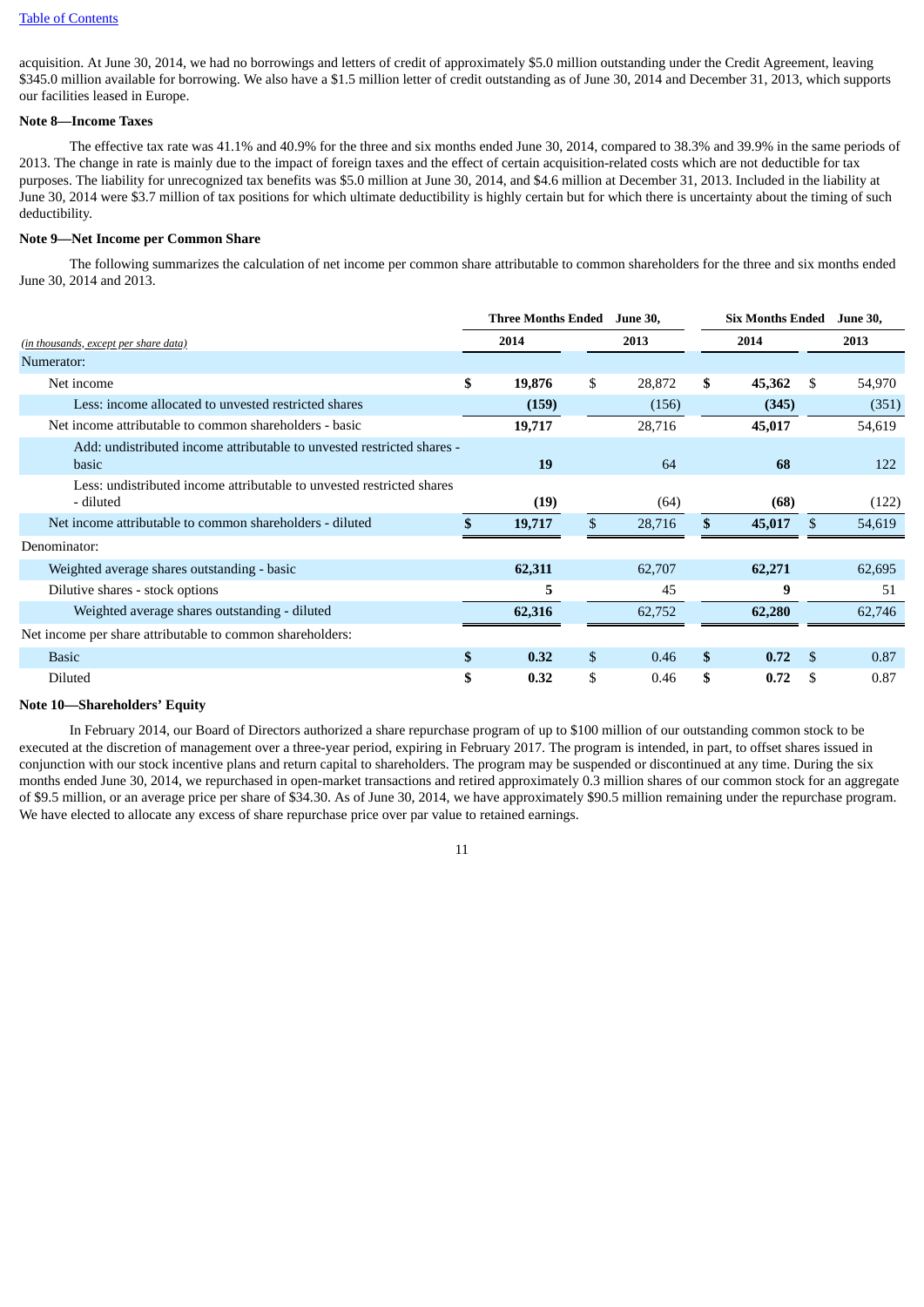# **Note 11—Accumulated Other Comprehensive Income**

The following table shows the changes in accumulated other comprehensive income (loss) by component for the three and six months ended June 30, 2014 and 2013:

|                                                                                        |              | <b>Defined Benefit</b><br><b>Pension</b><br><b>Plans</b> |                | Currency<br><b>Translation</b><br><b>Adjustments</b> |                | Other |                | <b>Total</b> |
|----------------------------------------------------------------------------------------|--------------|----------------------------------------------------------|----------------|------------------------------------------------------|----------------|-------|----------------|--------------|
| Accumulated other comprehensive income (loss), March 31, 2014                          | $\mathbb{S}$ | (6,372)                                                  | $\mathbb{S}$   | 16,359                                               | $\mathbb{S}$   | 146   | $\mathfrak{S}$ | 10,133       |
| Other comprehensive income (loss) before reclassifications                             |              |                                                          |                | (570)                                                |                | 29    |                | (541)        |
| Income tax                                                                             |              |                                                          |                |                                                      |                |       |                |              |
| Other comprehensive income (loss) before reclassifications,<br>net of tax              |              |                                                          |                | (570)                                                |                | 29    |                | (541)        |
| Amounts reclassified from accumulated other comprehensive<br>income (loss)             |              | 202                                                      |                |                                                      |                | (22)  |                | 180          |
| Income tax                                                                             |              | (90)                                                     |                |                                                      |                | 8     |                | (82)         |
| Amounts reclassified from accumulated other<br>comprehensive income (loss), net of tax |              | 112                                                      |                |                                                      |                | (14)  |                | 98           |
| Other comprehensive income (loss)                                                      |              | 112                                                      |                | (570)                                                |                | 15    |                | (443)        |
| Accumulated other comprehensive income (loss), June 30, 2014                           | \$           | (6,260)                                                  | \$             | 15,789                                               | \$             | 161   | \$             | 9,690        |
|                                                                                        |              |                                                          |                |                                                      |                |       |                |              |
| Accumulated other comprehensive income (loss), March 31, 2013                          | $\mathbb{S}$ | (10, 110)                                                | $\mathfrak{s}$ | 1,922                                                | $\mathfrak{s}$ | 150   | $\mathfrak{L}$ | (8,038)      |
| Other comprehensive income (loss) before reclassifications                             |              |                                                          |                | 1,739                                                |                |       |                | 1,739        |
| Income tax                                                                             |              |                                                          |                | (56)                                                 |                |       |                | (56)         |
| Other comprehensive income (loss) before reclassifications,<br>net of tax              |              |                                                          |                | 1,683                                                |                |       |                | 1,683        |
| Amounts reclassified from accumulated other comprehensive<br>income (loss)             |              | 341                                                      |                |                                                      |                | (20)  |                | 321          |
| Income tax                                                                             |              | (132)                                                    |                |                                                      |                | 8     |                | (124)        |
| Amounts reclassified from accumulated other<br>comprehensive income (loss), net of tax |              | 209                                                      |                |                                                      |                | (12)  |                | 197          |
| Other comprehensive income (loss)                                                      |              | 209                                                      |                | 1,683                                                |                | (12)  |                | 1,880        |
| Accumulated other comprehensive income (loss), June 30, 2013                           | \$           | (9,901)                                                  | $\mathfrak{S}$ | 3,605                                                | \$             | 138   | \$             | (6, 158)     |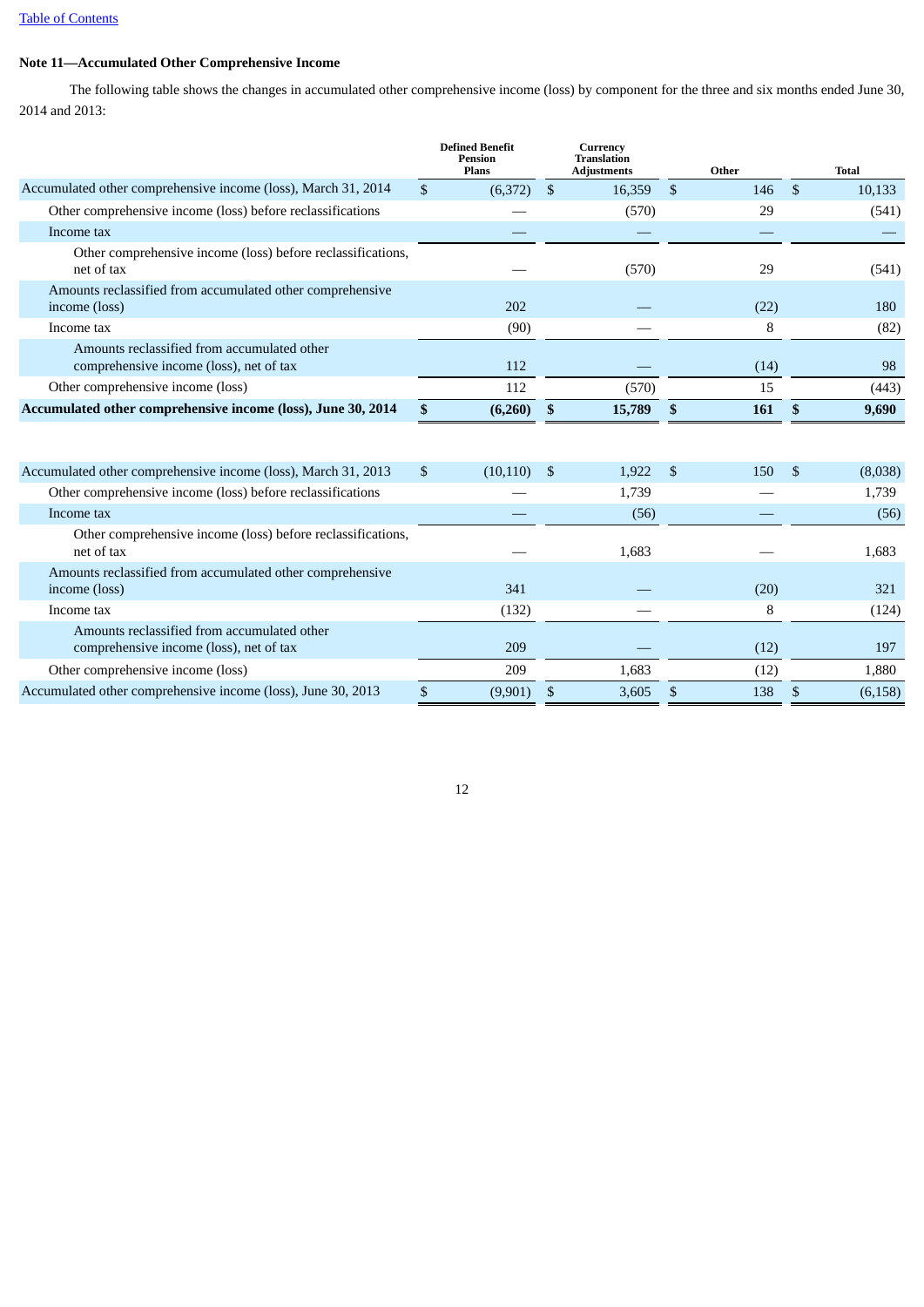|                                                                                        |              | <b>Defined Benefit</b><br><b>Pension</b><br><b>Plans</b> |              | Currency<br><b>Translation</b><br><b>Adjustments</b> |                | Other |                | <b>Total</b> |
|----------------------------------------------------------------------------------------|--------------|----------------------------------------------------------|--------------|------------------------------------------------------|----------------|-------|----------------|--------------|
| Accumulated other comprehensive income (loss), December 31, 2013 \$                    |              | (6, 479)                                                 | $\mathbb{S}$ | 15.892                                               | $\mathfrak{S}$ | 155   | $\mathbb{S}$   | 9,568        |
| Other comprehensive income (loss) before reclassifications                             |              |                                                          |              | (103)                                                |                | 31    |                | (72)         |
| Income tax                                                                             |              |                                                          |              |                                                      |                |       |                |              |
| Other comprehensive income (loss) before reclassifications,<br>net of tax              |              |                                                          |              | (103)                                                |                | 31    |                | (72)         |
| Amounts reclassified from accumulated other comprehensive<br>income (loss)             |              | 406                                                      |              |                                                      |                | (41)  |                | 365          |
| Income tax                                                                             |              | (187)                                                    |              |                                                      |                | 16    |                | (171)        |
| Amounts reclassified from accumulated other<br>comprehensive income (loss), net of tax |              | 219                                                      |              |                                                      |                | (25)  |                | 194          |
| Other comprehensive income (loss)                                                      |              | 219                                                      |              | (103)                                                |                | 6     |                | 122          |
| Accumulated other comprehensive income (loss), June 30, 2014                           | \$           | (6,260)                                                  | \$           | 15,789                                               | \$             | 161   | \$             | 9,690        |
|                                                                                        |              |                                                          |              |                                                      |                |       |                |              |
| Accumulated other comprehensive income (loss), December 31, 2012 \$                    |              | (10,318)                                                 | \$           | 9,749                                                | $\mathfrak{S}$ | 163   | $\mathfrak{L}$ | (406)        |
| Other comprehensive income (loss) before reclassifications                             |              |                                                          |              | (6,683)                                              |                |       |                | (6,683)      |
| Income tax                                                                             |              |                                                          |              | 539                                                  |                |       |                | 539          |
| Other comprehensive income (loss) before reclassifications,<br>net of tax              |              |                                                          |              | (6, 144)                                             |                |       |                | (6, 144)     |
| Amounts reclassified from accumulated other comprehensive<br>income (loss)             |              | 683                                                      |              |                                                      |                | (41)  |                | 642          |
| Income tax                                                                             |              | (266)                                                    |              |                                                      |                | 16    |                | (250)        |
| Amounts reclassified from accumulated other<br>comprehensive income (loss), net of tax |              | 417                                                      |              |                                                      |                | (25)  |                | 392          |
| Other comprehensive income (loss)                                                      |              | 417                                                      |              | (6, 144)                                             |                | (25)  |                | (5,752)      |
| Accumulated other comprehensive income (loss), June 30, 2013                           | $\mathbb{S}$ | (9,901)                                                  | \$           | 3,605                                                | \$             | 138   | \$             | (6, 158)     |

We include amounts reclassified out of accumulated other comprehensive income related to defined benefit pension plans as a component of net periodic pension cost recorded in selling, general & administrative expenses. For the three and six months ended June 30, 2014, we reclassified \$0.2 million and \$0.4 million of actuarial net losses. For the three and six months ended June 30, 2013, we reclassified \$0.3 million and \$0.7 million of actuarial net losses.

### **Note 12—Commitments and Contingencies**

We have contractual obligations that are required to be paid to customers in the event that certain contractual performance targets are not achieved as of specified dates, generally within 36 months from inception of the contract. These contingent obligations totaled \$1.4 million as of June 30, 2014. If none of the performance targets are met as of the specified dates, and customers have met their contractual commitments, payment will be due as follows: 2014 - \$0.9 million; 2015 - \$0.2 million; 2016 -\$0.3 million. None of these contingent obligations were accrued at June 30, 2014, as we do not consider any of them probable. We deferred the recognition of fees that are contingent upon our future performance under the terms of these contracts. As of June 30, 2014, \$0.9 million of deferred revenue related to outstanding contractual performance targets was included in other current liabilities.

Prior to exiting the direct-to-consumer business in January 2009, we received reimbursements from Medicare, Medicaid, and private healthcare insurers for certain customer billings. We are subject to audits of these reimbursements for up to seven years from the date of the service.

Various issues and claims related to the acquisition and transition of Movianto remain outstanding and under review and discussion with the former owner. The ultimate outcomes of these issues and claims, including their impact on future financial results, cannot be ascertained or estimated at this time.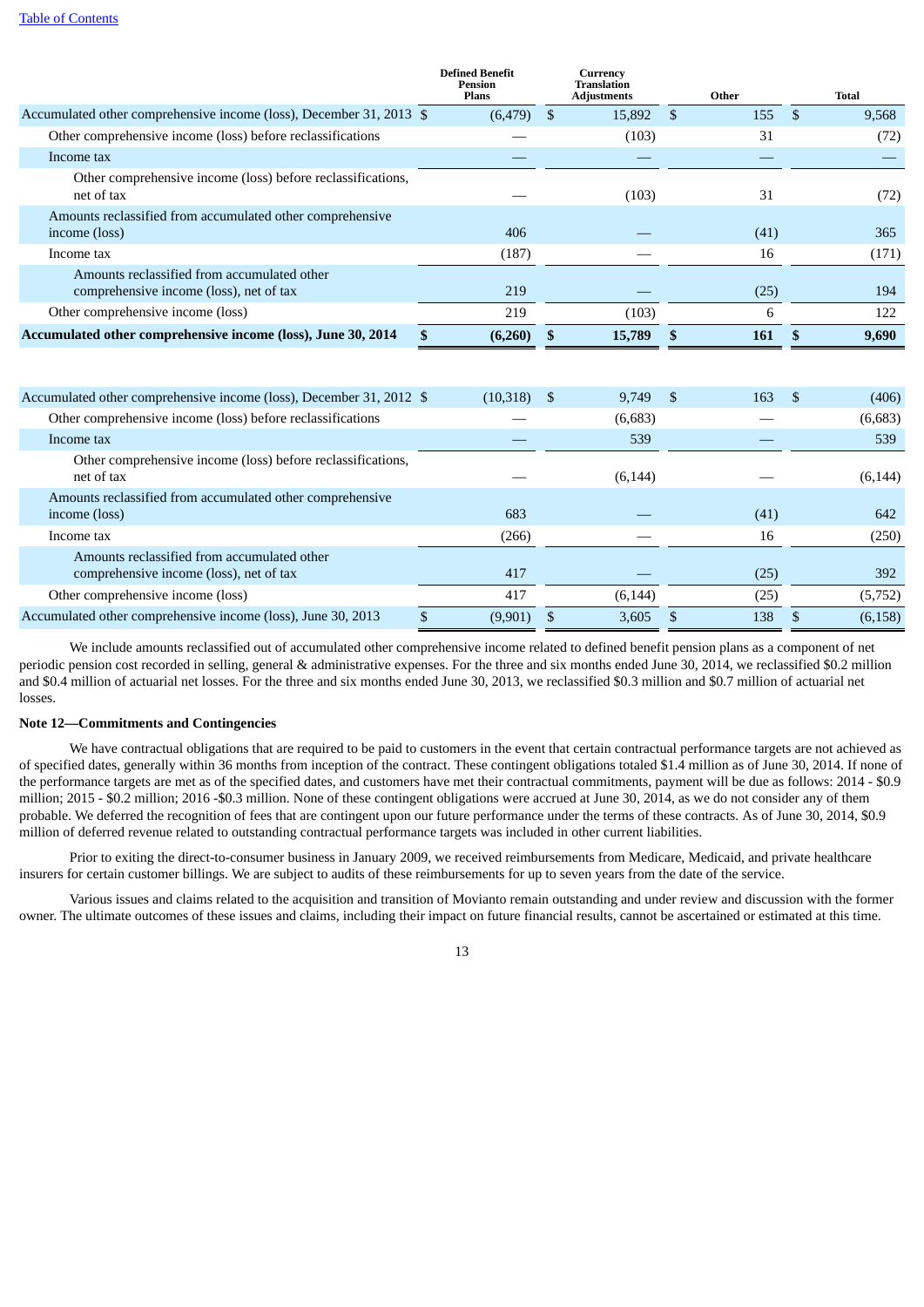During the second quarter, we entered into a definitive agreement to acquire all outstanding shares of Medical Action Industries Inc. (Medical Action) for \$13.80 per share in cash, representing a total transaction value of approximately \$208 million, including assumed debt, net of cash. The transaction, which is expected to close in the fourth quarter of 2014, is subject to customary closing conditions, including Medical Action shareholder approval and regulatory clearances.

# **Note 13—Segment Information**

We evaluate the performance of our segments based on the operating earnings of the segments, excluding acquisition-related and exit and realignment charges.

The following tables present financial information by segment:

|                                                      | Three Months Ended June 30, |                |           | Six Months Ended June 30, |           |                |           |
|------------------------------------------------------|-----------------------------|----------------|-----------|---------------------------|-----------|----------------|-----------|
|                                                      | 2014                        |                | 2013      |                           | 2014      |                | 2013      |
| Net revenue:                                         |                             |                |           |                           |           |                |           |
| Domestic                                             | \$<br>2,187,535             | \$             | 2,143,691 | \$                        | 4,336,451 | \$             | 4,298,406 |
| International                                        | 118,323                     |                | 92,386    |                           | 225,788   |                | 184,055   |
| Consolidated net revenue                             | \$<br>2,305,858             | \$             | 2,236,077 | \$                        | 4,562,239 | \$             | 4,482,461 |
|                                                      |                             |                |           |                           |           |                |           |
| Operating earnings (loss):                           |                             |                |           |                           |           |                |           |
| Domestic                                             | \$<br>48,317                | $\mathfrak{S}$ | 51,245    | \$                        | 101,053   | -\$            | 104,151   |
| International                                        | (3,623)                     |                | (557)     |                           | (6, 811)  |                | (3,569)   |
| Acquisition-related and exit and realignment charges | (7,593)                     |                | (638)     |                           | (10, 855) |                | (2,648)   |
| Consolidated operating earnings                      | \$<br>37,101                | \$             | 50,050    | \$                        | 83,387    | \$             | 97,934    |
|                                                      |                             |                |           |                           |           |                |           |
| Depreciation and amortization:                       |                             |                |           |                           |           |                |           |
| Domestic                                             | \$<br>8,812                 | \$             | 8,887     | $\boldsymbol{\mathsf{s}}$ | 17,787    | $\mathfrak{S}$ | 17,969    |
| International                                        | 5,080                       |                | 3,389     |                           | 9,969     |                | 6,936     |
| Consolidated depreciation and amortization           | \$<br>13,892                | \$             | 12,276    | $\mathbf{s}$              | 27,756    | \$             | 24,905    |
|                                                      |                             |                |           |                           |           |                |           |
| Capital expenditures:                                |                             |                |           |                           |           |                |           |
| Domestic                                             | \$<br>18,858                | \$             | 12,872    | \$                        | 29,033    | \$             | 24,474    |
| International                                        | 5,737                       |                | 3,398     |                           | 9,790     |                | 6,573     |
| Consolidated capital expenditures                    | \$<br>24,595                | \$             | 16,270    | \$                        | 38,823    | \$             | 31,047    |

|                           |    | <b>June 30, 2014</b> |      | <b>December 31, 2013</b> |
|---------------------------|----|----------------------|------|--------------------------|
| Total assets:             |    |                      |      |                          |
| Domestic                  | \$ | 1,787,026            | - \$ | 1,747,572                |
| International             |    | 484,758              |      | 474,565                  |
| Segment assets            |    | 2,271,784            |      | 2,222,137                |
| Cash and cash equivalents |    | 92,027               |      | 101,905                  |
| Consolidated total assets | Ф  | 2,363,811            |      | 2,324,042                |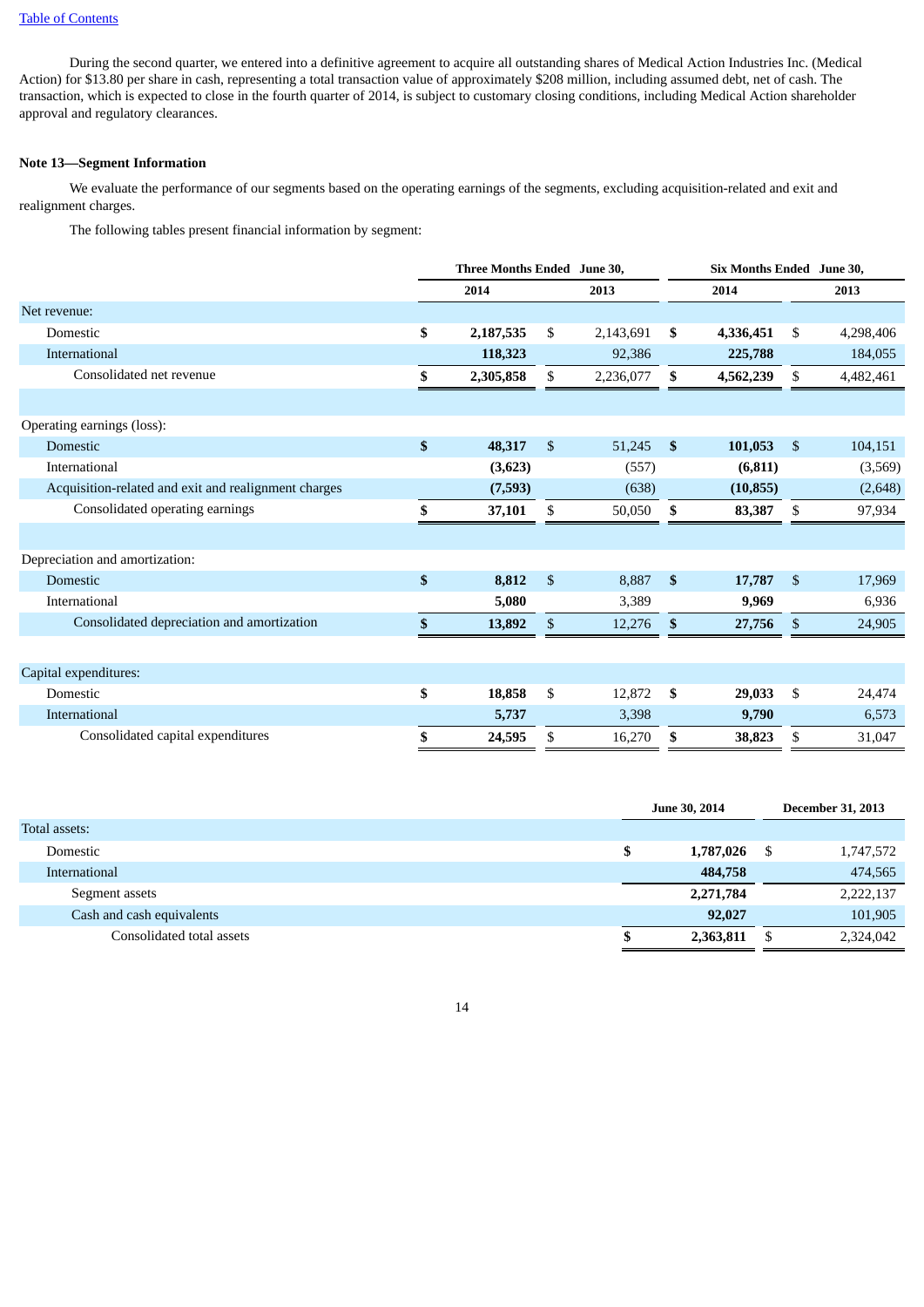# **Note 14—Condensed Consolidating Financial Information**

The following tables present condensed consolidating financial information for: Owens & Minor, Inc. (O&M); the guarantors of Owens & Minor, Inc.'s Senior Notes, on a combined basis; and the non-guarantor subsidiaries of the Senior Notes, on a combined basis. The guarantor subsidiaries are 100% owned by Owens & Minor, Inc. Separate financial statements of the guarantor subsidiaries are not presented because the guarantees by our guarantor subsidiaries are full and unconditional, as well as joint and several, and we believe the condensed consolidating financial information is more meaningful in understanding the financial position, results of operations and cash flows of the guarantor subsidiaries.

| <b>Three Months Ended June 30, 2014</b>                 | Owens &<br>Minor, Inc. | Guarantor<br><b>Subsidiaries</b> | Non-guarantor<br><b>Subsidiaries</b> |    | <b>Eliminations</b> |    | <b>Consolidated</b> |  |
|---------------------------------------------------------|------------------------|----------------------------------|--------------------------------------|----|---------------------|----|---------------------|--|
| <b>Statements of Income</b>                             |                        |                                  |                                      |    |                     |    |                     |  |
| Net revenue                                             | \$                     | \$<br>2,187,130                  | \$<br>137,683                        | \$ | (18, 955)           | -S | 2,305,858           |  |
| Cost of goods sold                                      |                        | 1,978,815                        | 63,299                               |    | (18,528)            |    | 2,023,586           |  |
| Gross margin                                            |                        | 208,315                          | 74,384                               |    | (427)               |    | 282,272             |  |
| Selling, general and administrative expenses            | 61                     | 152,122                          | 73,655                               |    |                     |    | 225,838             |  |
| Acquisition-related and exit and realignment<br>charges |                        | 3,886                            | 3,707                                |    |                     |    | 7,593               |  |
| Depreciation and amortization                           | $\overline{2}$         | 8,790                            | 5,100                                |    |                     |    | 13,892              |  |
| Other operating income, net                             |                        | (814)                            | (1,338)                              |    |                     |    | (2, 152)            |  |
| Operating earnings (loss)                               | (63)                   | 44,331                           | (6,740)                              |    | (427)               |    | 37,101              |  |
| Interest expense (income), net                          | 2,924                  | 791                              | (373)                                |    |                     |    | 3,342               |  |
| Income (loss) before income taxes                       | (2,987)                | 43,540                           | (6,367)                              |    | (427)               |    | 33,759              |  |
| Income tax (benefit) provision                          | (1,200)                | 17,808                           | (2,725)                              |    |                     |    | 13,883              |  |
| Equity in earnings of subsidiaries                      | 21,663                 |                                  |                                      |    | (21, 663)           |    |                     |  |
| <b>Net income (loss)</b>                                | 19,876                 | 25,732                           | (3,642)                              |    | (22,090)            |    | 19,876              |  |
| Other comprehensive income (loss)                       | (443)                  | 111                              | (570)                                |    | 459                 |    | (443)               |  |
| Comprehensive income (loss)                             | \$<br>19,433           | \$<br>25,843                     | \$<br>(4,212)                        | S  | (21, 631)           | \$ | 19,433              |  |

| <b>Three Months Ended June 30, 2013</b>                 | Owens &<br>Minor, Inc. |         | <b>Guarantor</b><br><b>Subsidiaries</b> |    | Non-guarantor<br><b>Subsidiaries</b> | <b>Eliminations</b> |    | <b>Consolidated</b> |
|---------------------------------------------------------|------------------------|---------|-----------------------------------------|----|--------------------------------------|---------------------|----|---------------------|
| <b>Statements of Income</b>                             |                        |         |                                         |    |                                      |                     |    |                     |
| Net revenue                                             | \$                     |         | \$<br>2,143,576                         | \$ | 104,259                              | \$<br>(11,758)      | -S | 2,236,077           |
| Cost of goods sold                                      |                        |         | 1,932,112                               |    | 42,201                               | (11, 667)           |    | 1,962,646           |
| Gross margin                                            |                        |         | 211,464                                 |    | 62,058                               | (91)                |    | 273,431             |
| Selling, general and administrative expenses            |                        | 221     | 152,387                                 |    | 59,940                               |                     |    | 212,548             |
| Acquisition-related and exit and realignment<br>charges |                        |         | 397                                     |    | 241                                  |                     |    | 638                 |
| Depreciation and amortization                           |                        | 3       | 8,865                                   |    | 3,408                                |                     |    | 12,276              |
| Other operating income, net                             |                        |         | (1,498)                                 |    | (583)                                |                     |    | (2,081)             |
| Operating earnings (loss)                               |                        | (224)   | 51,313                                  |    | (948)                                | (91)                |    | 50,050              |
| Interest expense (income), net                          |                        | 5,154   | (1,696)                                 |    | (210)                                |                     |    | 3,248               |
| Income (loss) before income taxes                       |                        | (5,378) | 53,009                                  |    | (738)                                | (91)                |    | 46,802              |
| Income tax (benefit) provision                          |                        | (2,045) | 20,594                                  |    | (618)                                | (1)                 |    | 17,930              |
| Equity in earnings of subsidiaries                      |                        | 32,205  |                                         |    |                                      | (32, 205)           |    |                     |
| <b>Net income (loss)</b>                                |                        | 28,872  | 32,415                                  |    | (120)                                | (32, 295)           |    | 28,872              |
| Other comprehensive income (loss)                       |                        | 1,880   | 209                                     |    | 1,682                                | (1,891)             |    | 1,880               |
| <b>Comprehensive income (loss)</b>                      | \$                     | 30,752  | \$<br>32,624                            | S  | 1,562                                | \$<br>(34, 186)     | \$ | 30,752              |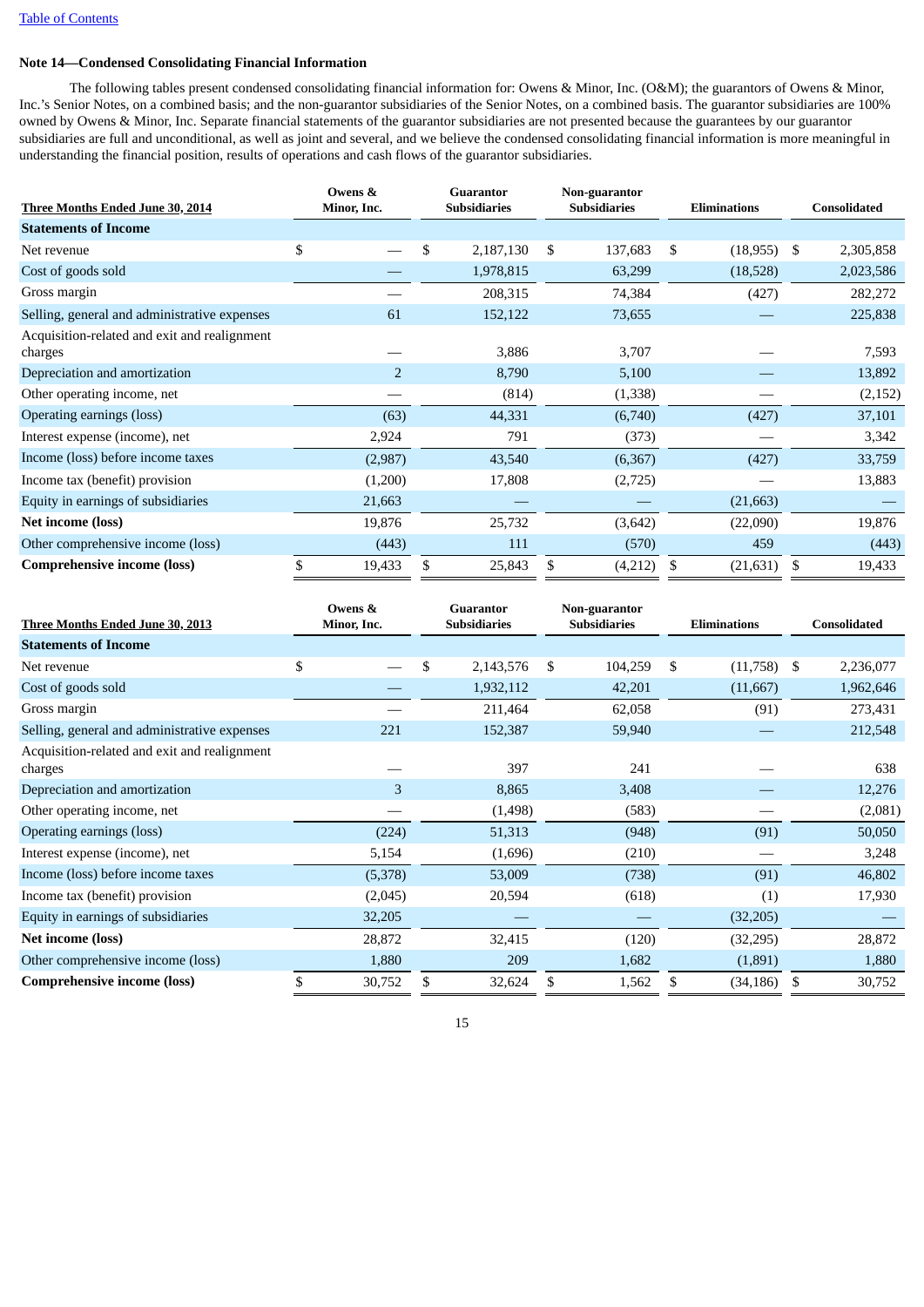# Table of [Contents](#page-0-0)

| <b>Six Months Ended June 30, 2014</b>                   | Owens &<br>Minor, Inc. | <b>Guarantor</b><br><b>Subsidiaries</b> |     | Non-guarantor<br><b>Subsidiaries</b> | <b>Eliminations</b> |     | <b>Consolidated</b> |
|---------------------------------------------------------|------------------------|-----------------------------------------|-----|--------------------------------------|---------------------|-----|---------------------|
| Net revenue                                             | \$                     | 4,335,495                               | \$. | 257,558                              | \$<br>$(30,814)$ \$ |     | 4,562,239           |
| Cost of goods sold                                      |                        | 3,918,280                               |     | 110,897                              | (30, 406)           |     | 3,998,771           |
| Gross margin                                            |                        | 417,215                                 |     | 146,661                              | (408)               |     | 563,468             |
| Selling, general and administrative expenses            | 14                     | 306,372                                 |     | 145,062                              |                     |     | 451,448             |
| Acquisition-related and exit and realignment<br>charges |                        | 5,180                                   |     | 5,675                                |                     |     | 10,855              |
| Depreciation and amortization                           |                        | 17,741                                  |     | 10,014                               |                     |     | 27,756              |
| Other operating income, net                             |                        | (7, 877)                                |     | (2,101)                              |                     |     | (9,978)             |
| Operating earnings (loss)                               | (15)                   | 95,799                                  |     | (11,989)                             | (408)               |     | 83,387              |
| Interest expense (income), net                          | 5,399                  | 2,034                                   |     | (844)                                |                     |     | 6,589               |
| Income (loss) before income taxes                       | (5, 414)               | 93,765                                  |     | (11, 145)                            | (408)               |     | 76,798              |
| Income tax (benefit) provision                          | (2, 155)               | 37,994                                  |     | (4, 403)                             |                     |     | 31,436              |
| Equity in earnings of subsidiaries                      | 48,621                 |                                         |     |                                      | (48, 621)           |     |                     |
| <b>Net income (loss)</b>                                | 45,362                 | 55,771                                  |     | (6,742)                              | (49, 029)           |     | 45,362              |
| Other comprehensive income (loss)                       | 122                    | 218                                     |     | (103)                                | (115)               |     | 122                 |
| <b>Comprehensive income (loss)</b>                      | \$<br>45,484           | \$<br>55,989                            |     | (6, 845)                             | \$<br>(49, 144)     | -\$ | 45,484              |

| Six Months Ended June 30, 2013                          | Owens &<br>Minor, Inc. |           | Guarantor<br><b>Subsidiaries</b> |    | Non-guarantor<br><b>Subsidiaries</b> |     | <b>Eliminations</b> |     | <b>Consolidated</b> |
|---------------------------------------------------------|------------------------|-----------|----------------------------------|----|--------------------------------------|-----|---------------------|-----|---------------------|
| Net revenue                                             | \$                     |           | \$<br>4,298,290                  | \$ | 206,240                              | \$. | $(22,069)$ \$       |     | 4,482,461           |
| Cost of goods sold                                      |                        |           | 3,868,204                        |    | 83,483                               |     | (21,708)            |     | 3,929,979           |
| Gross margin                                            |                        |           | 430,086                          |    | 122,757                              |     | (361)               |     | 552,482             |
| Selling, general and administrative expenses            |                        | 874       | 308,735                          |    | 120,660                              |     |                     |     | 430,269             |
| Acquisition-related and exit and realignment<br>charges |                        |           | 1,259                            |    | 1,389                                |     |                     |     | 2,648               |
| Depreciation and amortization                           |                        | 7         | 17,924                           |    | 6,974                                |     |                     |     | 24,905              |
| Other operating income, net                             |                        |           | (2, 142)                         |    | (1, 132)                             |     |                     |     | (3,274)             |
| Operating earnings (loss)                               |                        | (881)     | 104,310                          |    | (5, 134)                             |     | (361)               |     | 97,934              |
| Interest expense (income), net                          |                        | 9,549     | (2,585)                          |    | (518)                                |     |                     |     | 6,446               |
| Income (loss) before income taxes                       |                        | (10, 430) | 106,895                          |    | (4,616)                              |     | (361)               |     | 91,488              |
| Income tax (benefit) provision                          |                        | (4,007)   | 42,051                           |    | (1,526)                              |     |                     |     | 36,518              |
| Equity in earnings of subsidiaries                      |                        | 61,393    |                                  |    |                                      |     | (61, 393)           |     |                     |
| Net income (loss)                                       |                        | 54,970    | 64,844                           |    | (3,090)                              |     | (61,754)            |     | 54,970              |
| Other comprehensive income (loss)                       |                        | (5,752)   | 416                              |    | (6, 146)                             |     | 5,730               |     | (5, 752)            |
| <b>Comprehensive income (loss)</b>                      |                        | 49,218    | 65,260                           | S  | (9,236)                              | \$  | (56, 024)           | -\$ | 49,218              |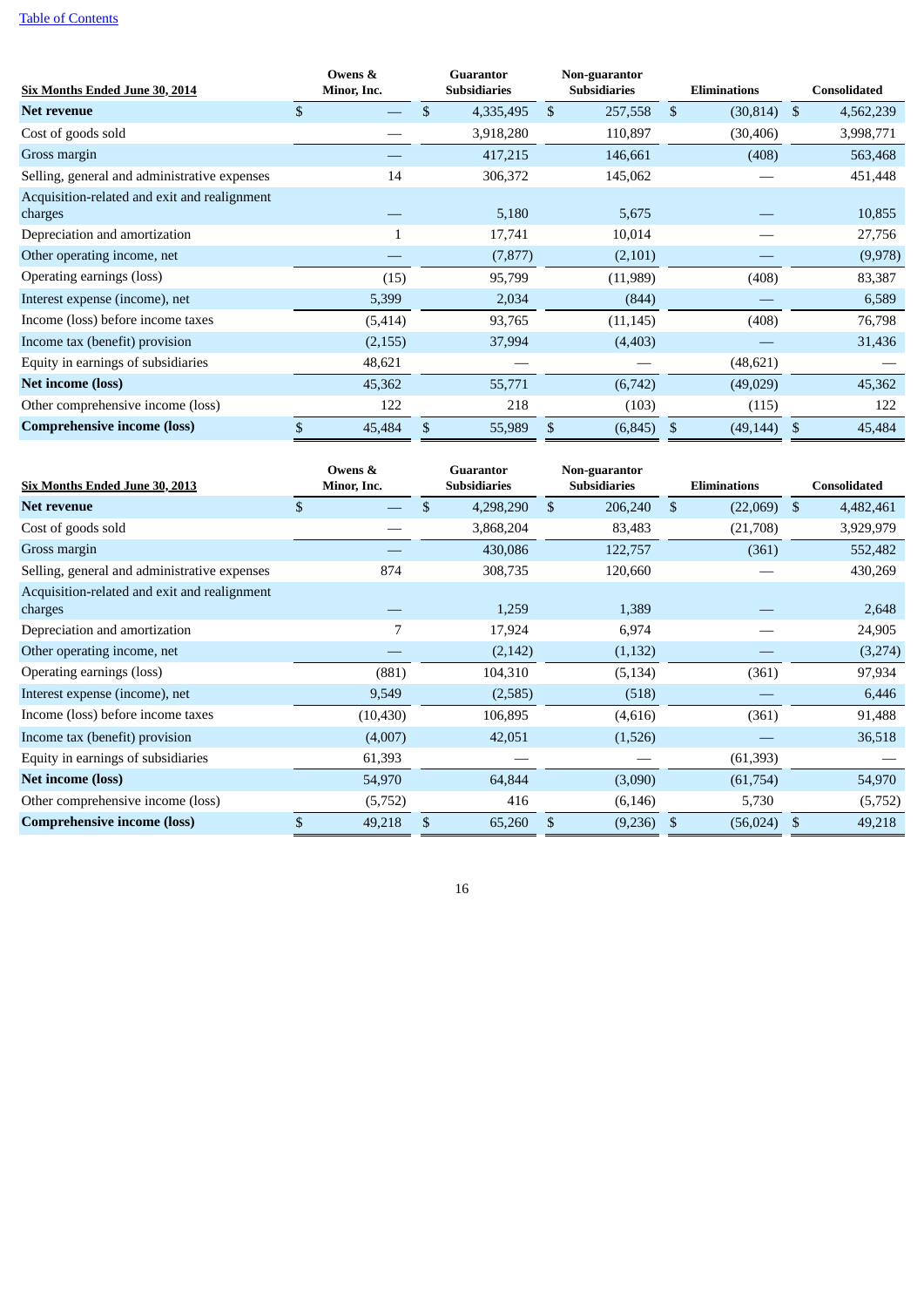| June 30, 2014                                    | Owens &<br>Minor, Inc. | <b>Guarantor</b><br><b>Subsidiaries</b> | Non-<br>guarantor<br><b>Subsidiaries</b> | <b>Eliminations</b> |      | Consolidated |
|--------------------------------------------------|------------------------|-----------------------------------------|------------------------------------------|---------------------|------|--------------|
| <b>Balance Sheets</b>                            |                        |                                         |                                          |                     |      |              |
| <b>Assets</b>                                    |                        |                                         |                                          |                     |      |              |
| <b>Current assets</b>                            |                        |                                         |                                          |                     |      |              |
| Cash and cash equivalents                        | \$<br>56,792           | \$<br>13,098                            | \$<br>22,137                             | \$                  | \$   | 92,027       |
| Accounts and notes receivable, net               |                        | 467,878                                 | 80,241                                   | (2,940)             |      | 545,179      |
| Merchandise inventories                          |                        | 789,732                                 | 33,021                                   | (1,871)             |      | 820,882      |
| Other current assets                             | 281                    | 94,250                                  | 193,118                                  | 195                 |      | 287,844      |
| <b>Total current assets</b>                      | 57,073                 | 1,364,958                               | 328,517                                  | (4,616)             |      | 1,745,932    |
| Property and equipment, net                      |                        | 102,897                                 | 104,243                                  |                     |      | 207,140      |
| Goodwill, net                                    |                        | 247,271                                 | 28,704                                   |                     |      | 275,975      |
| Intangible assets, net                           |                        | 16,841                                  | 21,838                                   |                     |      | 38,679       |
| Due from O&M and subsidiaries                    |                        | 435,286                                 |                                          | (435, 286)          |      |              |
| Advances to and investment in consolidated       |                        |                                         |                                          |                     |      |              |
| subsidiaries                                     | 1,582,217              |                                         |                                          | (1,582,217)         |      |              |
| Other assets, net                                | 320                    | 69,262                                  | 26,502                                   | $\mathbf{1}$        |      | 96,085       |
| <b>Total assets</b>                              | \$<br>1,639,610        | \$<br>2,236,515                         | \$<br>509,804                            | \$<br>(2,022,118)   | \$   | 2,363,811    |
| <b>Liabilities and equity</b>                    |                        |                                         |                                          |                     |      |              |
| <b>Current liabilities</b>                       |                        |                                         |                                          |                     |      |              |
| Accounts payable                                 | \$                     | \$<br>650,725                           | \$<br>50,863                             | \$<br>(2,940)       | \$   | 698,648      |
| Accrued payroll and related liabilities          |                        | 18,364                                  | 11,327                                   |                     |      | 29,691       |
| Deferred income taxes                            |                        | 38,818                                  | 133                                      |                     |      | 38,951       |
| Other accrued liabilities                        | 5,938                  | 87,285                                  | 157,792                                  |                     |      | 251,015      |
| <b>Total current liabilities</b>                 | 5,938                  | 795,192                                 | 220,115                                  | (2,940)             |      | 1,018,305    |
| Long-term debt, excluding current portion        | 203,165                | 6,759                                   | 9,174                                    |                     |      | 219,098      |
| Due to O&M and subsidiaries                      | 399,122                |                                         | 36,825                                   | (435, 947)          |      |              |
| Intercompany debt                                |                        | 138,890                                 |                                          | (138, 890)          |      |              |
| Deferred income taxes                            |                        | 30,872                                  | 11,208                                   |                     |      | 42,080       |
| Other liabilities                                |                        | 48,114                                  | 4,829                                    |                     |      | 52,943       |
| <b>Total liabilities</b>                         | 608,225                | 1,019,827                               | 282,151                                  | (577, 777)          |      | 1,332,426    |
| <b>Equity</b>                                    |                        |                                         |                                          |                     |      |              |
| Common stock                                     | 126,133                |                                         | 1,500                                    | (1,500)             |      | 126,133      |
| Paid-in capital                                  | 199,019                | 242,024                                 | 258,047                                  | (500, 071)          |      | 199,019      |
| Retained earnings (deficit)                      | 696,543                | 980,988                                 | (47, 820)                                | (933, 168)          |      | 696,543      |
| Accumulated other comprehensive income<br>(loss) | 9,690                  | (6, 324)                                | 15,926                                   | (9,602)             |      | 9,690        |
| Total O&M shareholders' equity                   | 1,031,385              | 1,216,688                               | 227,653                                  | (1,444,341)         |      | 1,031,385    |
| Noncontrolling Interest                          |                        |                                         |                                          |                     |      |              |
| <b>Total equity</b>                              | 1,031,385              | 1,216,688                               | 227,653                                  | (1,444,341)         |      | 1,031,385    |
| <b>Total liabilities and equity</b>              | \$<br>1,639,610        | \$<br>2,236,515                         | \$<br>509,804                            | \$<br>(2,022,118)   | - \$ | 2,363,811    |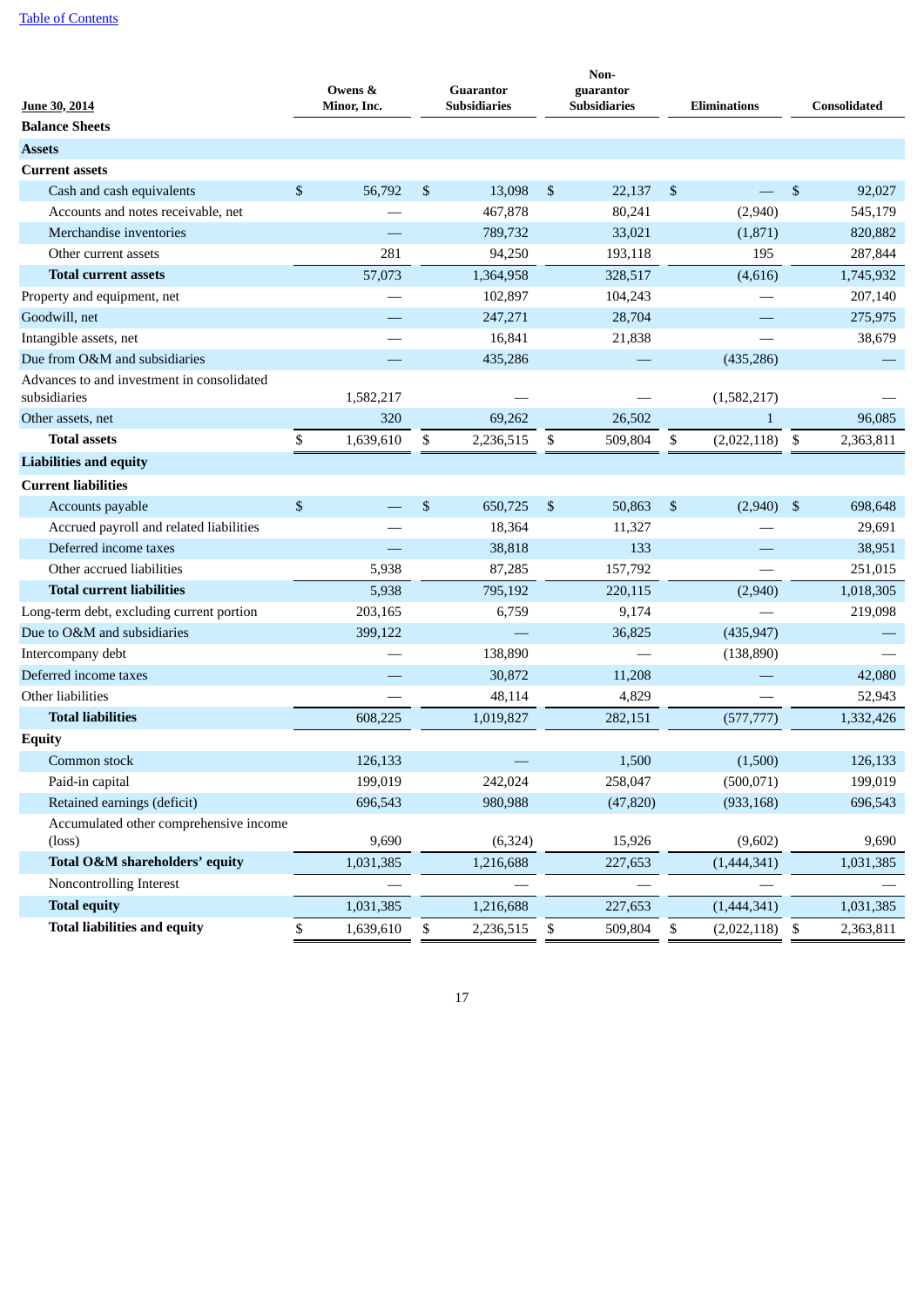# Table of [Contents](#page-0-0)

| <b>December 31, 2013</b>                                     |      | Owens &<br>Minor, Inc. |              | <b>Guarantor</b><br><b>Subsidiaries</b> |      | Non-guarantor<br><b>Subsidiaries</b> |             | <b>Eliminations</b> |                | <b>Consolidated</b> |
|--------------------------------------------------------------|------|------------------------|--------------|-----------------------------------------|------|--------------------------------------|-------------|---------------------|----------------|---------------------|
| <b>Balance Sheets</b>                                        |      |                        |              |                                         |      |                                      |             |                     |                |                     |
| <b>Assets</b>                                                |      |                        |              |                                         |      |                                      |             |                     |                |                     |
| <b>Current assets</b>                                        |      |                        |              |                                         |      |                                      |             |                     |                |                     |
| Cash and cash equivalents                                    | \$   | 74,391                 | \$           | 2,012                                   | \$   | 25,502                               | \$          |                     | \$             | 101,905             |
| Accounts and notes receivable, net                           |      |                        |              | 496,310                                 |      | 79,722                               |             | (3, 178)            |                | 572,854             |
| Merchandise inventories                                      |      |                        |              | 750,999                                 |      | 22,128                               |             | (1,464)             |                | 771,663             |
| Other current assets                                         |      | 201                    |              | 72,049                                  |      | 207,058                              |             | 202                 |                | 279,510             |
| <b>Total current assets</b>                                  |      | 74,592                 |              | 1,321,370                               |      | 334,410                              |             | (4, 440)            |                | 1,725,932           |
| Property and equipment, net                                  |      | $\overline{2}$         |              | 96,500                                  |      | 95,459                               |             |                     |                | 191,961             |
| Goodwill, net                                                |      |                        |              | 247,271                                 |      | 28,168                               |             |                     |                | 275,439             |
| Intangible assets, net                                       |      |                        |              | 17,881                                  |      | 22,525                               |             |                     |                | 40,406              |
| Due from O&M and subsidiaries                                |      |                        |              | 377,786                                 |      |                                      |             | (377, 786)          |                |                     |
| Advances to and investments in consolidated<br>subsidiaries  |      | 1,533,294              |              |                                         |      |                                      |             | (1,533,294)         |                |                     |
| Other assets, net                                            |      | 408                    |              | 63,848                                  |      | 26,048                               |             |                     |                | 90,304              |
| <b>Total assets</b>                                          | \$   | 1,608,296              | \$           | 2,124,656                               | \$   | 506,610                              | \$          | (1,915,520)         | $\mathfrak{F}$ | 2,324,042           |
| <b>Liabilities and equity</b>                                |      |                        |              |                                         |      |                                      |             |                     |                |                     |
| <b>Current liabilities</b>                                   |      |                        |              |                                         |      |                                      |             |                     |                |                     |
| Accounts payable                                             | \$   |                        | \$           | 595,865                                 | \$   | 51,185                               | \$          | (3, 178)            | - \$           | 643,872             |
| Accrued payroll and related liabilities                      |      |                        |              | 12,792                                  |      | 10,504                               |             |                     |                | 23,296              |
| Deferred income taxes                                        |      |                        |              | 41,464                                  |      | 149                                  |             |                     |                | 41,613              |
| Other current liabilities                                    |      | 6,811                  |              | 87,795                                  |      | 185,792                              |             |                     |                | 280,398             |
| <b>Total current liabilities</b>                             |      | 6,811                  |              | 737,916                                 |      | 247,630                              |             | (3, 178)            |                | 989,179             |
| Long-term debt, excluding current portion                    |      | 204,028                |              | 7,228                                   |      | 2,559                                |             |                     |                | 213,815             |
| Due to O&M and subsidiaries                                  |      | 373,544                |              |                                         |      | 2,910                                |             | (376, 454)          |                |                     |
| Intercompany debt                                            |      |                        |              | 138,890                                 |      |                                      |             | (138, 890)          |                |                     |
| Deferred income taxes                                        |      |                        |              | 32,173                                  |      | 11,554                               |             |                     |                | 43,727              |
| Other liabilities                                            |      |                        |              | 47,816                                  |      | 4,462                                |             |                     |                | 52,278              |
| <b>Total liabilities</b>                                     |      | 584,383                |              | 964,023                                 |      | 269,115                              |             | (518, 522)          |                | 1,298,999           |
| <b>Equity</b>                                                |      |                        |              |                                         |      |                                      |             |                     |                |                     |
| Common stock                                                 |      | 126,193                |              |                                         |      | 1,500                                |             | (1,500)             |                | 126,193             |
| Paid-in capital                                              |      | 196,605                |              | 242,024                                 |      | 259,864                              |             | (501, 888)          |                | 196,605             |
| Retained earnings (deficit)                                  |      | 691,547                |              | 925,184                                 |      | (41, 029)                            |             | (884, 155)          |                | 691,547             |
| Accumulated other comprehensive income<br>$(\text{loss})$    |      | 9,568                  |              | (6, 575)                                |      | 16,030                               |             | (9, 455)            |                | 9,568               |
| <b>Total Owens &amp; Minor, Inc.</b><br>shareholders' equity |      | 1,023,913              |              | 1,160,633                               |      | 236,365                              |             | (1,396,998)         |                | 1,023,913           |
| Noncontrolling interest                                      |      |                        |              |                                         |      | 1,130                                |             |                     |                | 1,130               |
| <b>Total equity</b>                                          |      | 1,023,913              |              | 1,160,633                               |      | 237,495                              |             | (1,396,998)         |                | 1,025,043           |
| <b>Total liabilities and equity</b>                          | $\$$ | 1,608,296              | $\mathbb{S}$ | 2,124,656                               | $\,$ | 506,610                              | $\mathbb S$ | (1,915,520)         | $\mathfrak{s}$ | 2,324,042           |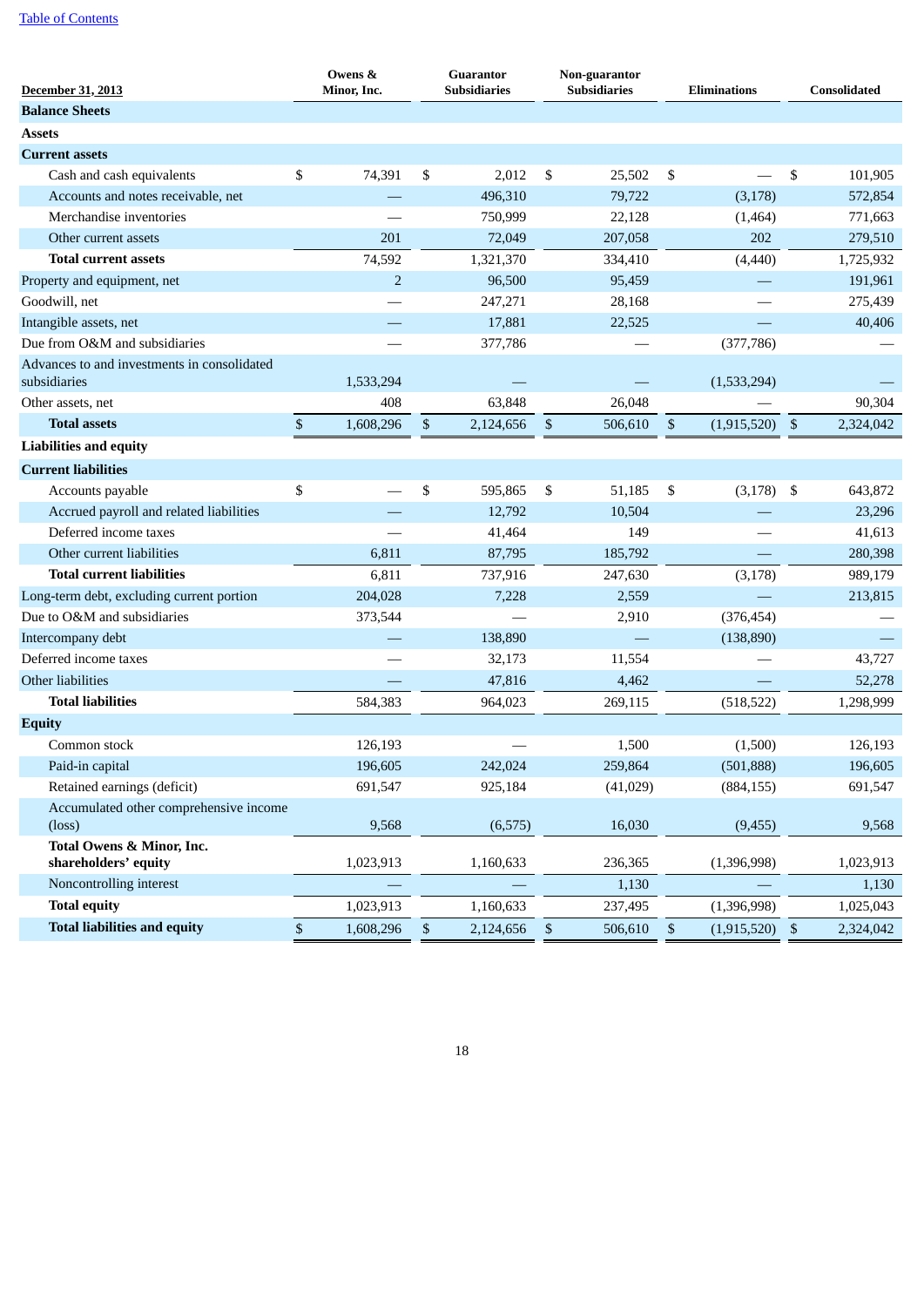| <b>Six Months Ended June 30, 2014</b>                                                       | Owens &<br>Minor, Inc. | <b>Guarantor</b><br>Subsidiaries | Non-guarantor<br><b>Subsidiaries</b> | <b>Eliminations</b> |      | Consolidated |
|---------------------------------------------------------------------------------------------|------------------------|----------------------------------|--------------------------------------|---------------------|------|--------------|
| <b>Statements of Cash Flows</b>                                                             |                        |                                  |                                      |                     |      |              |
| <b>Operating activities:</b>                                                                |                        |                                  |                                      |                     |      |              |
| Net income (loss)                                                                           | \$<br>45,362           | \$<br>55,771                     | \$<br>(6,742)                        | \$<br>(49, 029)     | - \$ | 45,362       |
| Adjustments to reconcile net income to cash<br>provided by (used for) operating activities: |                        |                                  |                                      |                     |      |              |
| Equity in earnings of subsidiaries                                                          | (48, 621)              |                                  |                                      | 48,621              |      |              |
| Depreciation and amortization                                                               | $\mathbf{1}$           | 17,741                           | 10,014                               |                     |      | 27,756       |
| Share-based compensation expense                                                            |                        | 4,190                            |                                      |                     |      | 4,190        |
| Provision for losses on accounts and notes<br>receivable                                    |                        | 146                              | 188                                  |                     |      | 334          |
| Deferred income tax expense (benefit)                                                       |                        | (4, 117)                         | (1,034)                              |                     |      | (5, 151)     |
| Changes in operating assets and liabilities:                                                |                        |                                  |                                      |                     |      |              |
| Accounts and notes receivable                                                               |                        | 28,286                           | 428                                  | (237)               |      | 28,477       |
| Merchandise inventories                                                                     |                        | (38, 733)                        | (10, 248)                            | 406                 |      | (48, 575)    |
| Accounts payable                                                                            |                        | 54,860                           | (177)                                | 239                 |      | 54,922       |
| Net change in other assets and<br>liabilities                                               | (952)                  | (15,272)                         | (16, 541)                            |                     |      | (32,765)     |
| Other, net                                                                                  | (776)                  | (280)                            | (22)                                 |                     |      | (1,078)      |
| Cash provided by (used for) operating<br>activities                                         | (4,986)                | 102,592                          | (24, 134)                            |                     |      | 73,472       |
| <b>Investing activities:</b>                                                                |                        |                                  |                                      |                     |      |              |
| Proceeds from the sale of investment                                                        |                        | 1,937                            |                                      |                     |      | 1,937        |
| Additions to property and equipment                                                         |                        | (16,777)                         | (8,880)                              |                     |      | (25, 657)    |
| Additions to computer software and intangible<br>assets                                     |                        | (12, 256)                        | (910)                                |                     |      | (13, 166)    |
| Proceeds from the sale of property and<br>equipment                                         |                        | 35                               | 10                                   |                     |      | 45           |
| <b>Cash used for investing activities</b>                                                   |                        | (27,061)                         | (9,780)                              |                     |      | (36, 841)    |
| <b>Financing activities:</b>                                                                |                        |                                  |                                      |                     |      |              |
| Change in intercompany advances                                                             | 28,847                 | (62, 995)                        | 34,148                               |                     |      |              |
| Cash dividends paid                                                                         | (31, 564)              |                                  |                                      |                     |      | (31, 564)    |
| Repurchases of common stock                                                                 | (9, 448)               |                                  |                                      |                     |      | (9, 448)     |
| Excess tax benefits related to share-based<br>compensation                                  | 444                    |                                  |                                      |                     |      | 444          |
| Proceeds from exercise of stock options                                                     | 1,180                  |                                  |                                      |                     |      | 1,180        |
| Purchase of noncontrolling interest                                                         |                        |                                  | (1,500)                              |                     |      | (1,500)      |
| Other, net                                                                                  | (2,072)                | (1,450)                          | (919)                                |                     |      | (4, 441)     |
| Cash provided by (used for) financing<br>activities                                         | (12, 613)              | (64, 445)                        | 31,729                               |                     |      | (45, 329)    |
| Effect of exchange rate changes on cash and<br>cash equivalents                             |                        |                                  | (1,180)                              |                     |      | (1,180)      |
| Net increase (decrease) in cash and cash<br>equivalents                                     | (17,599)               | 11,086                           | (3,365)                              |                     |      | (9,878)      |
| Cash and cash equivalents at beginning of<br>period                                         | 74,391                 | 2,012                            | 25,502                               |                     |      | 101,905      |
| Cash and cash equivalents at end of period                                                  | \$<br>56,792           | \$<br>13,098                     | \$<br>22,137                         | \$                  | \$   | 92,027       |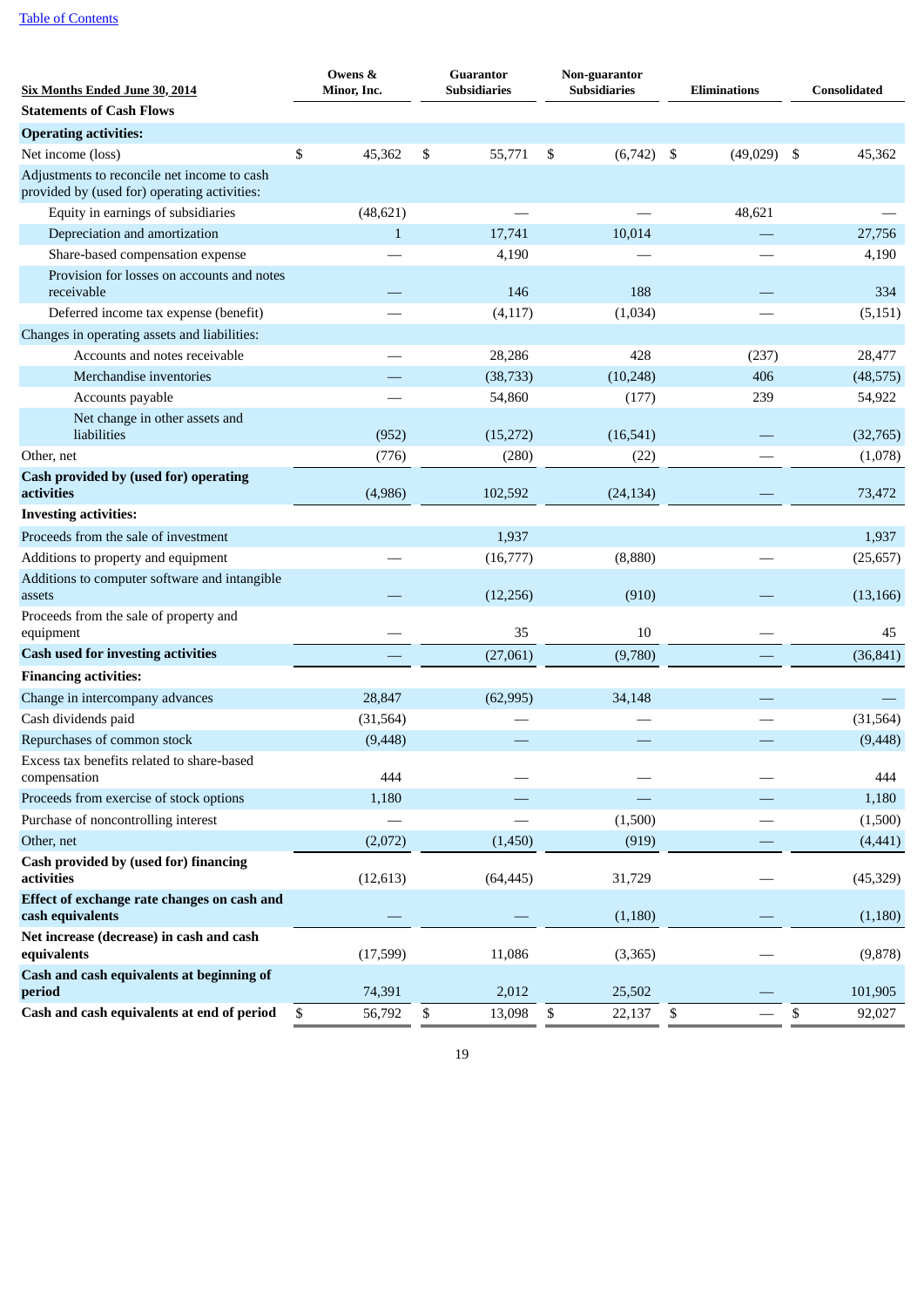| Six months ended June 30, 2013                                                              |                | Owens &<br>Minor, Inc. | <b>Guarantor</b><br><b>Subsidiaries</b> |            |      | Non-guarantor<br><b>Subsidiaries</b> |                           | <b>Eliminations</b> |              | <b>Consolidated</b> |
|---------------------------------------------------------------------------------------------|----------------|------------------------|-----------------------------------------|------------|------|--------------------------------------|---------------------------|---------------------|--------------|---------------------|
| <b>Statements of Cash Flows</b>                                                             |                |                        |                                         |            |      |                                      |                           |                     |              |                     |
| <b>Operating activities:</b>                                                                |                |                        |                                         |            |      |                                      |                           |                     |              |                     |
| Net income (loss)                                                                           | \$             | 54,970                 | \$                                      | 64,844     | \$   | (3,090)                              | $\boldsymbol{\mathsf{S}}$ | (61, 754)           | - \$         | 54,970              |
| Adjustments to reconcile net income to cash<br>provided by (used for) operating activities: |                |                        |                                         |            |      |                                      |                           |                     |              |                     |
| Equity in earnings of subsidiaries                                                          |                | (61, 393)              |                                         |            |      |                                      |                           | 61,393              |              |                     |
| Depreciation and amortization                                                               |                | 7                      |                                         | 17,924     |      | 6,974                                |                           |                     |              | 24,905              |
| Share-based compensation expense                                                            |                |                        |                                         | 3,449      |      |                                      |                           |                     |              | 3,449               |
| Provision for losses on accounts and notes<br>receivable                                    |                |                        |                                         | 297        |      | 18                                   |                           |                     |              | 315                 |
| Deferred income tax expense                                                                 |                |                        |                                         | 7,443      |      | (1,666)                              |                           |                     |              | 5,777               |
| Changes in operating assets and liabilities:                                                |                |                        |                                         |            |      |                                      |                           |                     |              |                     |
| Accounts and notes receivable                                                               |                |                        |                                         | 3,061      |      | 426                                  |                           | (1,698)             |              | 1,789               |
| Merchandise inventories                                                                     |                |                        |                                         | (23, 151)  |      | (8, 386)                             |                           | 361                 |              | (31, 176)           |
| Accounts payable                                                                            |                |                        |                                         | 151,208    |      | 38,500                               |                           | 1,698               |              | 191,406             |
| Net change in other assets and<br>liabilities                                               |                | 636                    |                                         | (24, 934)  |      | (45, 164)                            |                           |                     |              | (69, 462)           |
| Other, net                                                                                  |                | (809)                  |                                         | 331        |      | (2,316)                              |                           |                     |              | (2,794)             |
| Cash provided by (used for) operating<br>activities                                         |                | (6,589)                |                                         | 200,472    |      | (14, 704)                            |                           |                     |              | 179,179             |
| <b>Investing activities:</b>                                                                |                |                        |                                         |            |      |                                      |                           |                     |              |                     |
| Additions to property and equipment                                                         |                |                        |                                         | (12, 640)  |      | (3,581)                              |                           |                     |              | (16, 221)           |
| Additions to computer software and intangible<br>assets                                     |                |                        |                                         | (11, 816)  |      | (3,010)                              |                           |                     |              | (14, 826)           |
| Proceeds from the sale of property and<br>equipment                                         |                |                        |                                         | 59         |      | 9                                    |                           |                     |              | 68                  |
| <b>Cash used for investing activities</b>                                                   |                |                        |                                         | (24, 397)  |      | (6,582)                              |                           |                     |              | (30, 979)           |
| <b>Financing activities:</b>                                                                |                |                        |                                         |            |      |                                      |                           |                     |              |                     |
| Change in intercompany advances                                                             |                | 143,569                |                                         | (174, 270) |      | 30,701                               |                           |                     |              |                     |
| Cash dividends paid                                                                         |                | (30, 411)              |                                         |            |      |                                      |                           |                     |              | (30, 411)           |
| Repurchases of common stock                                                                 |                | (8,297)                |                                         |            |      |                                      |                           |                     |              | (8,297)             |
| Excess tax benefits related to share-based<br>compensation                                  |                | 550                    |                                         |            |      |                                      |                           |                     |              | 550                 |
| Proceeds from exercise of stock options                                                     |                | 4,195                  |                                         |            |      |                                      |                           |                     |              | 4,195               |
| Other, net                                                                                  |                | (2,510)                |                                         | (1, 364)   |      | (1,293)                              |                           |                     |              | (5, 167)            |
| Cash provided by (used for) financing<br>activities                                         |                | 107,096                |                                         | (175, 634) |      | 29,408                               |                           |                     |              | (39, 130)           |
| Effect of exchange rate changes on cash and<br>cash equivalents                             |                |                        |                                         |            |      | 868                                  |                           |                     |              | 868                 |
| Net (decrease) increase in cash and cash<br>equivalents                                     |                | 100,507                |                                         | 441        |      | 8,990                                |                           |                     |              | 109,938             |
| Cash and cash equivalents at beginning of<br>period                                         |                | 58,190                 |                                         | 13,641     |      | 26,057                               |                           |                     |              | 97,888              |
| Cash and cash equivalents at end of period                                                  | $\mathfrak{S}$ | 158,697                | $\mathbb{S}$                            | 14,082     | $\$$ | 35,047                               | \$                        |                     | $\mathbb{S}$ | 207,826             |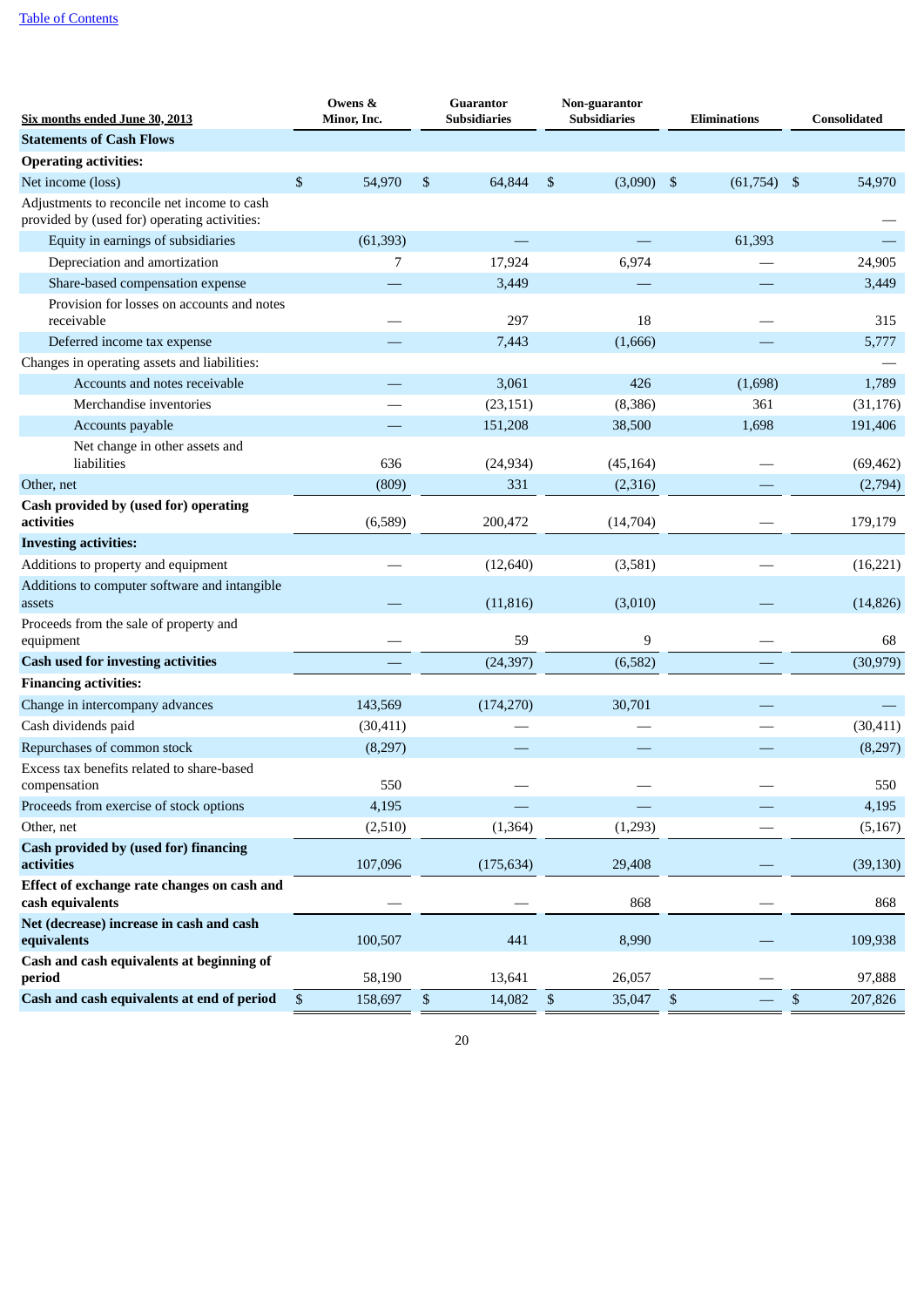### **Note 15—Recent Accounting Pronouncements**

There has been no change in our significant accounting policies from those contained in our Annual Report on Form 10-K for the year ended December 31, 2013.

We adopted an Accounting Standard Update (ASU) issued by the Financial Accounting Standards Board (FASB) for presentation of an unrecognized tax benefit when a net operating loss carryforward, a similar tax loss, or a tax credit carryforward exists. The adoption of this guidance did not have an impact on our financial position or results of operations.

On May 28, 2014, the FASB issued an ASU, *Revenue from Contracts with Customers*, which requires an entity to recognize the amount of revenue to which it expects to be entitled for the transfer of promised goods or services to customers. The ASU will replace most existing revenue recognition guidance in U.S. GAAP when it becomes effective on January 1, 2017. Early application is not permitted. The standard permits the use of either the retrospective or cumulative effect transition method. We are evaluating the effect that the ASU will have on our consolidated financial statements and related disclosures. We have not yet selected a transition method nor have we determined the effect of the standard on our ongoing financial reporting.

# <span id="page-20-0"></span>**Item 2. Management's Discussion and Analysis of Financial Condition and Results of Operations**

The following discussion and analysis describes results of operations and material changes in the financial condition of Owens & Minor, Inc. and its subsidiaries since December 31, 2013. Trends of a material nature are discussed to the extent known and considered relevant. This discussion should be read in conjunction with the consolidated financial statements, related notes thereto, and management's discussion and analysis of financial condition and results of operations included in our Annual Report on Form 10-K for the year ended December 31, 2013.

### **Overview**

Owens & Minor, Inc., along with its subsidiaries, (we, us, or our) is a leading national distributor of name-brand medical and surgical supplies and a healthcare logistics company. We report our business under two segments: Domestic and International. The Domestic segment includes all services in the United States relating to our role as a medical supply logistics company serving healthcare providers and manufacturers. The International segment provides third-party logistics for the pharmaceutical and medical device industries in the European market. Segment financial information is provided in Note 13 of Notes to Consolidated Financial Statements included in this quarterly report.

*Financial highlights.* The following table provides a reconciliation of reported operating earnings, net income and net income per diluted common share to non-GAAP measures used by management. GAAP and non-GAAP results discussed below for the six months ended June 30, 2014 include a recovery of \$5.3 million recorded in other operating income, net related to the settlement of a direct purchaser anti-trust class action lawsuit.

|                                                                                   | Three Months Ended June 30, |        |               |        |     | Six Months Ended June 30, |    |         |  |
|-----------------------------------------------------------------------------------|-----------------------------|--------|---------------|--------|-----|---------------------------|----|---------|--|
| (Dollars in thousands except per share data)                                      |                             | 2014   |               | 2013   |     | 2014                      |    | 2013    |  |
| Operating earnings, as reported (GAAP)                                            | \$.                         | 37,101 | \$            | 50,050 | S   | 83,387                    | \$ | 97,934  |  |
| Acquisition-related and exit and realignment charges                              |                             | 7,593  |               | 638    |     | 10,855                    |    | 2,648   |  |
| Operating earnings, adjusted (non-GAAP) (Adjusted Operating Earnings)             | \$                          | 44,694 | \$            | 50,688 |     | 94,242                    | \$ | 100,582 |  |
| Adjusted Operating Earnings as a percent of revenue (non-GAAP)                    |                             | 1.94%  |               | 2.27%  |     | 2.07%                     |    | 2.24%   |  |
| Net income, as reported (GAAP)                                                    | \$                          | 19,876 | \$            | 28,872 | \$. | 45,362                    | \$ | 54,970  |  |
| Acquisition-related and exit and realignment charges, net of tax                  |                             | 5,095  |               | 412    |     | 7,317                     |    | 1,933   |  |
| Net income, adjusted (non-GAAP) (Adjusted Net Income)                             |                             | 24,971 | $\mathcal{S}$ | 29,284 |     | 52,679                    | \$ | 56,903  |  |
| Net income per diluted common share, as reported (GAAP)                           | \$                          | 0.32   | \$            | 0.46   | \$. | 0.72                      | \$ | 0.87    |  |
| Acquisition-related and exit and realignment charges, per diluted common<br>share |                             | 0.08   |               |        |     | 0.12                      |    | 0.03    |  |
| Net income per diluted common share, adjusted (non-GAAP)(Adjusted EPS)            |                             | 0.40   | \$.           | 0.46   |     | 0.84                      | S  | 0.90    |  |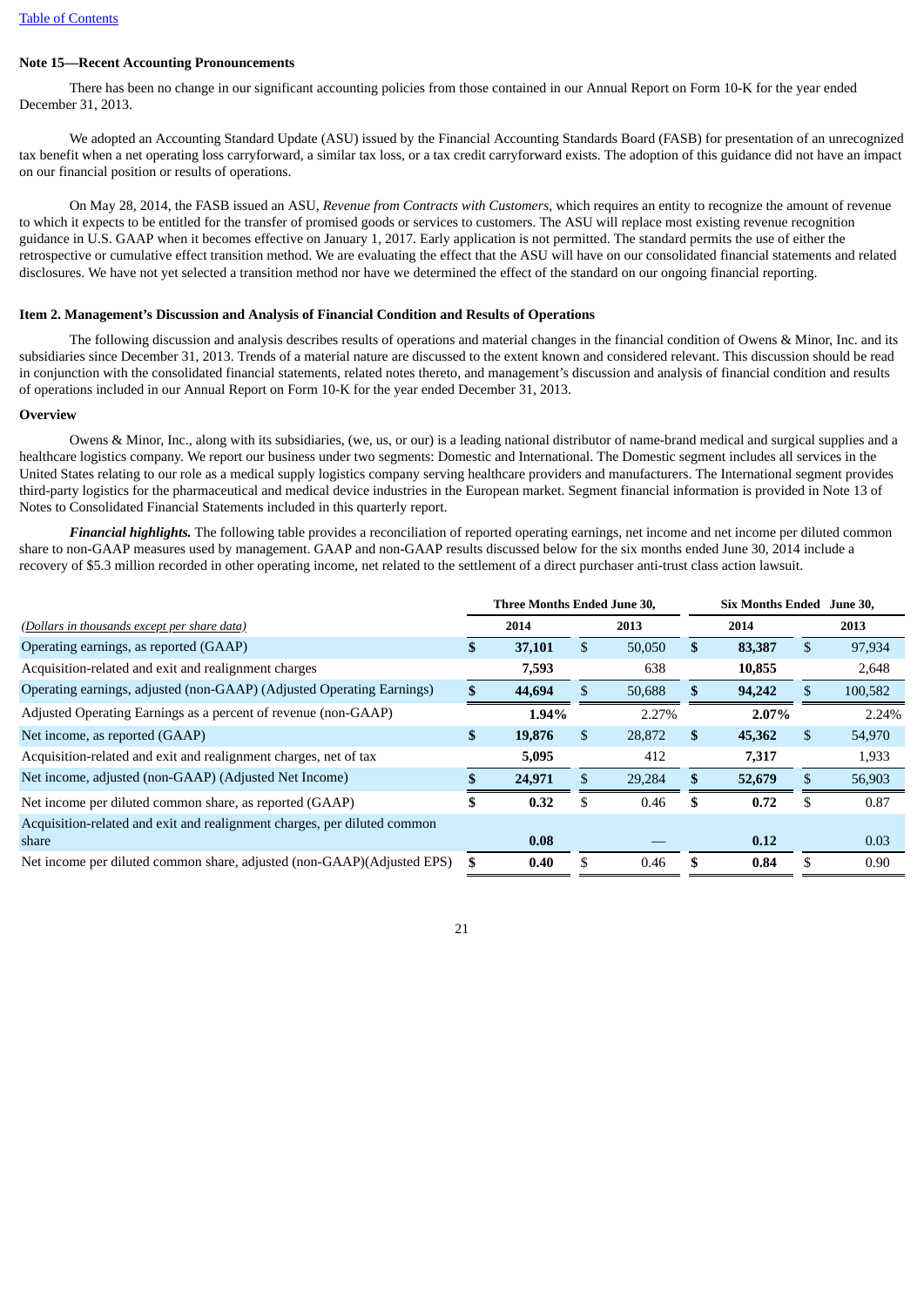Adjusted EPS (non-GAAP) was \$0.40 and \$0.84 for the second quarter and first six months of 2014, \$0.06 below the prior year for both periods. For the second quarter of 2014, Domestic segment operating earnings decreased from the prior year by \$2.9 million to \$48.3 million. The International segment had an operating loss of \$3.6 million for the three months ended June 30, 2014 compared to a loss of \$0.6 million for the comparable prior year period.

### **Use of Non-GAAP Measures**

This management's discussion and analysis contains financial measures that are not calculated in accordance with U.S. generally accepted accounting principles (GAAP). In general, the measures exclude items and charges that (i) management does not believe reflect our core business and relate more to strategic, multi-year corporate activities; or (ii) relate to activities or actions that may have occurred over multiple or in prior periods without predictable trends. Management uses these non-GAAP financial measures internally to evaluate our performance, evaluate the balance sheet, engage in financial and operational planning and determine incentive compensation.

Management provides these non-GAAP financial measures to investors as supplemental metrics to assist readers in assessing the effects of items and events on our financial and operating results and in comparing our performance to that of our competitors. However, the non-GAAP financial measures used by us may be calculated differently from, and therefore may not be comparable to, similarly titled measures used by other companies.

The non-GAAP financial measures disclosed by us should not be considered a substitute for, or superior to, financial measures calculated in accordance with GAAP, and the financial results calculated in accordance with GAAP and reconciliations to those financial statements set forth above should be carefully evaluated.

Acquisition-related charges were \$3.5 million and \$4.1 million for the three and six months ended June 30, 2014 compared to \$0.2 million and \$0.9 million for the same periods of 2013. Current year charges consist of transaction costs incurred to perform due diligence and analysis related to targeted acquisitions, as well as costs in Movianto to resolve certain contingencies with the former owner and finalize the transition of certain information technology and administrative functions. Exit and realignment charges of \$4.1 million and \$6.7 million for the three and six months ended June 30, 2014 are associated with optimizing our operations and include the consolidation of distribution and logistics centers and closure of offsite warehouses in the United States and Europe, as well as other costs associated with our strategic organizational realignment. Similar charges in 2013 totaled \$0.4 million and \$1.8 million in the comparable periods. These charges have been tax effected in the preceding table using a blended income tax rate depending on the amount of charges incurred in different tax jurisdictions. Unless otherwise stated, our analysis hereinafter excludes acquisition-related and exit and realignment charges. More information about these charges is provided in Note 5 of Notes to Consolidated Financial Statements included in this quarterly report.

*Acquisition Update.* During the second quarter, we entered into a definitive agreement to acquire all outstanding shares of Medical Action Industries Inc. (Medical Action) for \$13.80 per share in cash, representing a total transaction value of approximately \$208 million, including assumed debt, net of cash. The transaction, which is expected to close in the fourth quarter of 2014, is subject to customary closing conditions, including Medical Action shareholder approval and regulatory clearances.

### **Results of Operations**

### *Net revenue.*

|                        | Three Months Ended June 30,      |           |    |           | Change |        |               |  |
|------------------------|----------------------------------|-----------|----|-----------|--------|--------|---------------|--|
| (Dollars in thousands) |                                  | 2014      |    | 2013      |        |        | $\frac{0}{0}$ |  |
| Domestic               | \$                               | 2,187,535 | S  | 2,143,691 | - 5    | 43,844 | 2.0%          |  |
| <b>International</b>   |                                  | 118,323   |    | 92,386    |        | 25,937 | 28.1%         |  |
| Net revenue            |                                  | 2,305,858 | S  | 2,236,077 | - 5    | 69,781 | 3.1%          |  |
|                        | <b>Six Months Ended June 30,</b> |           |    | Change    |        |        |               |  |
| (Dollars in thousands) |                                  | 2014      |    | 2013      |        |        | $\frac{0}{0}$ |  |
| Domestic               | \$                               | 4,336,451 | \$ | 4,298,406 | - \$   | 38,045 | 0.9%          |  |
| International          |                                  | 225,788   |    | 184,055   |        | 41,733 | 22.7%         |  |
| Net revenue            | D                                | 4,562,239 | S  | 4,482,461 | - 5    | 79,778 | 1.8%          |  |

Consolidated net revenue improved in our two segments for both the three and six months ended June 30, 2014. In the Domestic segment, the continued trend of growth in our existing large healthcare provider customer accounts and new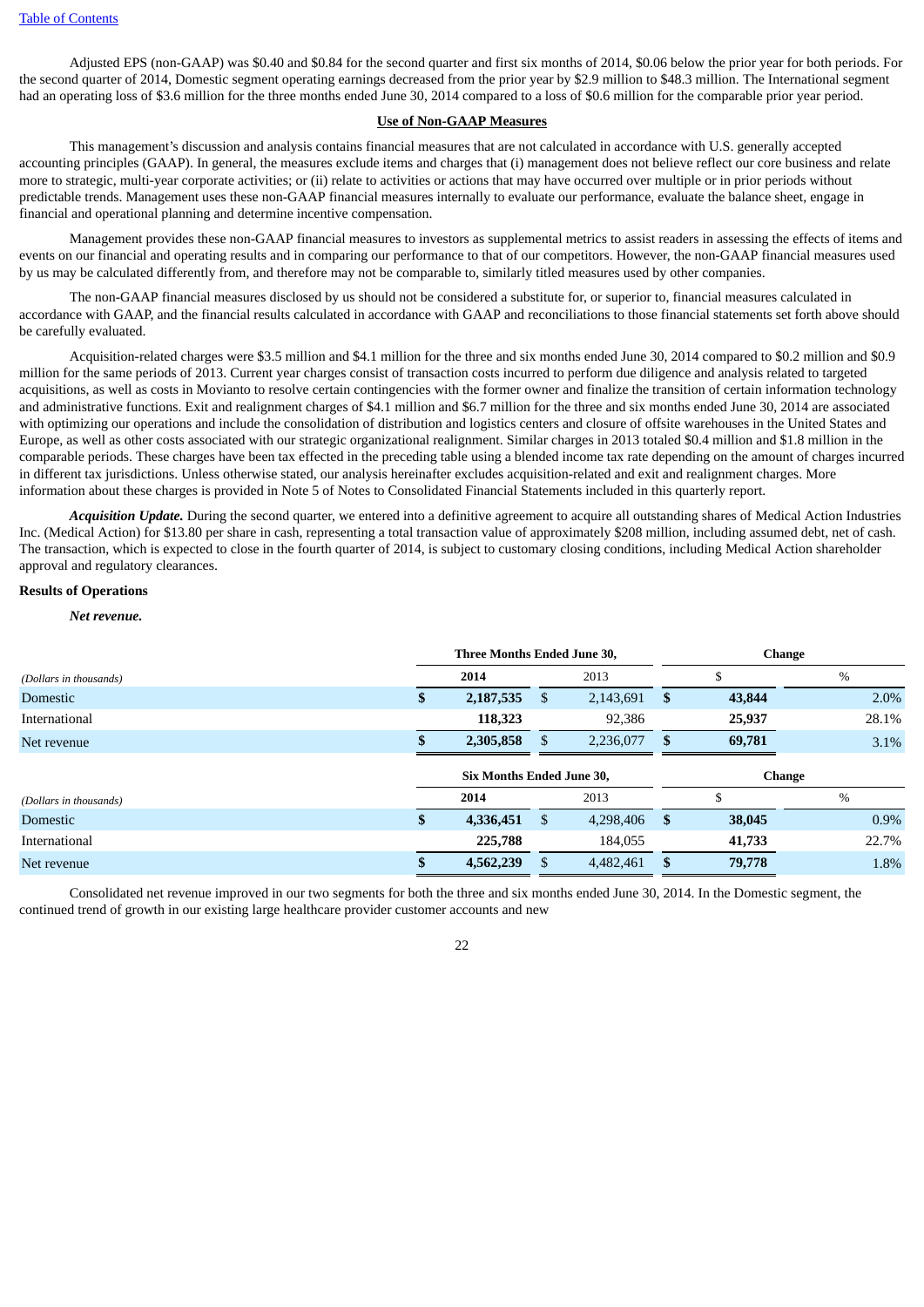### Table of [Contents](#page-0-0)

business exceeded declines from smaller customers in both periods when compared to prior year. Domestic segment growth rates are largely impacted by ongoing market trends including healthcare utilization rates. The increases in the International segment were a result of new buy/sell contracts and growth in fee-for-service business as well as positive impacts from foreign exchange. Fee-for-service business generally represents approximately two-thirds of net revenue in the International segment.

#### *Gross margin.*

|                        | Three Months Ended June 30, |                  |         |    | Change  |     |        |   |         |
|------------------------|-----------------------------|------------------|---------|----|---------|-----|--------|---|---------|
| (Dollars in thousands) |                             |                  | 2014    |    | 2013    |     |        | % |         |
| Gross margin           |                             |                  | 282,272 | \$ | 273,431 | -\$ | 8,841  |   | $3.2\%$ |
| As a % of net revenue  |                             | 12.23%<br>12.24% |         |    |         |     |        |   |         |
|                        | Six Months Ended June 30,   |                  |         |    | Change  |     |        |   |         |
| (Dollars in thousands) |                             |                  | 2014    |    | 2013    |     |        | % |         |
| Gross margin           |                             |                  | 563,468 | \$ | 552,482 | S   | 10,986 |   | 2.0%    |
| As a % of net revenue  |                             |                  | 12.35%  |    | 12.33%  |     |        |   |         |

The growth in fee-for-service activity drove the overall improvement in gross margin as the International segment showed \$12.0 million and \$23.4 million increases over the comparable prior year quarter and year to date periods. This was partially offset by declines in the Domestic segment gross margin mainly as a result of lower benefits from supplier price changes in the second quarter and year to date period of 2014 when compared to the prior year, as well as lower margins on new and renewed contracts.

### *Operating expenses.*

|                               | Three Months Ended June 30, |         | Change |        |       |  |
|-------------------------------|-----------------------------|---------|--------|--------|-------|--|
| (Dollars in thousands)        | 2014                        | 2013    |        |        | $\%$  |  |
| SG&A expenses                 | 225,838                     | 212,548 |        | 13,290 | 6.3%  |  |
| As a % of net revenue         | 9.79%                       | 9.51%   |        |        |       |  |
| Depreciation and amortization | 13,892                      | 12.276  |        | 1,616  | 13.2% |  |
| Other operating income, net   | (2, 152)                    | (2,081) |        | (71)   | 3.4%  |  |

|                               |   | Six Months Ended June 30, |  |         |  | Change  |        |  |  |
|-------------------------------|---|---------------------------|--|---------|--|---------|--------|--|--|
| (Dollars in thousands)        |   | 2014                      |  | 2013    |  |         | $\%$   |  |  |
| SG&A expenses                 |   | 451,448                   |  | 430.269 |  | 21,179  | 4.9%   |  |  |
| As a % of net revenue         |   | 9.90%                     |  | 9.60%   |  |         |        |  |  |
| Depreciation and amortization | S | 27,756                    |  | 24,905  |  | 2,851   | 11.4%  |  |  |
| Other operating income, net   |   | (9,978)                   |  | (3,274) |  | (6,704) | 204.8% |  |  |

Selling, general and administrative (SG&A) expenses include labor, warehousing, handling and delivery costs associated with our distribution and logistics services and all costs associated with our fee-for-service arrangements. The costs to convert new customers to our information systems are generally incurred prior to the recognition of revenues from the new customers.

International segment SG&A increased over the prior year for the three and six month periods ended June 30, 2014 by \$14.0 million and \$24.6 million, respectively, due mainly to increased salaries and delivery costs associated with higher fee-for-service activity as well as increased costs associated with integrating a significant new customer in the United Kingdom. These increases were partially offset by declines in the Domestic segment driven by cost benefits realized from our strategic initiatives to improve productivity and efficiency.

Depreciation and amortization expense increased for both periods primarily in the International segment due to increases in computer software amortization for assets placed in service and amortization from purchase price accounting adjustments.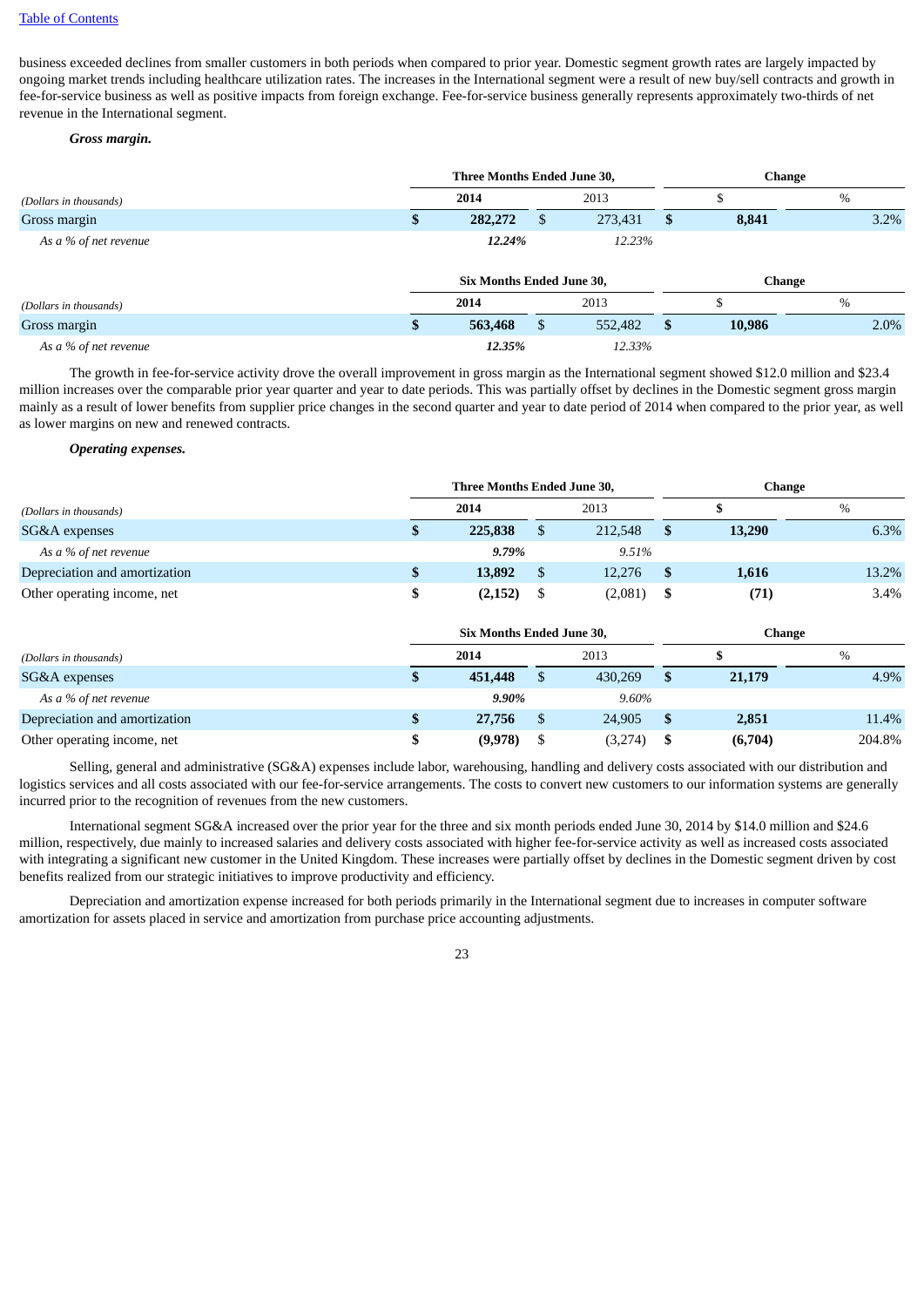Other operating income, net for the second quarter is comparable to the prior year. The increase in other operating income, net for the six month period ended June 30, 2014 is attributed primarily to the recovery of \$5.3 million from the settlement of a direct purchaser anti-trust class action lawsuit relating to the recovery of costs from purchases of medical devices over a multi-year period, as well as a gain on the sale of an investment and an increase in finance charge income.

### *Interest expense, net*

|                                                            | Three Months Ended June 30, |                           |    |        |                | <b>Change</b> |               |  |  |
|------------------------------------------------------------|-----------------------------|---------------------------|----|--------|----------------|---------------|---------------|--|--|
| (Dollars in thousands)                                     |                             | 2014                      |    | 2013   | \$             |               | $\%$          |  |  |
| Interest expense, net                                      | \$                          | 3,342                     | \$ | 3,248  | $\mathfrak{S}$ | 94            | 2.9%          |  |  |
| Effective interest rate                                    |                             | 6.12%                     |    | 6.00%  |                |               |               |  |  |
|                                                            |                             | Six Months Ended June 30, |    |        |                | <b>Change</b> |               |  |  |
| (Dollars in thousands)                                     |                             | 2014                      |    | 2013   |                | \$            | $\frac{0}{0}$ |  |  |
| Interest expense, net                                      | \$                          | 6,589                     | \$ | 6,446  | \$             | 143           | 2.2%          |  |  |
| Effective interest rate                                    |                             | 6.10%                     |    | 6.00%  |                |               |               |  |  |
| Interest expense is consistent with the prior year period. |                             |                           |    |        |                |               |               |  |  |
| Income taxes.                                              |                             |                           |    |        |                |               |               |  |  |
|                                                            | Three Months Ended June 30, |                           |    |        |                | <b>Change</b> |               |  |  |
| (Dollars in thousands)                                     |                             | 2014                      |    | 2013   |                | \$            | $\%$          |  |  |
| Income tax provision                                       | $\mathbf{s}$                | 13,883                    | \$ | 17,930 | \$             | (4,047)       | $(22.6)\%$    |  |  |
| Effective tax rate                                         |                             | 41.1%                     |    | 38.3%  |                |               |               |  |  |
|                                                            |                             | Six Months Ended June 30, |    |        |                | <b>Change</b> |               |  |  |
| (Dollars in thousands)                                     |                             | 2014                      |    | 2013   |                | \$            | $\%$          |  |  |
| Income tax provision                                       | \$                          | 31,436                    | \$ | 36,518 | \$             | (5,082)       | $(13.9)\%$    |  |  |

The increase in the effective tax rate, including income taxes on acquisition-related and exit and realignment charges, increased from the prior year periods largely due to the impact of foreign taxes and the effect of certain acquisition-related costs which are not deductible for tax purposes.

*Effective tax rate 40.9% 39.9%*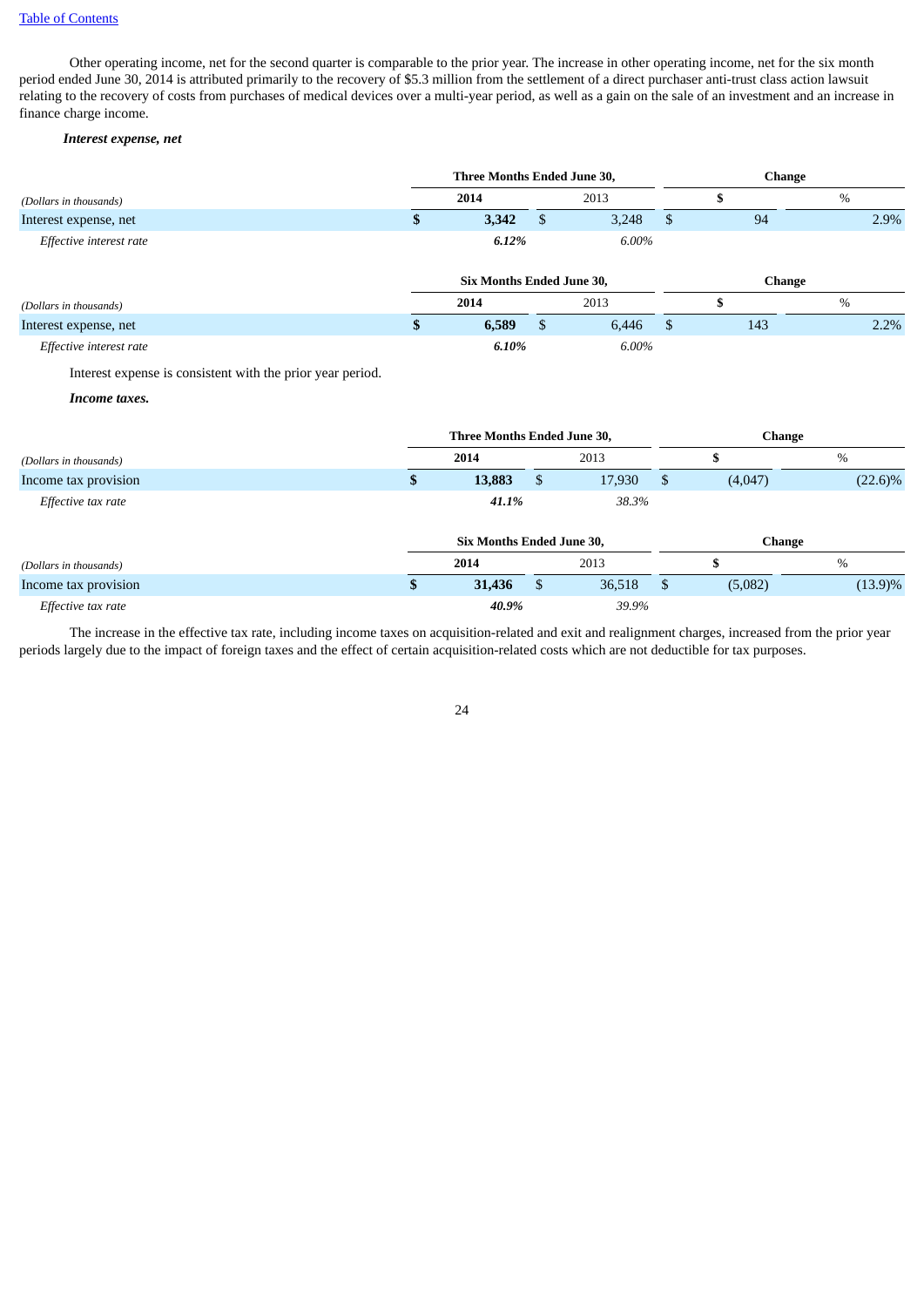# **Financial Condition, Liquidity and Capital Resources**

*Financial condition***.** We monitor operating working capital through days sales outstanding (DSO) and merchandise inventory turnover. We estimate a hypothetical increase (decrease) in DSO of one day would result in a decrease (increase) in our cash balances, an increase (decrease) in borrowings against our revolving credit facility, or a combination thereof of approximately \$25 million.

The majority of our cash and cash equivalents are held in cash depository accounts with major banks in the United States and Europe or invested in high-quality, short-term liquid investments. Changes in our working capital can vary in the normal course of business based upon the timing of inventory purchases, collection of accounts receivable, and payment to suppliers.

|                                                  |  |               |  |                          | <b>Change</b> |           |           |  |
|--------------------------------------------------|--|---------------|--|--------------------------|---------------|-----------|-----------|--|
| (Dollars in thousands)                           |  | June 30, 2014 |  | <b>December 31, 2013</b> |               |           | $\%$      |  |
| Cash and cash equivalents                        |  | 92,027        |  | 101,905                  | S             | (9,878)   | $(9.7)\%$ |  |
| Accounts and notes receivable, net of allowances |  | 545,179       |  | 572,854                  |               | (27, 675) | (4.8)%    |  |
| Consolidated DSO $(1)$                           |  | 20.6          |  | 22.1                     |               |           |           |  |
| Merchandise inventories                          |  | 820,882       |  | 771.663                  |               | 49.219    | $6.4\%$   |  |
| Consolidated inventory turnover (2)              |  | 10.2          |  | 10.4                     |               |           |           |  |
| Accounts payable                                 |  | 698,648       |  | 643,872                  |               | 54,776    | $8.5\%$   |  |

*(1) Based on period end accounts receivable and net revenue for the quarter*

(2) Based on average annual inventory and annualized cost of goods sold based on the quarter ended June 30, 2014 and December 31, 2013

*Liquidity and capital expenditures.* The following table summarizes our consolidated statements of cash flows for the six months ended June 30, 2014 and 2013:

| (Dollars in thousands)                           |   | 2014         | 2013      |
|--------------------------------------------------|---|--------------|-----------|
| Net cash provided by (used for):                 |   |              |           |
| Operating activities                             | S | 73,472       | 179,179   |
| Investing activities                             |   | (36, 841)    | (30, 979) |
| <b>Financing activities</b>                      |   | (45,329)     | (39, 130) |
| Effect of exchange rate changes                  |   | (1,180)      | 868       |
| Increase (decrease) in cash and cash equivalents |   | $(9,878)$ \$ | 109,938   |

Cash provided by operating activities was \$73.5 million in the first six months of 2014, compared to \$179.2 million in the same period of 2013. The decrease in cash from operating activities for the first six months of 2014 compared to the same period in 2013 was primarily due to routine changes in working capital including timing of payments.

Cash used for investing activities was \$36.8 million in the first six months of 2014, compared to \$31.0 million in the same period of 2013. Investing activities in 2014 and 2013 relate to capital expenditures for our strategic and operational efficiency initiatives, particularly initiatives relating to information technology enhancements and optimizing our distribution network.

Cash used for financing activities in the first six months of 2014 was \$45.3 million, compared to \$39.1 million used in the same period of 2013. During the first six months of 2014, we paid dividends of \$31.6 million, repurchased common stock under a share repurchase program for \$9.4 million of cash, received proceeds of \$1.0 million from the exercise of stock options and purchased the noncontrolling interest in a subsidiary for \$1.5 million.

*Capital resources.* Our sources of liquidity include cash and cash equivalents and a revolving credit facility. We have a five-year \$350 million Credit Agreement with Wells Fargo Bank, N.A., JPMorgan Chase Bank, N.A. and a syndicate of financial institutions (the Credit Agreement). Under the Credit Agreement, we have the ability to request two one-year extensions and to request an increase in aggregate commitments by up to \$150 million. The interest rate, which is subject to adjustment quarterly, is based on the London Interbank Offered Rate (LIBOR), the Federal Funds Rate or the Prime Rate, plus an adjustment based on the better of our debt ratings or leverage ratio (Credit Spread) as defined by the Credit Agreement. We are charged a commitment fee of between 17.5 and 42.5 basis points on the unused portion of the facility. The terms of the Credit Agreement limit the amount of indebtedness that we may incur and require us to maintain ratios for leverage and interest coverage, including on a pro forma basis in the event of an acquisition. At June 30, 2014, we had no borrowings and letters of credit of approximately \$5.0 million outstanding on the revolving credit facility, leaving \$345.0 million available for borrowing.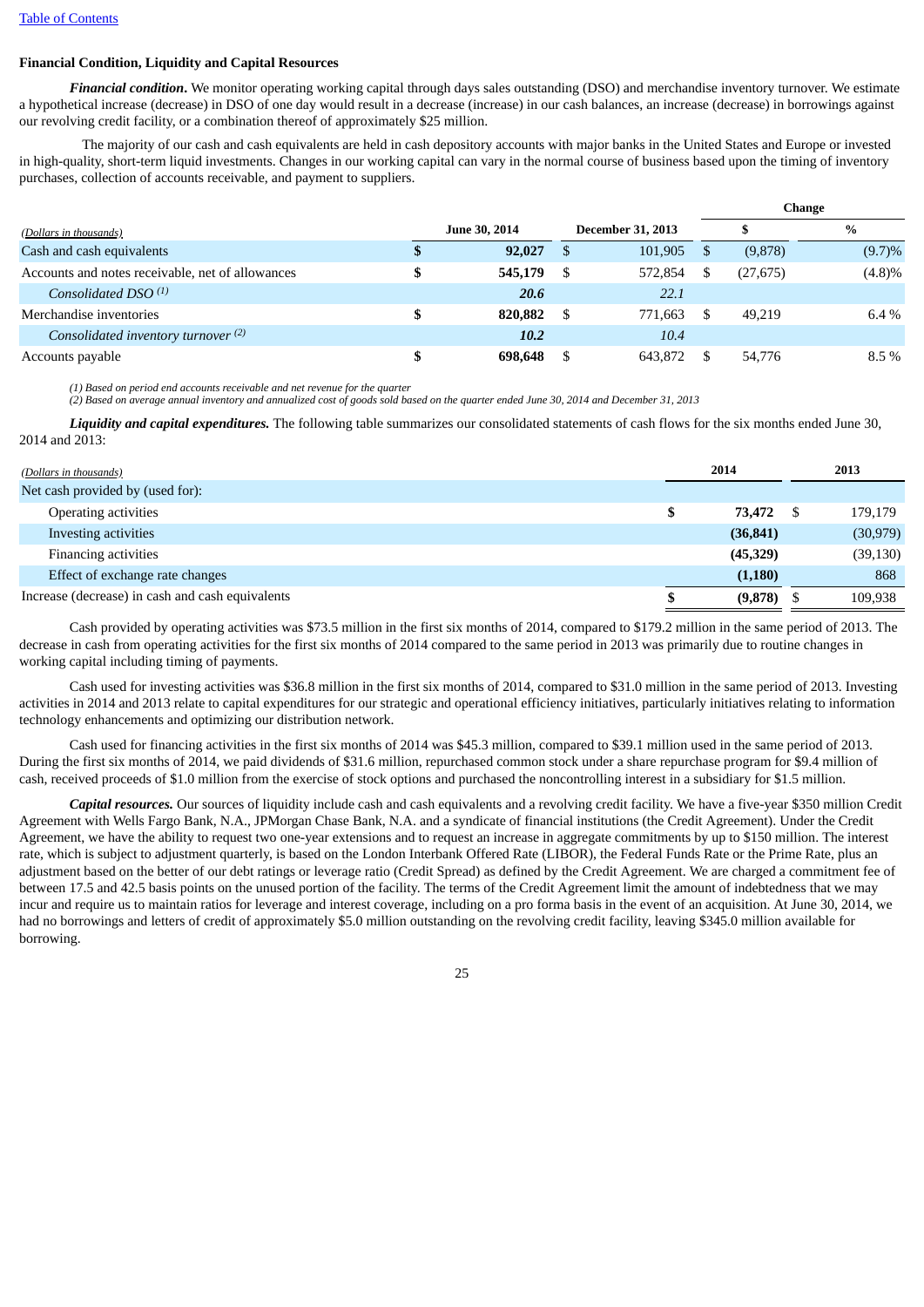We may utilize the revolving credit facility for long-term strategic growth, capital expenditures, working capital and general corporate purposes. If we were unable to access the revolving credit facility, it could impact our ability to fund these needs. During the first six months of 2014, we had no borrowings or repayments under the credit facility. Based on our leverage ratio at June 30, 2014, the interest rate under the credit facility is LIBOR plus 1.375%. We have \$200 million of senior notes outstanding, which mature in 2016 and bear interest at 6.35%, payable semi-annually on April 15 and October 15. The revolving credit facility and senior notes contain cross-default provisions which could result in the acceleration of payments due in the event of default of either agreement. We believe we were in compliance with the debt covenants at June 30, 2014.

In the second quarter of 2014, we paid cash dividends on our outstanding common stock at the rate of \$0.25 per share, which represents a 4% increase over the rate of \$0.24 per share paid in the second quarter of 2013. We anticipate continuing to pay quarterly cash dividends in the future. However, the payment of future dividends remains within the discretion of the Board of Directors and will depend upon our results of operations, financial condition, capital requirements and other factors.

In February 2014, the Board of Directors authorized a share repurchase program of up to \$100 million of our outstanding common stock to be executed at the discretion of management over a three-year period, expiring in February 2017. The timing of purchases and the number of shares of common stock to be repurchased will be determined by management based upon market conditions and other factors. The program is intended to offset shares issued in conjunction with our stock incentive plan and return capital to shareholders. The program may be suspended or discontinued at any time. During the first six months of 2014, we repurchased approximately 0.3 million shares for \$9.5 million under this program. The remaining amount authorized for repurchases under this program is \$90.5 million at June 30, 2014.

We earn a portion of our operating earnings in foreign jurisdictions outside the U.S., which we consider to be indefinitely reinvested. Accordingly, no U.S. federal and state income taxes and withholding taxes have been provided on these earnings. Our cash, cash-equivalents, short-term investments, and marketable securities held by our foreign subsidiaries totaled \$22.1 million and \$22.2 million as of June 30, 2014 and December 31, 2013. We do not intend, nor do we foresee a need, to repatriate these funds or other assets held outside the U.S. In the future, should we require more capital to fund discretionary activities in the U.S. than is generated by our domestic operations and is available through our borrowings, we could elect to repatriate cash or other assets from foreign jurisdictions that have previously been considered to be indefinitely reinvested. Upon distribution of these assets, we could be subject to additional U.S. federal and state income taxes and withholding taxes payable to foreign jurisdictions, where applicable.

The IRS on January 10, 2014 released final regulations relating to the adjustment of inventory costs for certain sales-based vendor charge-backs and the allowable treatment of these charge-backs in tax LIFO calculations. We are currently analyzing the impact of this regulatory change on our tax LIFO position, which could cause our related deferred tax liability to become due and payable, impacting future cash flow.

We believe available financing sources, including cash generated by operating activities and borrowings under the revolving credit facility, will be sufficient to fund our working capital needs, capital expenditures, long-term strategic growth, payments under long-term debt and lease arrangements, payments of quarterly cash dividends, share repurchases and other cash requirements. While we believe that we will have the ability to meet our financing needs in the foreseeable future, changes in economic conditions may impact (i) the ability of financial institutions to meet their contractual commitments to us, (ii) the ability of our customers and suppliers to meet their obligations to us and/or (iii) our cost of borrowing.

### **Recent Accounting Pronouncements**

For a discussion of recent accounting pronouncements, see Note 15 in the Notes to Consolidated Financial Statements, included in this Quarterly Report on Form 10-Q for the quarterly period ended on June 30, 2014.

### **Forward-looking Statements**

Certain statements in this discussion constitute "forward-looking statements" within the meaning of the Private Securities Litigation Reform Act of 1995. Although we believe our expectations with respect to the forward-looking statements are based upon reasonable assumptions within the bounds of our knowledge of our business and operations, all forward-looking statements involve risks and uncertainties and, as a result, actual results could differ materially from those projected, anticipated or implied by these statements. Such forward-looking statements involve known and unknown risks, including, but not limited to:

- competitive pressures in the marketplace, including intense pricing pressure;
- our ability to retain existing and attract new customers in a market characterized by significant customer consolidation and intense costcontainment initiatives;
- our dependence on sales to certain customers or the loss or material reduction in purchases by key customers;
- our dependence on distribution of product of certain suppliers;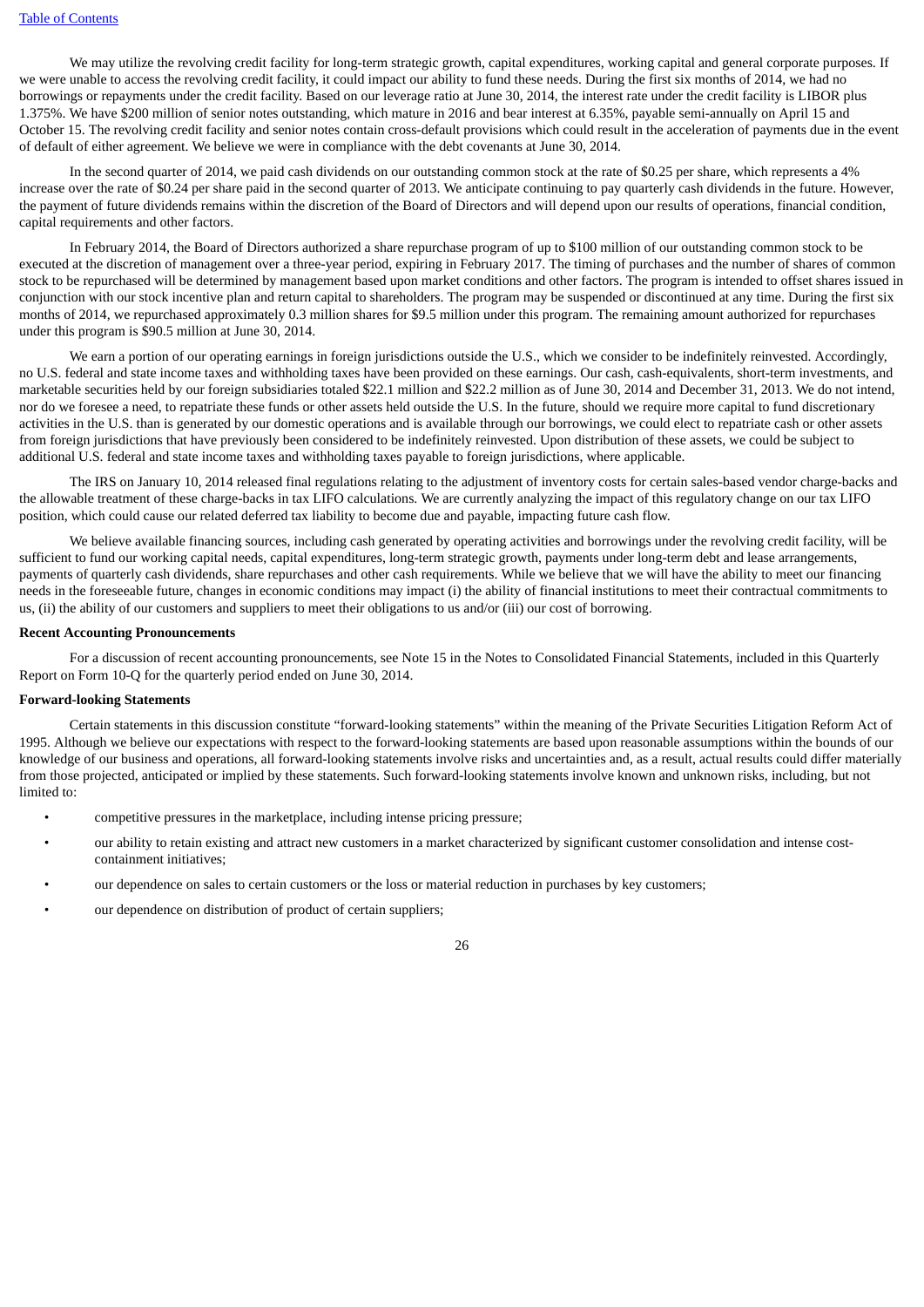- our ability to successfully identify, manage or integrate acquisitions, including the management and integration of our acquisition of Movianto and our pending acquisition of Medical Action;
- our ability to successfully manage our international operations, including risks associated with changes in international trade regulations, foreign currency volatility, changes in regulatory conditions, deteriorating economic conditions, adverse tax consequences, and other risks of operating in international markets;
- uncertainties related to and our ability to adapt to changes in government regulations, including healthcare laws and regulations (including the Affordable Care Act);
- risks arising from possible violations of legal, regulatory or licensing requirements of the markets in which we operate;
- uncertainties related to general economic, regulatory and business conditions;
- our ability to successfully implement our strategic initiatives;
- the availability of and modifications to existing supplier funding programs and our ability to meet the terms to qualify for certain of these programs;
- our ability to adapt to changes in product pricing and other terms of purchase by suppliers of product;
- the ability of customers and suppliers to meet financial commitments due to us;
- changes in manufacturer preferences between direct sales and wholesale distribution;
- changing trends in customer profiles and ordering patterns and our ability to meet customer demand for additional value-added services;
- our ability to manage operating expenses and improve operational efficiencies in response to changing customer profiles;
- our ability to meet performance targets specified by customer contracts under contractual commitments;
- availability of and our ability to access special inventory buying opportunities;
- the ability of business partners and financial institutions to perform their contractual responsibilities;
- the effect of price volatility in the commodities markets, including fuel price fluctuations, on our operating costs and supplier product prices;
- our ability to continue to obtain financing at reasonable rates and to manage financing costs and interest rate risk;
- the risk that information systems are interrupted or damaged or fail for any extended period of time or that there is a data security breach;
- the risk that a decline in business volume or profitability could result in an impairment of goodwill or other long-lived assets;
- our ability to timely or adequately respond to technological advances in the medical supply industry;
- the costs associated with and outcome of outstanding and any future litigation, including product and professional liability claims;
- adverse changes in U.S. and foreign tax laws and the outcome of outstanding tax contingencies and legislative and tax proposals; and
- other factors described in "Item 1A. Risk Factors" of our Annual Report on Form 10-K for the year ended December 31, 2013.

We undertake no obligation to update or revise any forward-looking statements, except as required by applicable law.

### <span id="page-26-0"></span>**Item 3. Quantitative and Qualitative Disclosures About Market Risk**

We are exposed to market risk from changes in interest rates related to our revolving credit facility. We had no outstanding borrowings and approximately \$5 million in letters of credit under the revolving credit facility at June 30, 2014. A hypothetical increase in interest rates of 100 basis points would result in a potential reduction in future pre-tax earnings of approximately \$0.1 million per year for every \$10 million of outstanding borrowings under the revolving credit facility.

Due to the nature and pricing of our Domestic segment distribution services, we are exposed to potential volatility in fuel prices. Our strategies for helping to mitigate our exposure to changing domestic fuel prices have included entering into leases for trucks with improved fuel efficiency and entering into fixed–price agreements for diesel fuel. We benchmark our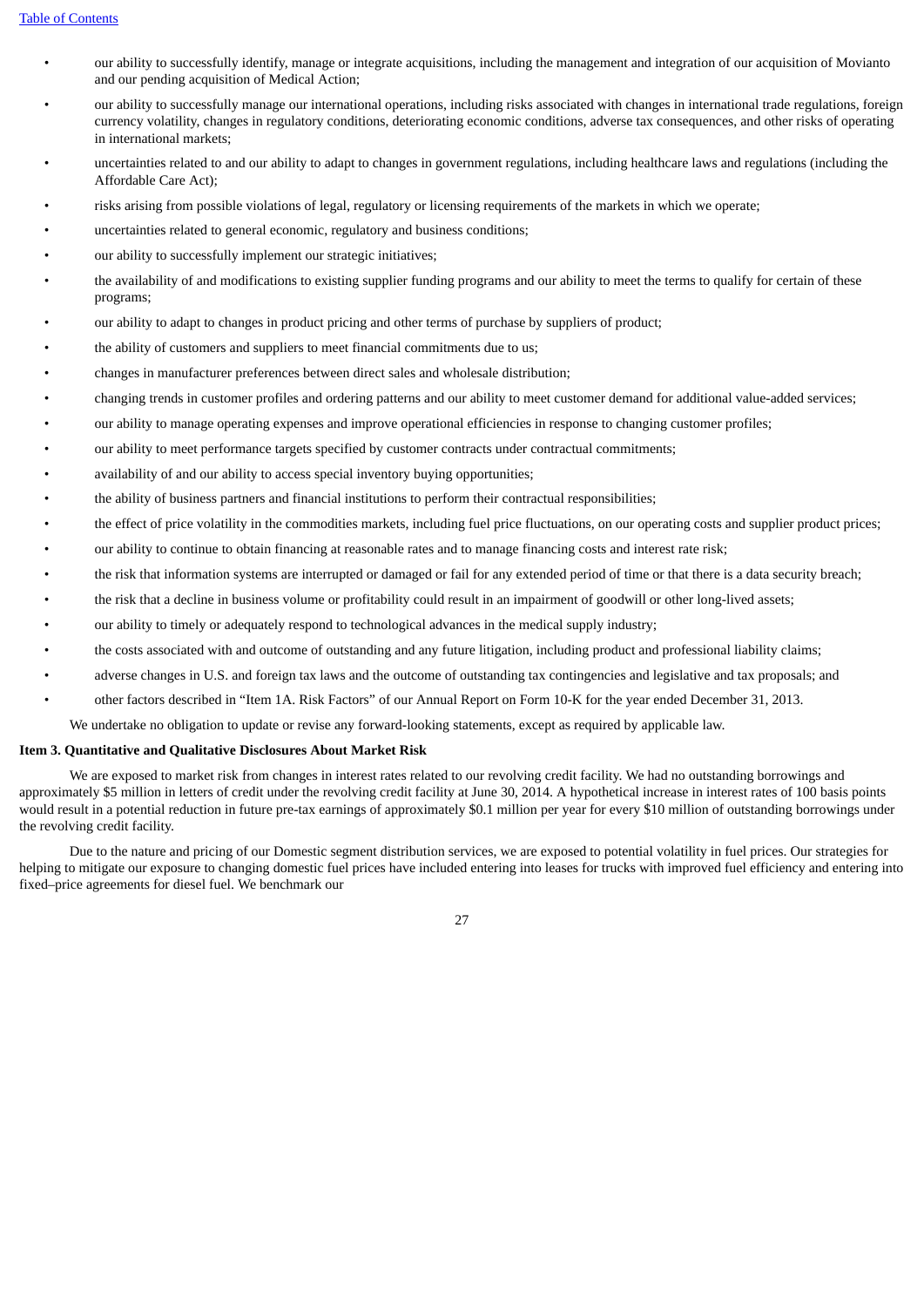domestic diesel fuel purchase prices against the U.S. Weekly Retail On-Highway Diesel Prices (benchmark) as quoted by the U.S. Energy Information Administration. The benchmark averaged \$3.94 per gallon in the first six months of 2014, an increase from \$3.87 per gallon in the first six months of 2013. Based on our fuel consumption in the first six months of 2014, we estimate that every 10 cents per gallon increase in the benchmark would reduce our Domestic segment operating earnings by approximately \$300,000 on an annualized basis.

In the normal course of business, we are exposed to foreign currency translation and transaction risks. Our business transactions outside of the United States are primarily denominated in the Euro and British Pound. We may use foreign currency forwards, swaps and options, where possible, to manage our risk related to certain foreign currency fluctuations. However, we believe that our foreign currency transaction risks are low since our revenues and expenses are typically denominated in the same currency.

### <span id="page-27-0"></span>**Item 4. Controls and Procedures**

We carried out an evaluation, with the participation of management, including our principal executive officer and principal financial officer, of the effectiveness of our disclosure controls and procedures (pursuant to Rule 13a-15(e) under the Securities Exchange Act of 1934, as amended) as of the end of the period covered by this report. Based upon that evaluation, the principal executive officer and principal financial officer concluded that our disclosure controls and procedures were effective as of June 30, 2014. There has been no change in our internal control over financial reporting during the quarter ended June 30, 2014, that has materially affected, or is reasonably likely to materially affect, our internal control over financial reporting.

### <span id="page-27-1"></span>**Part II. Other Information**

### <span id="page-27-2"></span>**Item 1. Legal Proceedings**

Certain legal proceedings pending against us are described in our Annual Report on Form 10-K for the year ended December 31, 2013. Through June 30, 2014, there have been no material developments in any legal proceedings reported in such Annual Report.

#### <span id="page-27-3"></span>**Item 1A. Risk Factors**

Certain risk factors that we believe could affect our business and prospects are described in our Annual Report on Form 10-K for the year ended December 31, 2013. Through June 30, 2014, there have been no material changes in the risk factors described in such Annual Report.

### <span id="page-27-4"></span>**Item 2. Unregistered Sales of Equity Securities, Use of Proceeds and Issuer Purchases of Equity Securities**

In February 2014, our Board of Directors authorized a share repurchase program of up to \$100 million of our outstanding common stock to be executed at the discretion of management over a three-year period, expiring in February 2017. The program is intended to offset shares issued in conjunction with our stock incentive plan and return capital to shareholders. The program may be suspended or discontinued at any time. For the three months ended June 30, 2014, we repurchased in open-market transactions and retired 0.1 million shares of our common stock for an aggregate of \$4.5 million, or an average price per share of \$33.70. The following table summarizes share repurchase activity by month during the three months ended June 30, 2014.

<span id="page-27-5"></span>

| Period          | <b>Total number</b><br>of shares purchased |    | Average price paid<br>per share | <b>Total number of</b><br>shares purchased<br>as part of a<br>publicly announced<br>program |    | <b>Maximum dollar</b><br>value of shares<br>that may yet<br>be purchased<br>under the program |  |  |
|-----------------|--------------------------------------------|----|---------------------------------|---------------------------------------------------------------------------------------------|----|-----------------------------------------------------------------------------------------------|--|--|
| April 2014      | $\hspace{0.1mm}-\hspace{0.1mm}$            | ل⊡ | __                              | $\hspace{0.05cm}$                                                                           |    | 95,000,018                                                                                    |  |  |
| <b>May 2014</b> | 95,145                                     | S  | 33.25                           | 95,145                                                                                      | \$ | 91,836,793                                                                                    |  |  |
| June 2014       | 39,286                                     | \$ | 34.35                           | 39,286                                                                                      | S  | 90,487,451                                                                                    |  |  |
| <b>Total</b>    | 134,431                                    |    |                                 | 134,431                                                                                     |    |                                                                                               |  |  |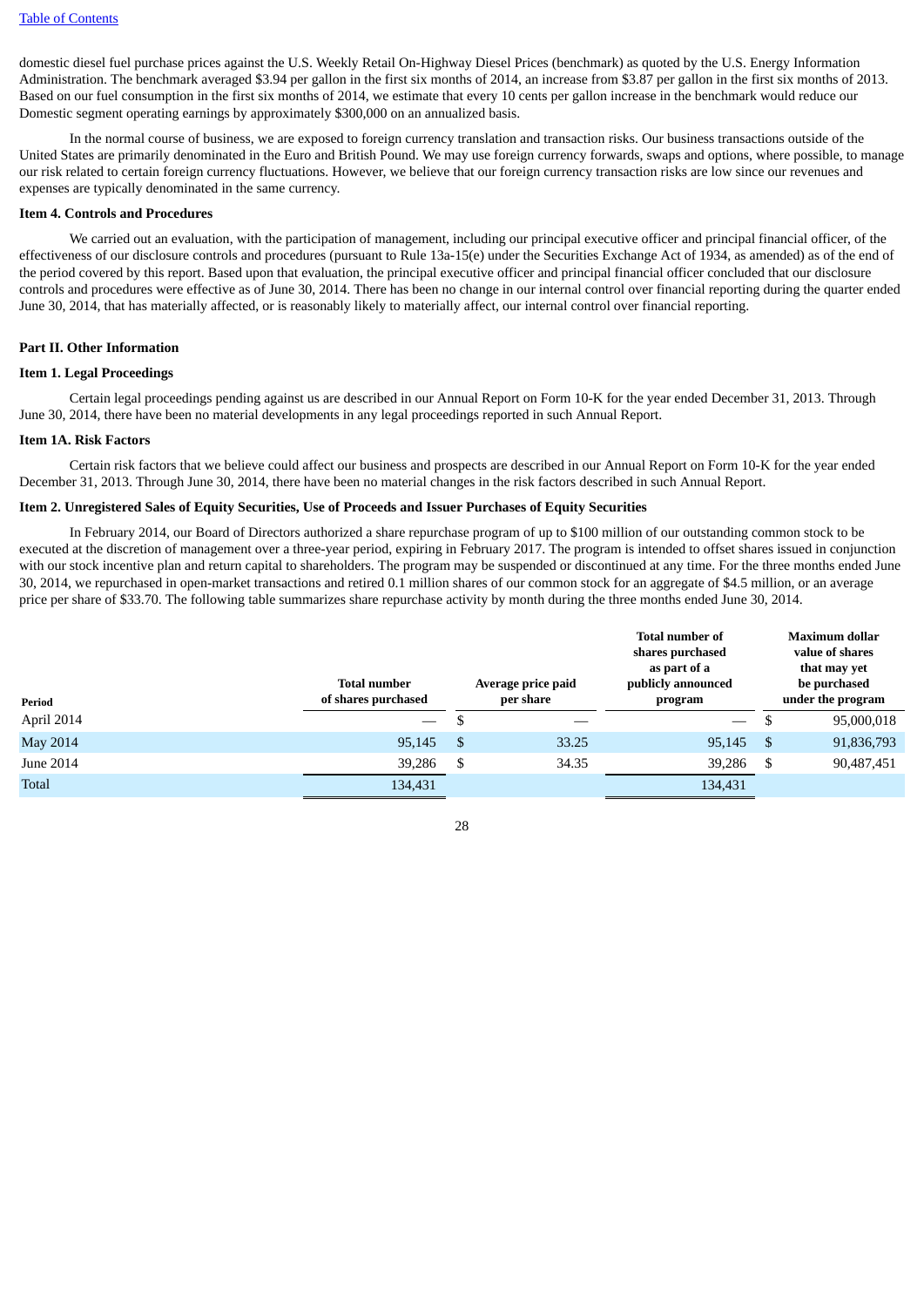# **SIGNATURES**

Pursuant to the requirements of the Securities Exchange Act of 1934, the Registrant has duly caused this report to be signed on its behalf by the undersigned thereunto duly authorized.

Date: July 29, 2014 /s/ Craig R. Smith

<span id="page-28-0"></span>

Owens & Minor, Inc. (Registrant)

Craig R. Smith Chairman & Chief Executive Officer

Date: July 29, 2014 /s/ Richard A. Meier

Richard A. Meier Executive Vice President & Chief Financial Officer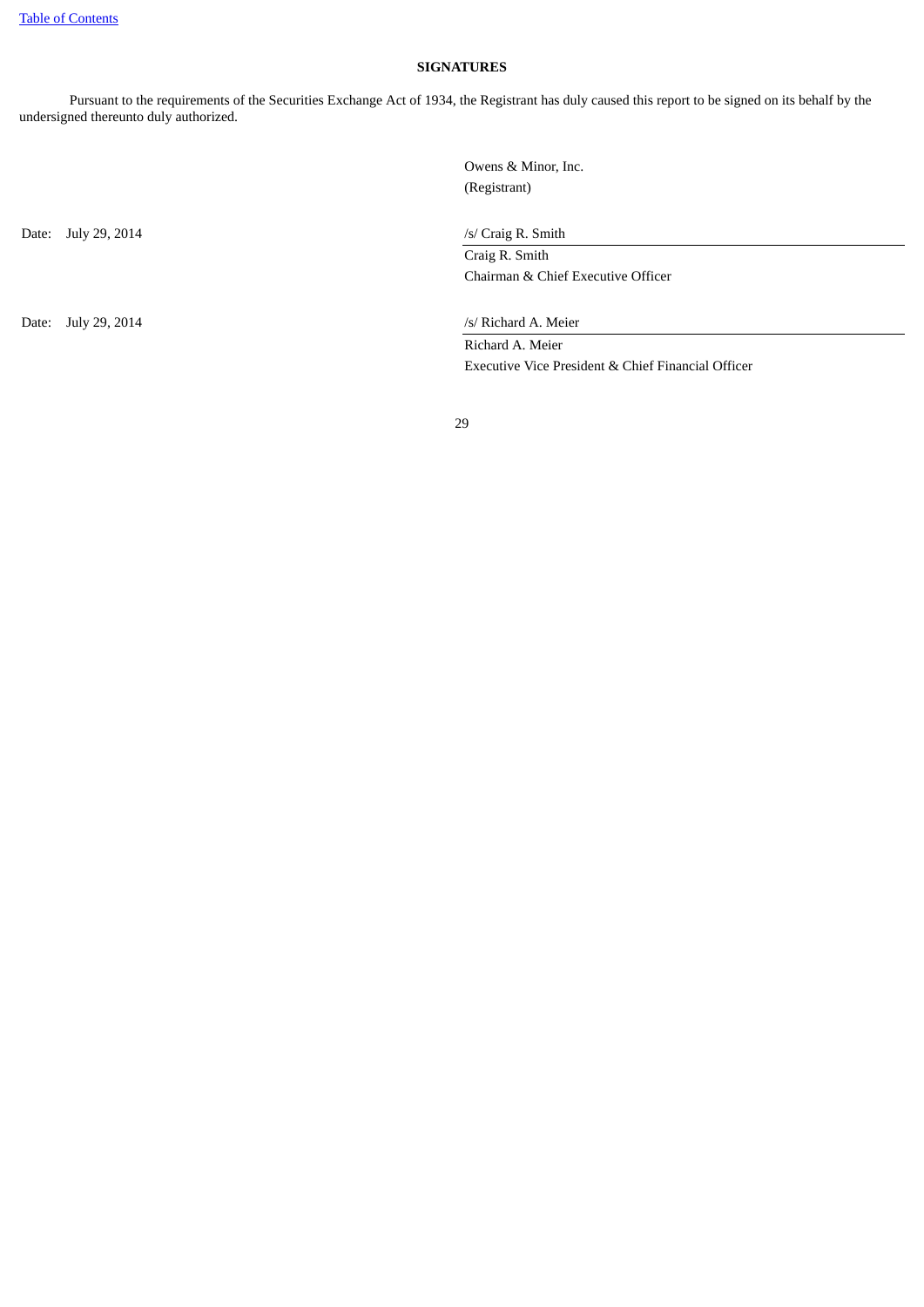| Item 6. Exhibits<br>(a) Exhibits |                                                                                                                                                                                                                                                                        |
|----------------------------------|------------------------------------------------------------------------------------------------------------------------------------------------------------------------------------------------------------------------------------------------------------------------|
| 31.1                             | Certification of Chief Executive Officer pursuant to Rule 13a-14(a) under the Securities Exchange Act of 1934, as adopted<br>pursuant to Section 302 of the Sarbanes-Oxley Act of 2002.                                                                                |
| 31.2                             | Certification of Chief Financial Officer pursuant to Rule 13a-14(a) under the Securities Exchange Act of 1934, as adopted<br>pursuant to Section 302 of the Sarbanes-Oxley Act of 2002.                                                                                |
| 32.1                             | Certification of Chief Executive Officer pursuant to 18 U.S.C. Section 1350, as adopted pursuant to Section 906 of the<br>Sarbanes-Oxley Act of 2002.                                                                                                                  |
| 32.2                             | Certification of Chief Financial Officer pursuant to 18 U.S.C. Section 1350, as adopted pursuant to Section 906 of the<br>Sarbanes-Oxley Act of 2002.                                                                                                                  |
| 10.1                             | Agreement and Plan of Merger dated as of June 24, 2014 by and among Owens & Minor, Inc., Mongoose Merger Sub Inc.<br>and Medical Action Industries Inc., (incorporated by reference to the Company's Current Report on Form 8-K, Exhibit<br>10.1, dated June 25, 2014) |
| 101.INS                          | <b>XBRL Instance Document</b>                                                                                                                                                                                                                                          |
| 101.SCH                          | XBRL Taxonomy Extension Schema Document                                                                                                                                                                                                                                |
| 101.CAL                          | XBRL Taxonomy Extension Calculation Linkbase Document                                                                                                                                                                                                                  |
| 101.DEF                          | XBRL Taxonomy Definition Linkbase Document                                                                                                                                                                                                                             |
| 101.LAB                          | XBRL Taxonomy Extension Label Linkbase Document                                                                                                                                                                                                                        |
| 101.PRE                          | XBRL Taxonomy Extension Presentation Linkbase Document                                                                                                                                                                                                                 |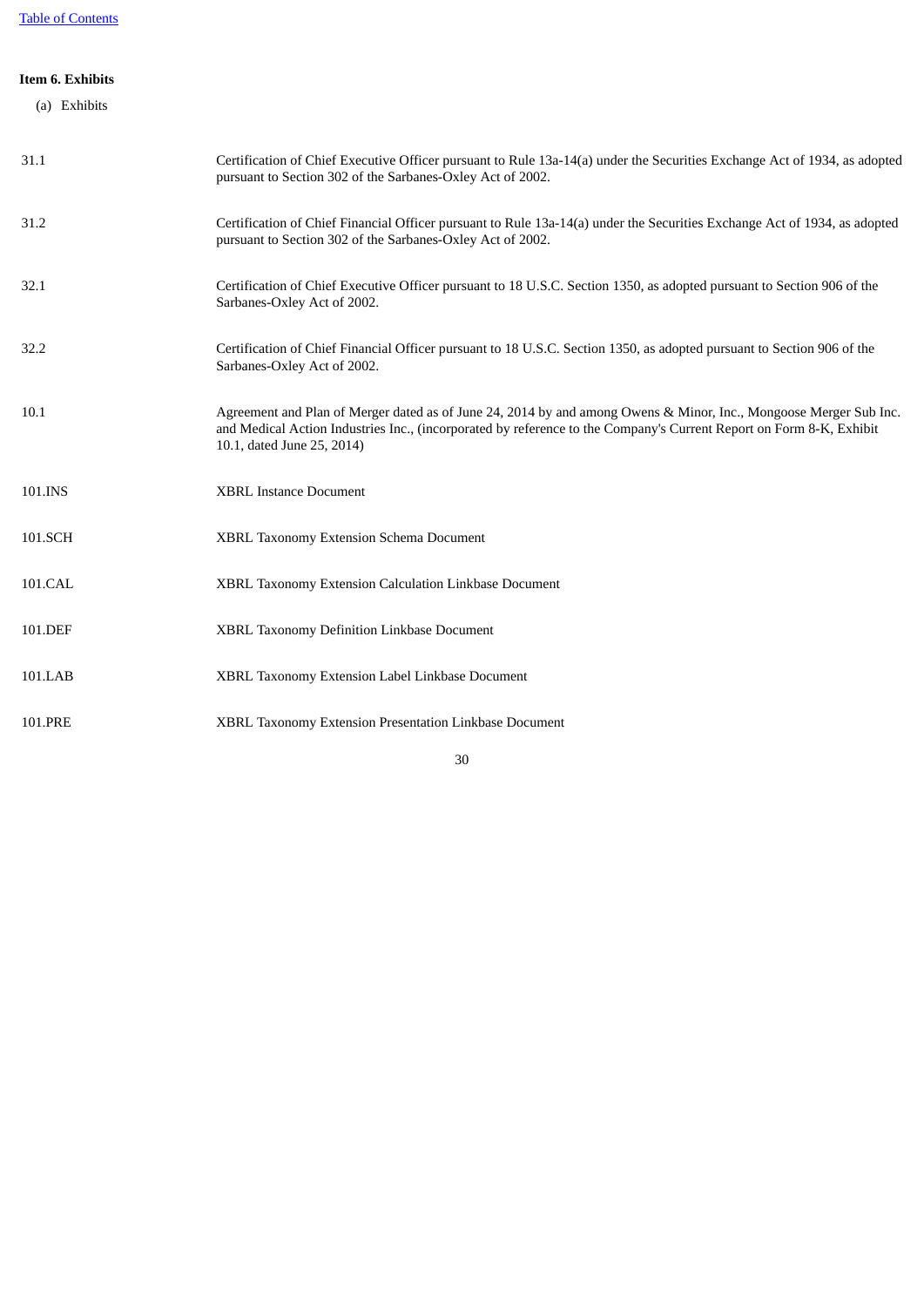# **CERTIFICATION PURSUANT TO RULE 13a-14(a) UNDER THE SECURITIES EXCHANGE ACT OF 1934, AS ADOPTED PURSUANT TO SECTION 302 OF THE SARBANES-OXLEY ACT OF 2002**

# I, Craig R. Smith, certify that:

- 1. I have reviewed this Quarterly Report on Form 10-Q for the quarter ended June 30, 2014, of Owens & Minor, Inc.;
- 2. Based on my knowledge, this report does not contain any untrue statement of a material fact or omit to state a material fact necessary to make the statements made, in light of the circumstances under which such statements were made, not misleading with respect to the period covered by this report;
- 3. Based on my knowledge, the financial statements, and other financial information included in this report, fairly present in all material respects the financial condition, results of operations and cash flows of the registrant as of, and for, the periods presented in this report;
- 4. The registrant's other certifying officer and I are responsible for establishing and maintaining disclosure controls and procedures (as defined in Exchange Act Rules 13a-15(e) and 15d-15(e)) and internal control over financial reporting (as defined in Exchange Act Rules 13a-15(f) and 15d- $15(f)$ ) for the registrant and have:
	- a. Designed such disclosure controls and procedures, or caused such disclosure controls and procedures to be designed under our supervision, to ensure that material information relating to the registrant, including its consolidated subsidiaries, is made known to us by others within those entities, particularly during the period in which this report is being prepared;
	- b. Designed such internal control over financial reporting, or caused such internal control over financial reporting to be designed under our supervision, to provide reasonable assurance regarding the reliability of financial reporting and the preparation of financial statements for external purposes in accordance with generally accepted accounting principles;
	- c. Evaluated the effectiveness of the registrant's disclosure controls and procedures and presented in this report our conclusions about the effectiveness of the disclosure controls and procedures, as of the end of the period covered by this report based on such evaluation; and
	- d. Disclosed in this report any change in the registrant's internal control over financial reporting that occurred during the registrant's most recent fiscal quarter (the registrant's fourth fiscal quarter in the case of an annual report) that has materially affected, or is reasonably likely to materially affect, the registrant's internal control over financial reporting; and
- 5. The registrant's other certifying officer and I have disclosed, based on our most recent evaluation of internal control over financial reporting, to the registrant's auditors and the audit committee of the registrant's board of directors (or persons performing the equivalent functions):
	- a. All significant deficiencies and material weaknesses in the design or operation of internal control over financial reporting which are reasonably likely to adversely affect the registrant's ability to record, process, summarize and report financial information; and
	- b. Any fraud, whether or not material, that involves management or other employees who have a significant role in the registrant's internal control over financial reporting.

Date: July 29, 2014 /s/ Craig R. Smith

Craig R. Smith Chairman & Chief Executive Officer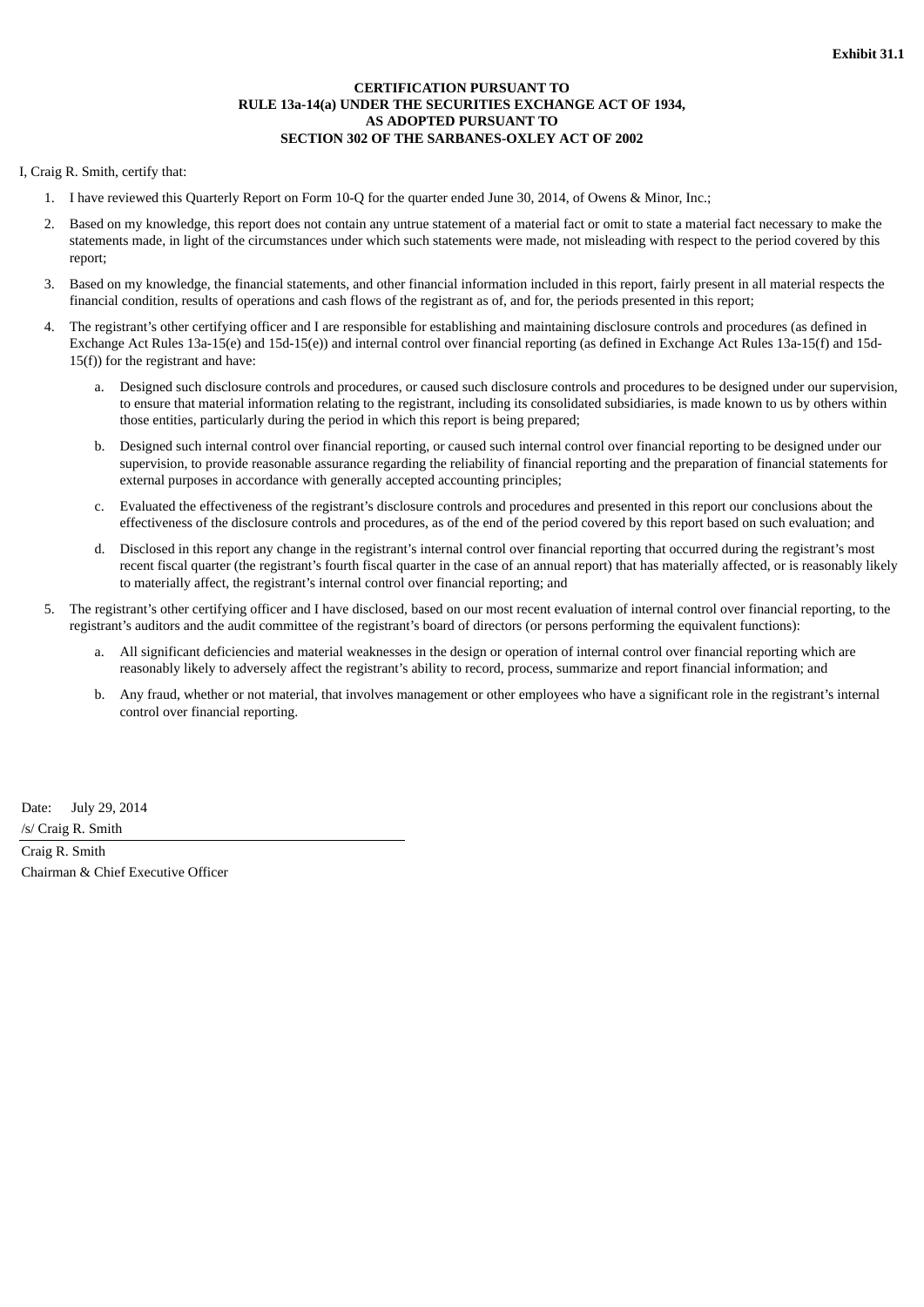# **CERTIFICATION PURSUANT TO RULE 13a-14(a) UNDER THE SECURITIES EXCHANGE ACT OF 1934, AS ADOPTED PURSUANT TO SECTION 302 OF THE SARBANES-OXLEY ACT OF 2002**

### I, Richard A. Meier, certify that:

- 1. I have reviewed this Quarterly Report on Form 10-Q for the quarter ended June 30, 2014, of Owens & Minor, Inc.;
- 2. Based on my knowledge, this report does not contain any untrue statement of a material fact or omit to state a material fact necessary to make the statements made, in light of the circumstances under which such statements were made, not misleading with respect to the period covered by this report;
- 3. Based on my knowledge, the financial statements, and other financial information included in this report, fairly present in all material respects the financial condition, results of operations and cash flows of the registrant as of, and for, the periods presented in this report;
- 4. The registrant's other certifying officer and I are responsible for establishing and maintaining disclosure controls and procedures (as defined in Exchange Act Rules 13a-15(e) and 15d-15(e)) and internal control over financial reporting (as defined in Exchange Act Rules 13a-15(f) and 15d- $15(f)$ ) for the registrant and have:
	- a. Designed such disclosure controls and procedures, or caused such disclosure controls and procedures to be designed under our supervision, to ensure that material information relating to the registrant, including its consolidated subsidiaries, is made known to us by others within those entities, particularly during the period in which this report is being prepared;
	- b. Designed such internal control over financial reporting, or caused such internal control over financial reporting to be designed under our supervision, to provide reasonable assurance regarding the reliability of financial reporting and the preparation of financial statements for external purposes in accordance with generally accepted accounting principles;
	- c. Evaluated the effectiveness of the registrant's disclosure controls and procedures and presented in this report our conclusions about the effectiveness of the disclosure controls and procedures, as of the end of the period covered by this report based on such evaluation; and
	- d. Disclosed in this report any change in the registrant's internal control over financial reporting that occurred during the registrant's most recent fiscal quarter (the registrant's fourth fiscal quarter in the case of an annual report) that has materially affected, or is reasonably likely to materially affect, the registrant's internal control over financial reporting; and
- 5. The registrant's other certifying officer and I have disclosed, based on our most recent evaluation of internal control over financial reporting, to the registrant's auditors and the audit committee of the registrant's board of directors (or persons performing the equivalent functions):
	- a. All significant deficiencies and material weaknesses in the design or operation of internal control over financial reporting which are reasonably likely to adversely affect the registrant's ability to record, process, summarize and report financial information; and
	- b. Any fraud, whether or not material, that involves management or other employees who have a significant role in the registrant's internal control over financial reporting.

Date: July 29, 2014

/s/ Richard A. Meier

Richard A. Meier Executive Vice President & Chief Financial Officer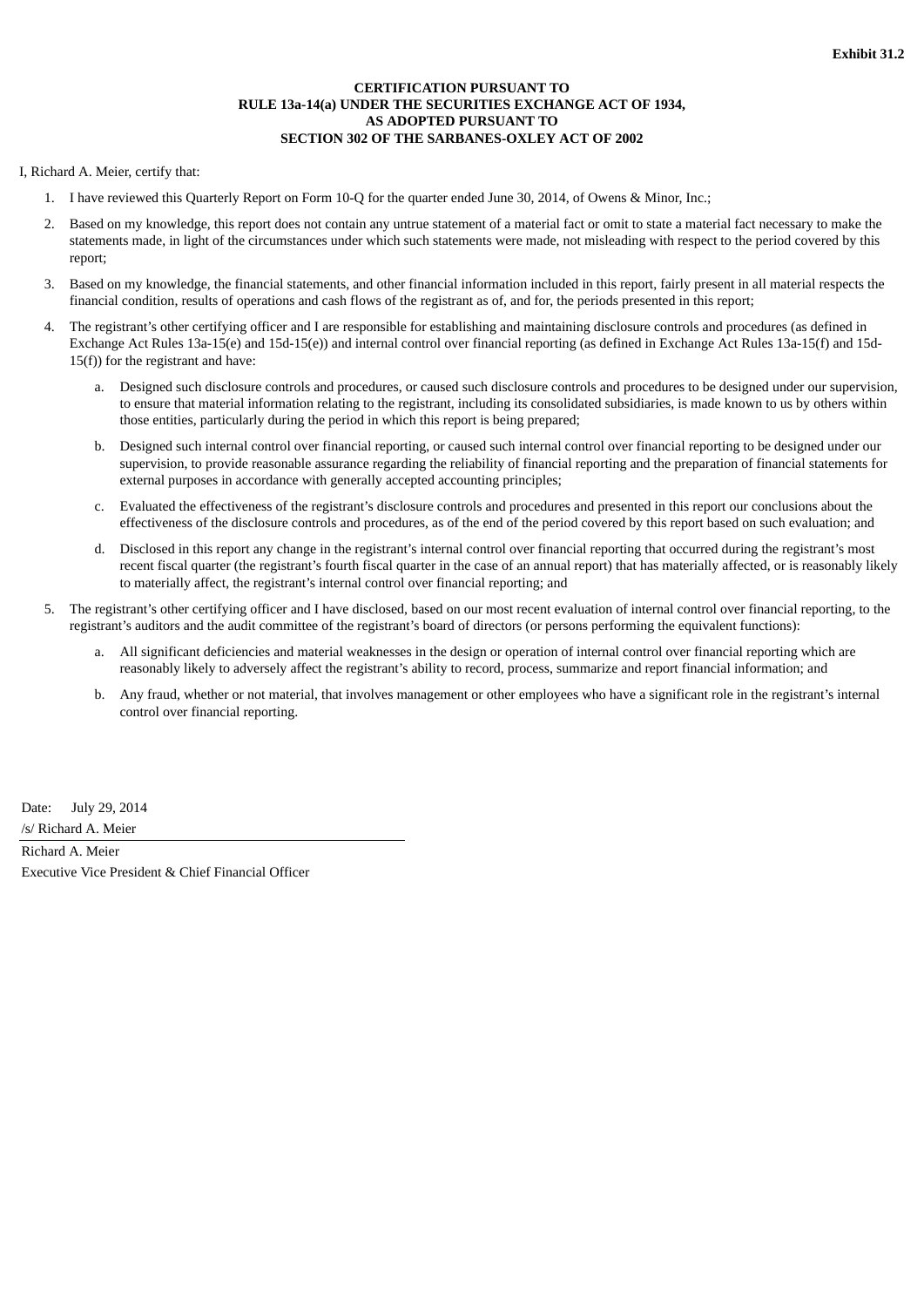# **CERTIFICATION PURSUANT TO 18 U.S.C. SECTION 1350, AS ADOPTED PURSUANT TO SECTION 906 OF THE SARBANES-OXLEY ACT OF 2002**

In connection with the Quarterly Report of Owens & Minor, Inc. (the "Company") on Form 10-Q for the period ended June 30, 2014, as filed with the Securities and Exchange Commission on the date hereof (the "Report"), I, Craig R. Smith, Chairman & Chief Executive Officer of the Company, certify, pursuant to 18 U.S.C. Section 1350, as adopted pursuant to Section 906 of the Sarbanes-Oxley Act of 2002, that to the best of my knowledge:

(1) The Report fully complies with the requirements of Section 13(a) or 15(d) of the Securities Exchange Act of 1934, as amended; and

(2) The information contained in the Report fairly presents, in all material respects, the financial condition and results of operations of the Company.

/s/ Craig R. Smith

Craig R. Smith Chairman & Chief Executive Officer Owens & Minor, Inc.

July 29, 2014